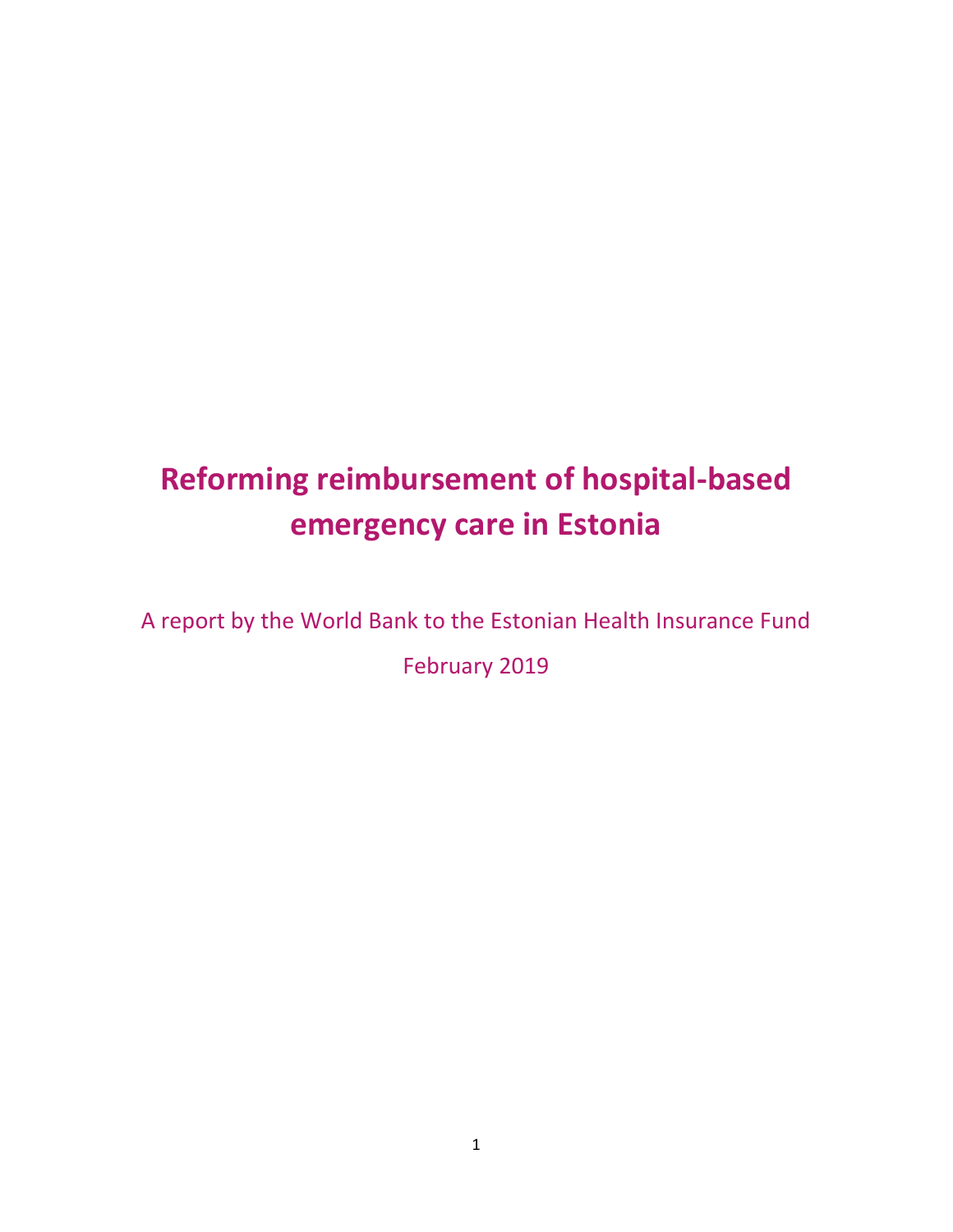# **Contents**

| 2. Critical issues in designing the delivery and reimbursement of emergency care                        |  |
|---------------------------------------------------------------------------------------------------------|--|
|                                                                                                         |  |
| ED reimbursement should include fixed and variable elements, reflecting the activity- and availability- |  |
|                                                                                                         |  |
|                                                                                                         |  |
| The Estonian Health Insurance Fund must allocate funds in a transparent, fair and sustainable way14     |  |

| The number of ED visits has stabilized in recent years, but the cost of admissions from ED are |  |
|------------------------------------------------------------------------------------------------|--|
|                                                                                                |  |
|                                                                                                |  |
| The current reimbursement mechanism for ED is largely activity-based, alongside a rudimentary  |  |

| Separate funding for emergency care and planned care into distinct streams 25         |  |
|---------------------------------------------------------------------------------------|--|
| Shift towards prospective grants as the predominant reimbursement mechanism for ED 26 |  |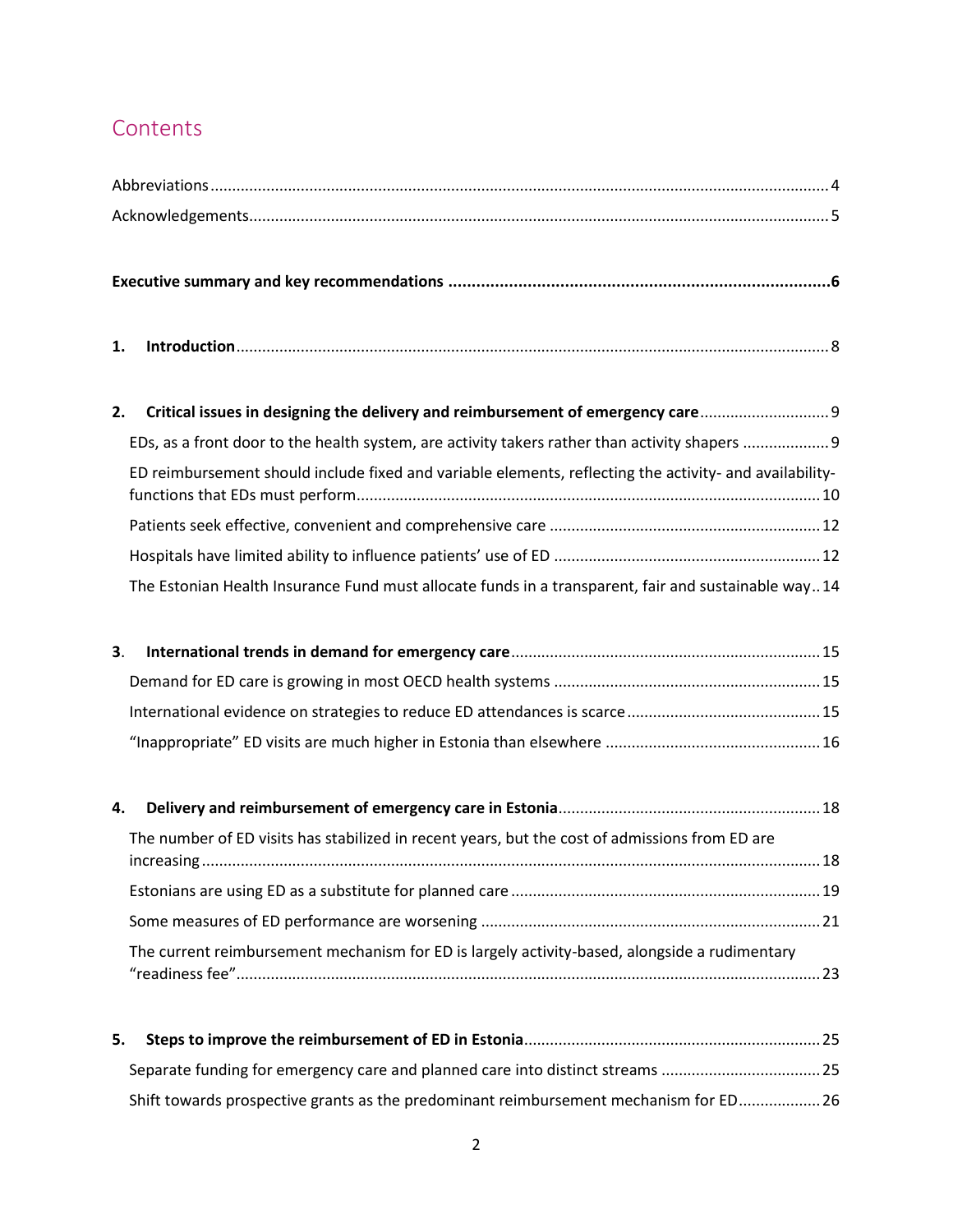| Determine the volume and price of each element of ED care in individual hospitals 28     |  |
|------------------------------------------------------------------------------------------|--|
|                                                                                          |  |
| Begin by piloting ED prospective grants in selected hospitals, before extending to all31 |  |
|                                                                                          |  |
|                                                                                          |  |

### **6. [Recommendations for further analysis and research](#page-35-0)**.......................................................................36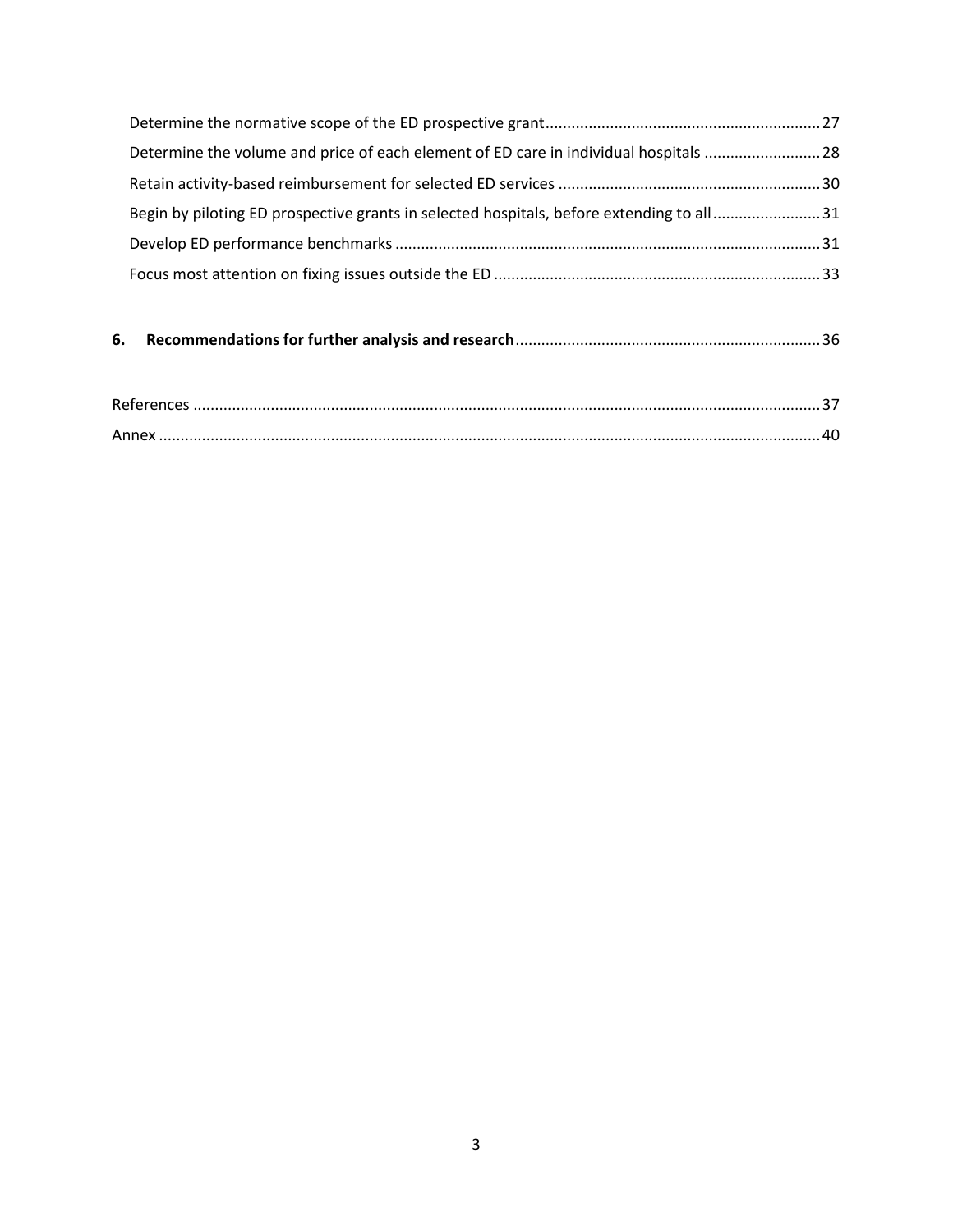# <span id="page-3-0"></span>Abbreviations

| <b>DRG</b>  | Diagnosis-related group                               |
|-------------|-------------------------------------------------------|
| ED          | <b>Emergency Department</b>                           |
| <b>EHIF</b> | Estonian Health Insurance Fund (Haigekassa)           |
| <b>HNDP</b> | Hospital Network Development Plan                     |
| ICU         | Intensive Care Unit                                   |
| <b>NAO</b>  | National Audit Office of Estonia (Riigikontroll)      |
| <b>OECD</b> | Organisation for Economic Cooperation and Development |
| OOH         | out-of-office hours                                   |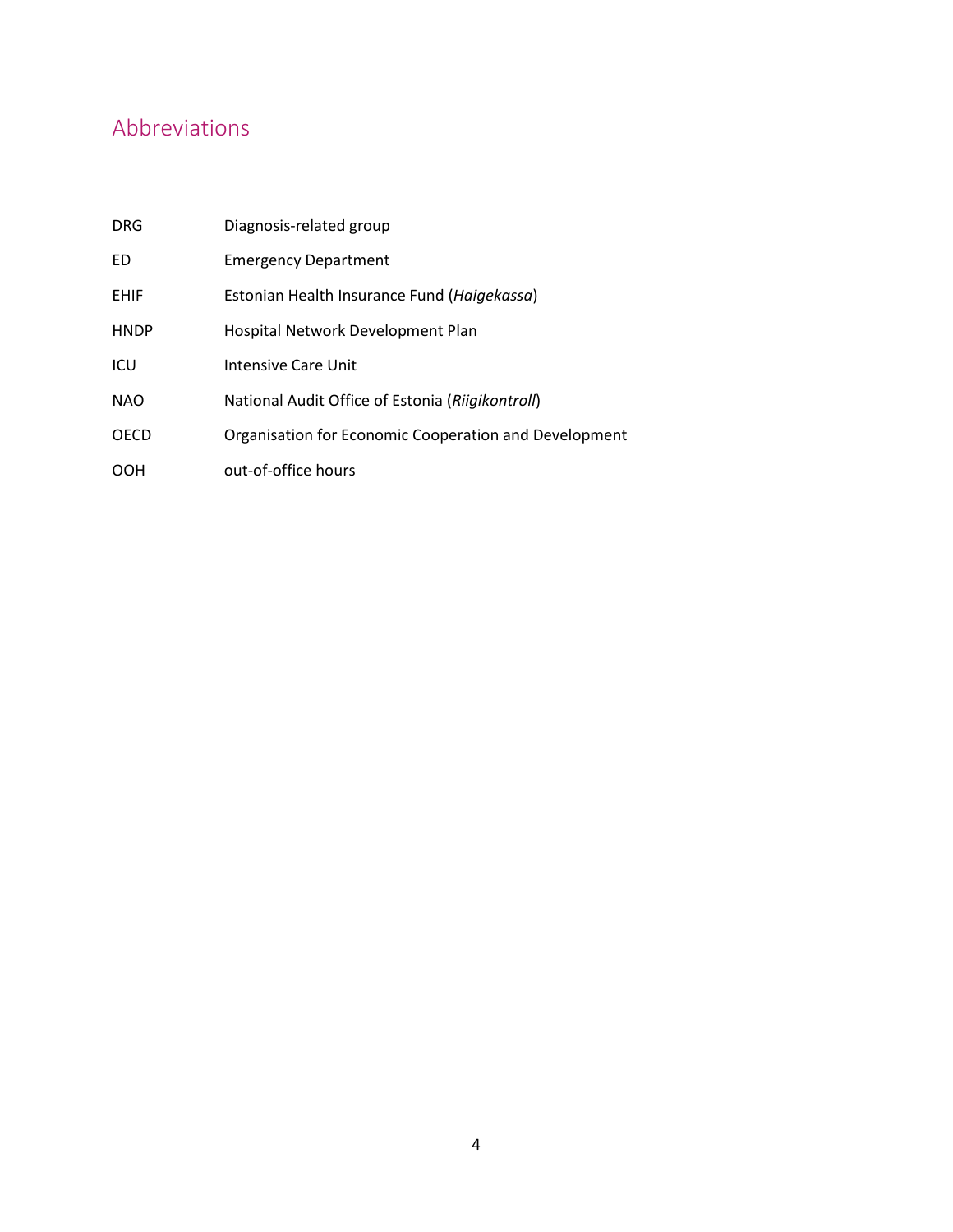# <span id="page-4-0"></span>Acknowledgements

The authors of this report are Ian Forde, Adrien Dozol, Marvin Ploetz and Iryna Postolovska. The support of Christoph Kurowski, Enis Baris and other managers at the World Bank Group is gratefully acknowledged.

Stephen Duckett and Terri Jackson contributed substantial portions of the text, especially in relation to the theoretical aspects underpinning the optimal design of ED reimbursement. We also thank Alexandre Lourenco, Patrick Jeurissen, Jack Langenbrunner, Jaanus Pikani, Alexander Geissler and Sheila O'Dougherty for sharing their expertise in how ED reimbursement in other OECD health systems has developed.

We thank the patients, clinicians and managers of Hiiumaa, Läänemaa and North Estonia hospitals for welcoming us on working visits to see Estonian EDs in action and to discuss the challenges they face, and the Estonian Hospital Association for feedback on the proposals presented in this report. We also acknowledge the recent National Audit Office (Riigikontroll) report on Emergency Care in Estonia that provided many of the analytics used in this report.

Most importantly, we thank the board and staff of the Estonian Health Insurance Fund, and the Steering Committee overseeing the World Bank Group's engagement with EHIF. Without their guidance and support, particularly during complex working visits to Estonia in March, June and September 2018, this report would not have been possible. The report has been revised in the light of comments and feedback received from EHIF in December 2018.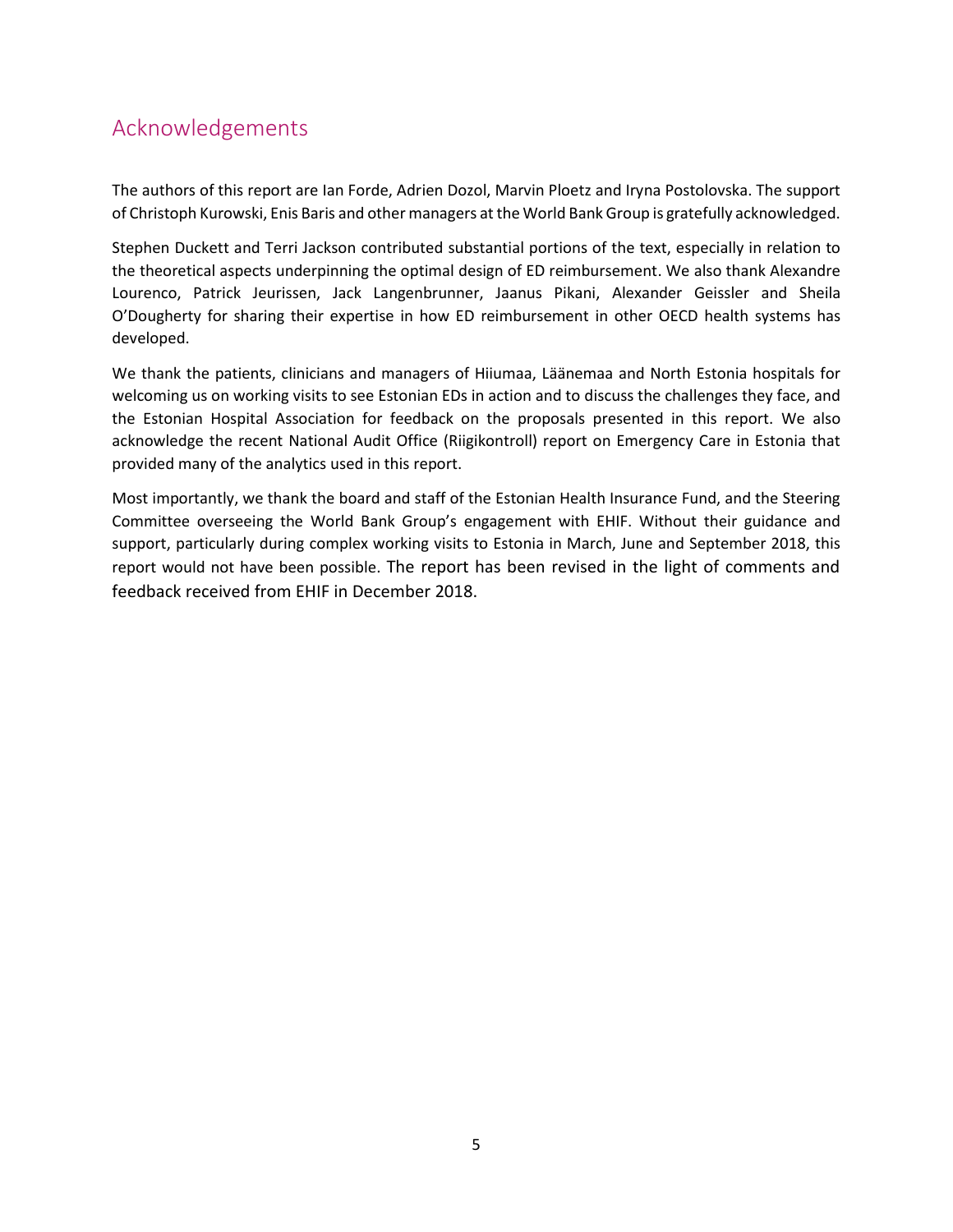# <span id="page-5-0"></span>Executive summary and key recommendations

*Although the number of people attending Estonia's Emergency Departments has not been increasing in recent years, the Estonian Health Insurance Fund nevertheless has several problems that it must urgently address. Between 2014 and 2017, the share of total health care expenditure attributable to ED care almost doubled, reaching 13%. EHIF's current reimbursement mechanism is not well designed to contain this spending growth. Most ED costs are reimbursed through an activity-based mechanism. This is inherently inflationary and, although a spending cap is in place, the same budget line is used both for ED care and out-patient care. This means that hospitals have no financial incentive to divert ED attendees to planned care. A vicious circle is thus set up where ED expenditure crowds out resources to provide out-patient care, thus exacerbating the need for ED care. At the same time, many patients use the ED as a substitute for primary care, meaning that EHIF is paying secondary care prices for primary care services.*

As *a first step, EHIF should separate funding for emergency care and planned secondary care into distinct streams. Even if no other modifications to the ED reimbursement system are made, this simple reform will bring substantial benefits: ED care and planned secondary care will no longer be financially equivalent, meaning that the tendency for the former to crowd out the latter will be reduced. Furthermore, EHIF and hospitals will be able to monitor and manage the two budget lines separately, allocating resources across the two services more efficiently.* 

*EHIF should also shift away from activity-based payment and reimburse a greater proportion of ED care through a prospective grant. A grant will act as a minimum income guarantee for smaller EDs and a spending cap for larger EDs. Prospective payment is simpler to administer and will also enable easier planning, cost control and reallocation of resources. It is important that the prospective grant is calculated appropriately, reflecting hospitals' costs accurately. Estonian EDs vary, however, in the services that provide and in activity levels. Collecting detailed data on services and patterns of activity in each ED as a basis to calculate the prospective grant, therefore, will also be necessary.*

*Two other sets of reforms should be pursued concurrently. First, clinical specialists, hospital managers and EHIF should jointly develop a set of ED performance indicators. After beta-testing and piloting, EDs should be publicly benchmarked against these, to encourage continuous improvement in the quality and efficiency of ED care. In time, some indicators may be linked to ED reimbursement, in a pay-for-performance scheme. Secondly, a suite of reforms beyond the ED should expand the accessibility and effectiveness of substitutes for ED care. Improving the availability and effectiveness of primary care, through Enhanced Care Management, will be particularly critical.* 

*The overall final reimbursement mechanism is likely to resemble:*

- *for busy EDs: prospective grant acts as a spending cap, approaching 80% - 90% total reimbursement; activity-based payments support quality and innovation;*
- *for quieter EDs: prospective grant acts as a minimum income guarantee, approaching 100% of total reimbursement; activity-based payments support quality and innovation, as well as occasional expenses such as one-off diagnostics, procedures or staff costs.*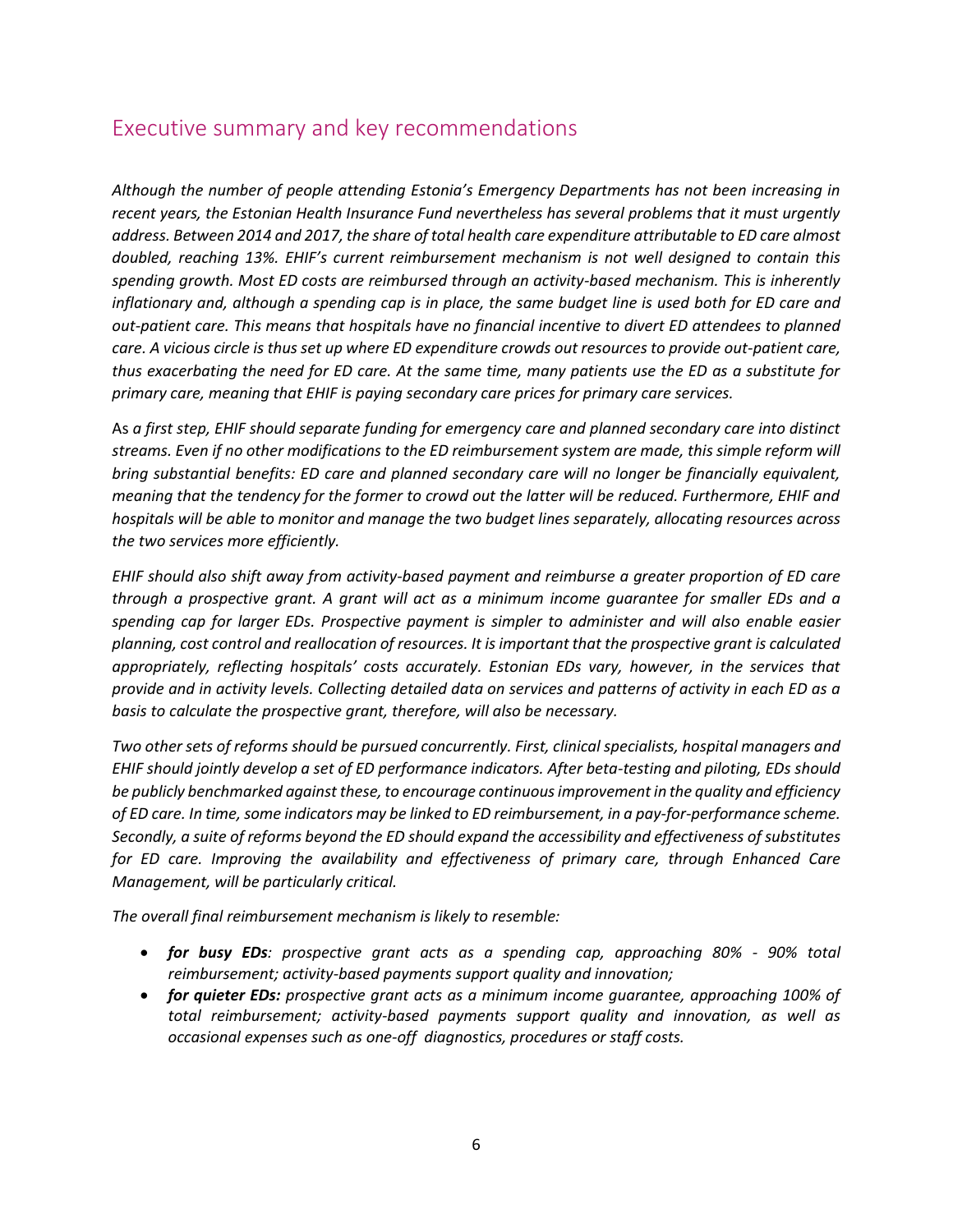*EHIF already has in place much of the necessary infrastructure to implement a revised ED reimbursement model. Nevertheless, a two to three-year period will be needed to design and implement the changes outlined above. A reasonable timetable would be:*

- *Year 1: in partnership with hospital and specialist associations, determine the scope of an ED prospective grant. This may require some cost-allocation guidelines that specify which investigations and procedures should be performed by the ED for particular patient groups;*
	- *gather detailed data on ED staffing levels, consumables and overheads at individual hospitals. This may require negotiatiation with outliers;*
	- *determine ED prospective grant for each hospital, or for each HNDP category of hospital;*
	- *in partnership with hospital and specialist associations, finalise technical specifications of ED performance indicators, including admission rate.*

*Within Year 1, separating ED reimbursement from the budget line for planned secondary care could also be considered. Although doing so brings theoretical advantages (explained on page 26), it also brings risk – principally that the existence of two budget lines makes spending-control more difficult. Separation, therefore, would need to be done carefully to ensure that overall hospital spending remains the same.*

- *Year 2: pilot reimbursement using ED prospective grant in selected hospitals, maintaining activity-based payment for selected activities;*
	- *monitor activity in individual EDs and auditing adherence to the clinical and cost-allocation guidelines;*
	- *beta – testing of ED performance indicators;*
	- *maintain programme of further development and research, including a patient-level information and costing system.*
- *Year 3: extension of reimbursement using ED prospective grant to all hospitals;*
	- *continued auditing of adherence to cost-allocation guidelines, and possible reallocation of ED resources to planned primary/secondary care;*
	- *open benchmarking of ED performance indicators; linkage to reimbursement may be considered.*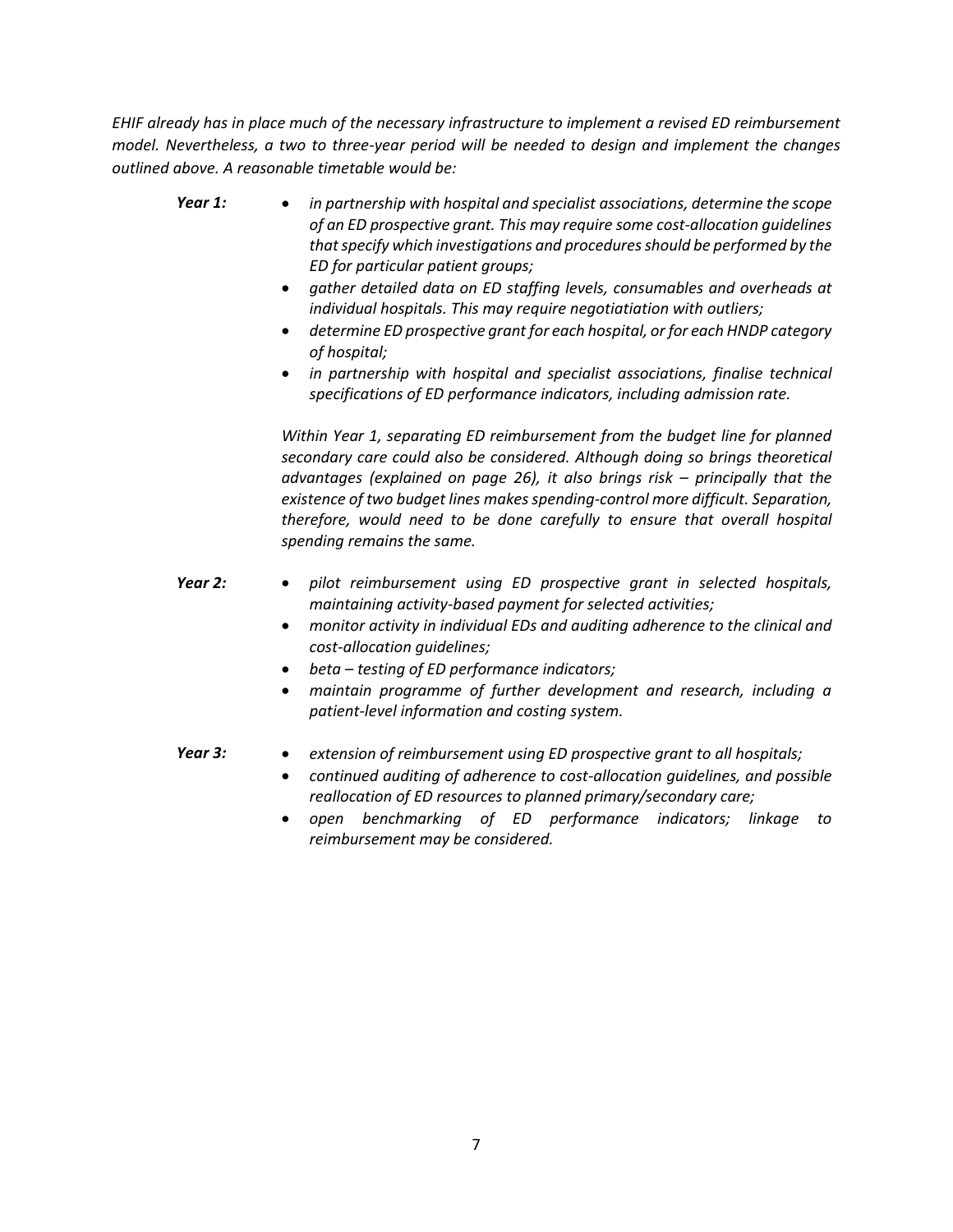# <span id="page-7-0"></span>1. Introduction

**The Estonian Health Insurance Fund (EHIF) is facing a tough financial outlook.** According to the National Audit Office (NAO), the Fund has been in negative financial balance for several years, with the deficit reaching almost €30 million in 2016 and projected to be €2.1 million in 2017 (although additional state funds eventually allowed 2017 to end with a surplus). These financial pressures mean that planning and providing health care services efficiently and sustainably is critical. Services provided in hospitals' Emergency Departments (ED) are central to these considerations, given that the NAO's recent report into the organization of ED care found that the average ED treatment invoice submitted by hospitals to EHIF increased by 24% annually between 2014-2017, reaching €341 in 2017.

**There is substantial evidence that Estonian's are using EDs in place of primary care or secondary care out-patient appointments**. The average ED invoice generated is about 4 times higher than the average cost of a family physician's appointment. Hence EHIF is paying for primary care at secondary care prices. Patients are also substituting ED for planned outpatient secondary care. A critical observation is that planned secondary care and ED attendance are funded from the same budget line. This means that there is little financial incentive for hospitals to work against patients substituting the former for the latter. A vicious circle is thus set up – ED attendance crowds out funding to provide planned secondary care, further increasing the demand for ED.

**EHIF wishes to revise how it reimburses hospitals for providing emergency care.** Like many funders in health systems around the globe, EHIF must balance technical efficiency with reasonable access to ED care. EHIF recently piloted a new reimbursement mechanism in two hospitals based on the use of patient triage categories, to better reflect the marginal costs of higher-need patients, in addition to a 'readinessfee' based on the costs of 24-hour availability of emergency services. This pilot did not curtail spending as expected, however, meaning that discussion on the best way to pay for ED care is ongoing.

**This report makes recommendations on how EHIF should work with hospitals and specialist associations to redesign the reimbursement of ED care, balancing accessibility and quality of care with efficiency and sustainability.** The report focuses on payment systems. It must be acknowledged, however, that payment system design is just one of the instruments that might be used to achieve the health care system's objectives and - in the case of ED care – is a relatively limited instrument. The report considers, therefore, the critical interactions with other health care services (particularly primary care) that an efficient and sustainable system of emergency care must get right. The report also acknowledges the varying perspectives of key stakeholders (patients, hospitals and the health insurance fund) when designing and funding the optimal role for ED care.

After an Introduction, Section 2 of the report considers, from a theoretical standpoint, the critical issues in designing a reimbursement mechanism for ED care, as well as the various perspectives (patient, hospital, health insurance fund) that must be addressed. Section 3 places the Estonian experience in context by describing trends and drivers of the demand for ED care in OECD countries. Section 4 describes in detail Estonia's current arrangements for delivering and reimbursing ED care. Section 5 offers a set of recommendations for how reimbursement could be improved. The report closes by identifying areas for further analysis and research.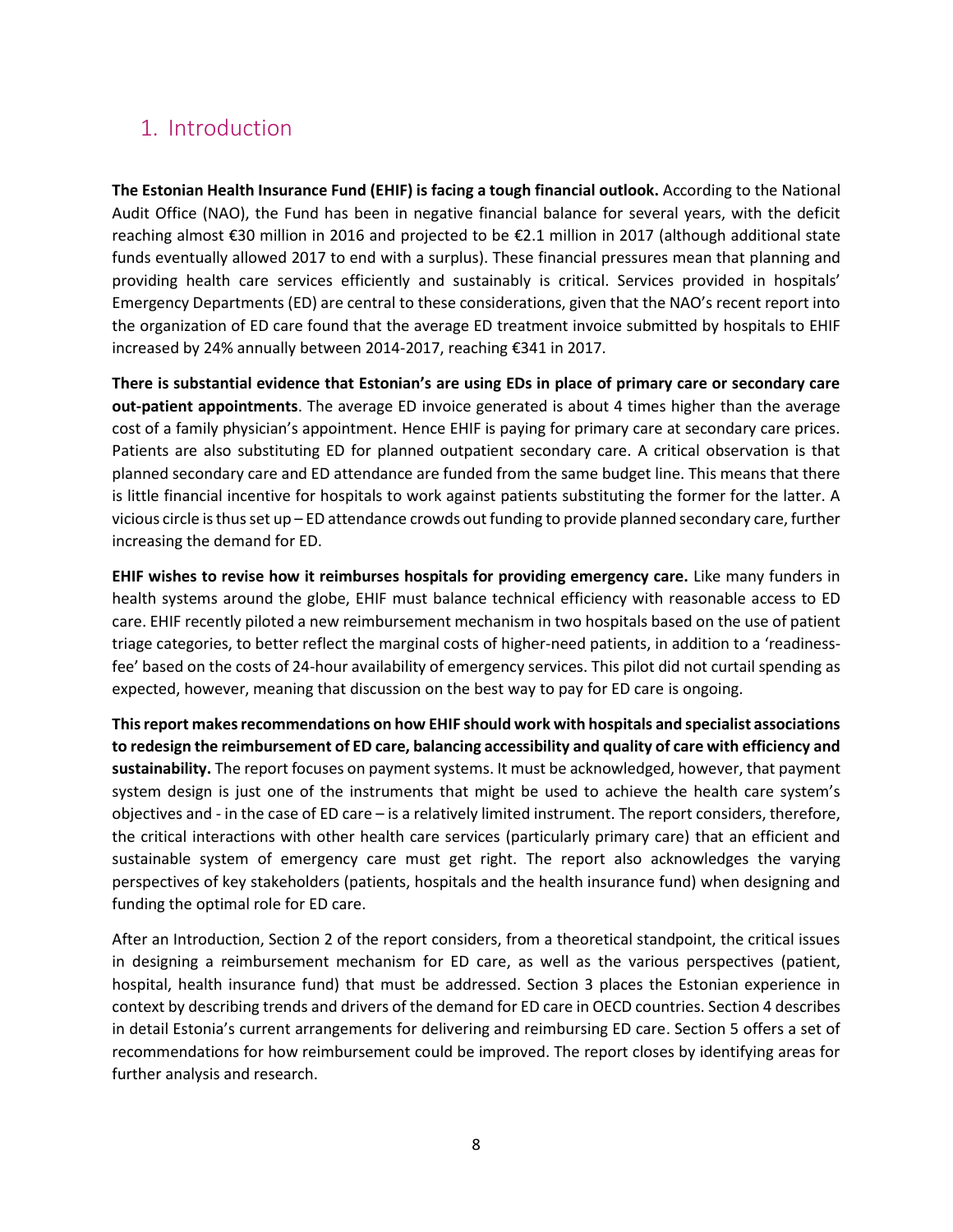# <span id="page-8-0"></span>2. Critical issues in designing the delivery and reimbursement of emergency care

*This section considers the role of the Emergency Department within a health care system. Being a 'frontdoor' to the system brings three important consequences: first, multiple factors determine demand for ED care, many of which are beyond its control. This means that EDs are essentially 'activity takers' and have limited ability to adjust patient flow. Second, the ideal role for an ED will vary from setting to setting, even within a single health care system. Third, deficiencies in a system will often appear as 'problems' with EDs rather than as problems for the system as a whole. These particularities need to be kept in mind when designing a fair and sustainable reimbursement system.*

<span id="page-8-1"></span>EDs, as a front door to the health system, are activity takers rather than activity shapers

**Growth in the use of EDs is seen as a problem in many health care systems.** Several recent international studies have illustrated that the challenges that EHIF is facing are shared by several other health care systems (European Commission. Directorate-General for Health and Food Safety 2017; HOPE - European Hospital and Healthcare Federation 2015; Jayaprakash et al. 2009; Sagan and Richardson 2015b). Strategies to address this problem, including funding design and differential pricing, have two sorts of objectives (Van den Heede and Van de Voorde 2016). The first locates the problem as one of unnecessary duplication with the primary care system. This leads to strategies to divert or discourage users of the ED to other sources of care, on the assumption that hospital-based care is more costly for the system than other care sources (Agarwal et al. 2012; Han et al. 2015; Harrison et al. 2014; Sagan and Richardson 2015a; Turner et al. 2015; Viner et al. 2018). The second framing of the problem is focussed on the efficiency of the ED itself: how to manage the increasing volumes of ED services more efficiently. These efforts focus not on diverting patients from the ED, but rather, setting targets for how speedily patients are seen and reducing patient waiting times (Bobrovitz et al. 2017; Di Somma et al. 2015; Sullivan et al. 2016).

**Demand for ED services is primarily determined by factors outside the hospital's control.** These factors include social and individual determinants of health, mediated by personal care decision making and availability of alternative care choices. This highlights the importance of alternatives to the ED in shaping use choices: EDs are essentially 'activity takers' rather than 'activity shapers'. It is notable that almost all of the ED utilisation strategies identified by authors such as Raven et al. (2016) and Smulowitz et al. (2013) are not within the control of the ED. The principal strategies that EDs can take to reduce demand are often quality-reducing (for example, increasing waiting times) or dependent on patients' preferences (for example, encouraging frequent users to seek alternatives).

**The ideal role for an ED will vary from one health care system to another, and from one hospital to another within a single system.** This intersection of ED care with other services (such as primary care, admitted-patient care, diagnostic services etc.) means that the ideal role for EDs is highly dependent on the availability and quality of other types of first contact care (Pines et al, 2016). These inevitably vary from one health care system to another and, within a single system, from one locality to another. EDs can serve as a substitute or complement to other services, and deficiencies in a system (that is, unmet needs) will often appear as 'problems' with EDs rather than as problems for the system as a whole.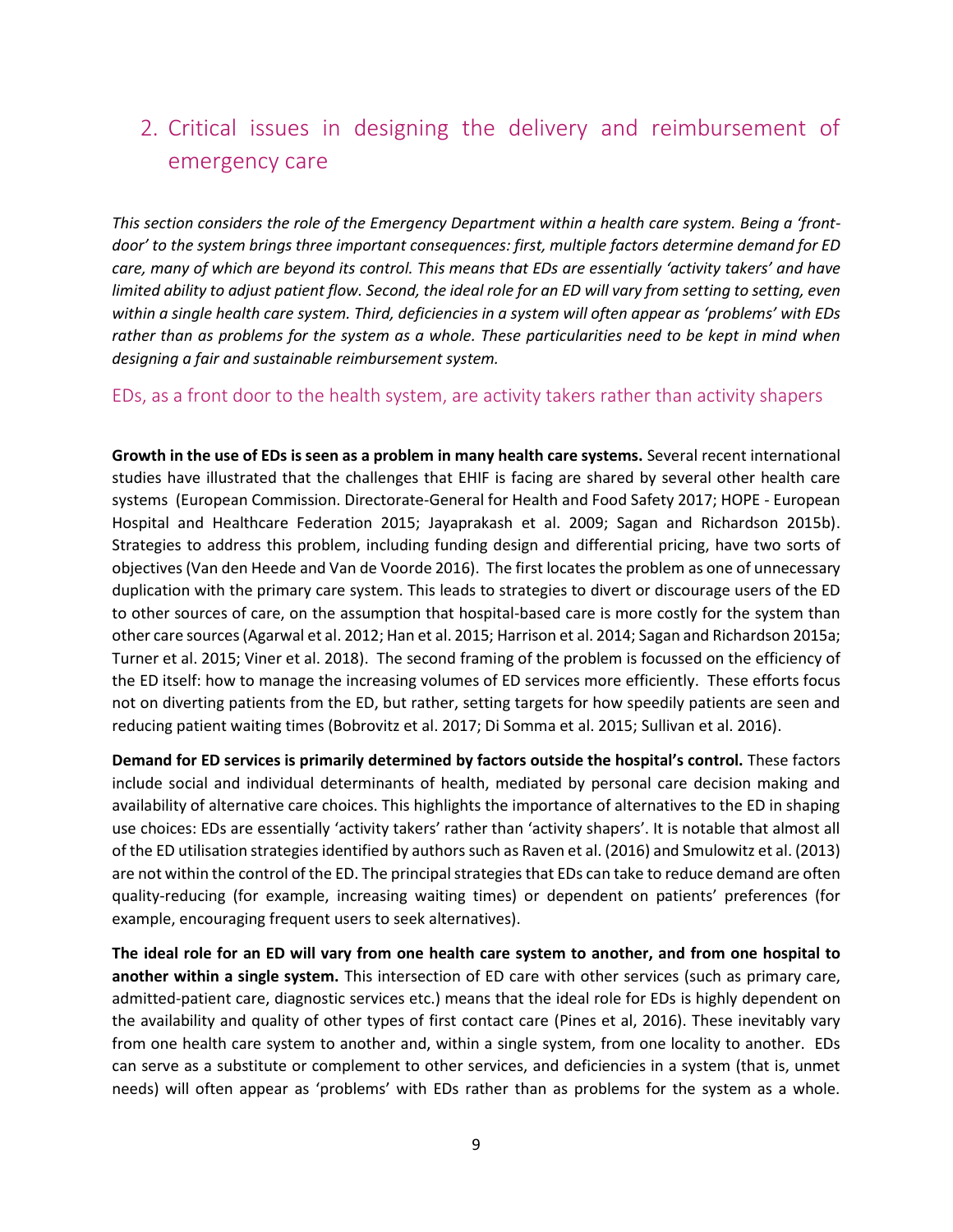Furthermore, not all EDs should be expected to offer the same array of services. Highly specialized emergency care (such as vascular, cardiothoracic or neuro- surgery) should only be offered by a few centres of excellence.

**Funding policy is just one of the instruments that might be used to influence ED activity**. The complex set of determinants of ED activity means that EHIF, hospitals and ED specialist associations will need to address the complex interactions of primary, emergency and in-patient care in achieving both better patient outcomes and more efficient use of resources. In particular, the role of the ED in providing afterhours medical attention and access to diagnostic services must be considered, as well as the ED's interactions with out-of-hospital services, the care-seeking behaviour of ambulatory ED attendees, and the motivations and actions of ED staff.

### <span id="page-9-0"></span>ED reimbursement should include fixed and variable elements, reflecting the activity- and availability-functions that EDs must perform

**Most reimbursement mechanisms combine fixed and variable elements.** Public funding should aim to mirror underlying economic theory where efficiency is achieved when marginal costs equals marginal revenue (Laffont and Tirole 1993), and the easiest way to achieve this is to combine a variable funding element on top of a fixed portion. The fixed element is often linked to overheads, and the variable element is often linked to activity. Activity-based reimbursement has a number of common elements: there is a measure of activity, there is a price per activity, and there are a set of associated rules. Typically, activity-based funding design assumes a linear relationship between activity and costs. This is, however, almost never true: the cost-activity relationship almost invariably involves stepwise increases, depending on whether certain clinical services (such as specialist imaging or intensive care) are co-located, or depending on the geographic location of the hospitalstrategically important hospitals that make up a network covering the entire country (although one does not have an ED). The objective for the HNDP is to ensure the uniform availability of urgent and scheduled medical care. The Plan categorises hospitals into four groups, and mandates that each hospital treat emergency patients within their competence, defined as follows:

- Regional hospitals are the highest-level hospitals and must provide all emergency medical services, including neurosurgery and cardiothoracic surgery
- Central hospitals must provide all emergency medical services, except neurosurgery and cardiothoracic surgery
- General hospitals provide emergency medical services based on the specialties represented in the hospital
- Local hospitals, emergency assistance is provided within the competence of the doctor or until the arrival of an ambulance crew and the transport of the patient to a higher-level hospital

There is marked variation in the activity levels of different EDs. In 2017, North Estonia and East Tallinn Hospitals each dealt with around 200 ED attendees per day. In contrast, Läänemaa, Raplamaa, Valga, Põlva, Hiiumaa and Jõgeva Hospitals all dealt with around 20 per day or less. Attendees' severity also differs, as would be expected. Attendees with the most urgent need (triaged red or orange) are concentrated in the larger hospitals and are rarely seen in the smaller, less busy hospitals.

In 2017, the cost of specialised medical care was €629 million, of which approximately €153 million were ED costs. It is important to note that in Estonia, ED activity and other aspects of ambulatory activity, including specialist ambulatory care, are funded from the same budget line. This means that ED activity may crowd out provision of and hence access to specialist care. In comparison, €114 million were spent on family medical care in 2017.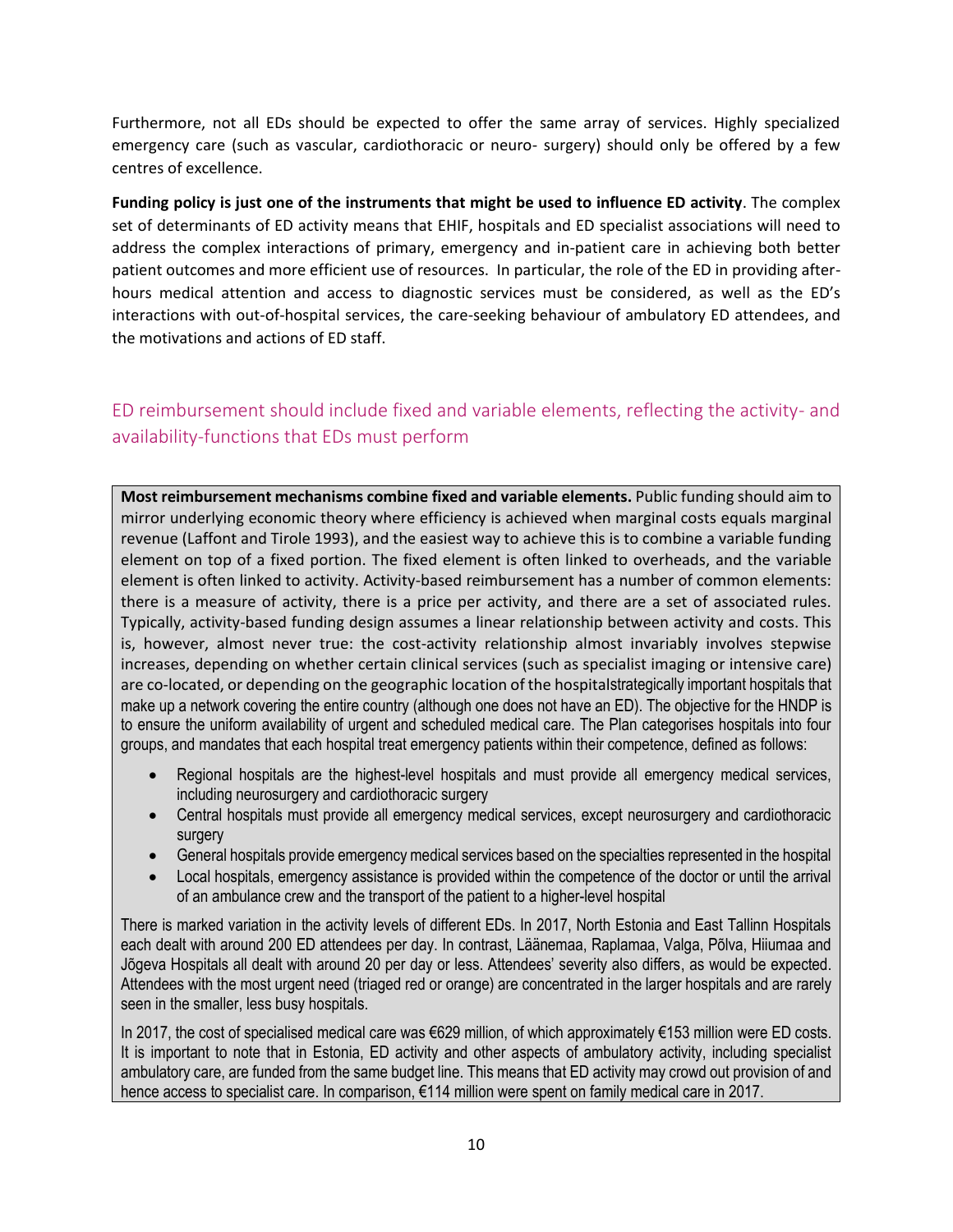A health information system records the tests, procedures and treatments for each ED attendee. Although this information is transmitted to other clinicians involved in the person's care, Family Doctors state that they receive it after a significant delay. Furthermore, if a patient re-attends ED, staff may not have an overview of previous tests, procedures and treatments given, because of the delay. Both facts limit the ability to provide appropriate, effective and efficient care.

**Section 5** gives further detail on the provision of ED care in Estonia, including EHIF's reimbursement mechanisms.

**Reimbursing EDs predominantly through activity-based funding carries risks.** In a bigger, busier hospital where all ED costs could feasibly be covered by activity-based payment, there is a risk in not managing this reimbursement mechanism carefully. This is because, unless mitigated by other aspects of the payment system, the larger the activity payment the greater the incentive on hospitals to encourage ED attendances (or at least, not discourage them) as, at some level of volume, average payment will be greater than the hospital's marginal cost of treating an ED patient, up to an overcrowded limit. In order to respond to these incentives, the reimbursement mechanism might also establish individual ED-activity targets for each hospital, where over-target activity attracts no additional activity-based funding payment, or the additional payment is tapered, for example set at 50% of the ordinary, below-target, payment. This is in effect what EHIF does, with its overactivity coefficient set at 0.7 for out-patient and day care, and 0.3 for in-patient care for up to 5% above the contracted volume (beyond that, the hospital receives no additional funds). The problem is, though, that these funds are not separated off from routine/planned secondary care meaning that ED care can crowd out planned care, as discussed in Section 5.

**Compared to activity-based or triage-based reimbursement, a prospective grant as the main basis for ED reimbursement has several advantages.** A prospective grant can act as a minimum income guarantee for quiet EDs, or a cost-cap for busy EDs. It also enables a health insurance fund to *forecast*spending more easily, since it is an up-front prospective payment. Retrospective activity-based reimbursement mechanisms – even with volume caps, as in Estonia – can still cause unexpected fluctuations in spending if costs/prices change. A prospective grant also allows the health insurance fund to *control* spending more easily: the health insurance fund could put a brake on annual growth of the prospective grant, and/or exert downward pressure on the grant for some or all hospitals. As discussed in the companion report "*Financing a small island hospital in Estonia*", there is good international evidence that prospective payments (or "global budgets") are effective in controlling spending. Finally, a prospective grant also allows the health insurance fund to *reallocate* spending more easily. As primary care services develop, for example, EHIF could reduce the ED prospective grant by an amount equivalent to care provided for blue/green-triaged attendees and redirect to primary care (of note, this could also be done under a triagebased reimbursement mechanism).

**As a separate issue, HIFs must also decide whether to separate ED off into a distinct funding stream.** Care provided in the ED can either be seen as part of the in-patient care pathway, or distinct. If the former, then for a given patient group, the linked DRG-payment would need to include funds to cover the expected component of ED care. But the ED component is typically difficult to price, and hospitals are known to vary in the intensity of the services they offer in ED. Furthermore, hospitals without an ED will receive an inflated income. If, however, ED is separated off into a distinct funding stream, there is a risk that hospitals will double charge, that is, maximise the reimbursement that can be charged to both the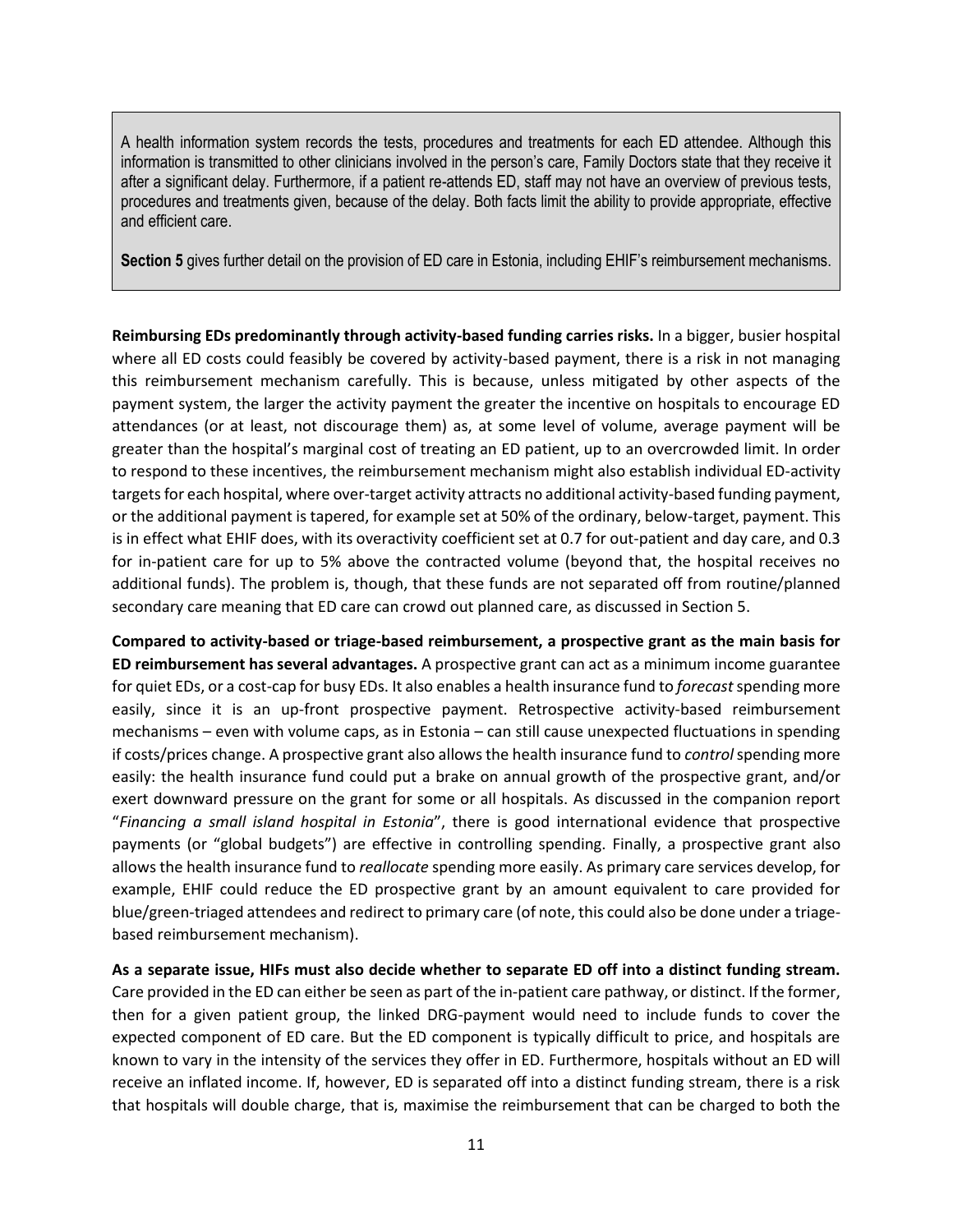ED and general budget lines, perhaps by duplicating some services. This could be avoided if clear clinical guidelines are in place, which specify which activities should take place in the ED for particular patient groups.

#### <span id="page-11-0"></span>Patients seek effective, convenient and comprehensive care

**Patients may prefer to access health care through the ED for many reasons.** The most obvious reason is a patient's severe and/or deteriorating acute-onset medical problems. Many of these patients are brought to the ED by ambulance and are only minimally involved in decisions about whether to present to an ED. Others, particularly patients experiencing an acute exacerbation of a chronic health care problem (e.g. chronic heart failure, asthma) may be aware of signs that they require hospitalisation and self-refer to an ED. In both these cases, patients are most often admitted for a stay in hospital and the hospital requires funding to manage the portion of their care provided in the ED.

**Management of chronic conditions is a common reason for using ED services.** Patients who have had contact with the hospital may feel that the ED is their best option for continuity of care, as out-patient and in-patient records and earlier test results are available to ED staff. ED presentations of patients for chronic conditions are sometimes used as a measure of failure of the primary care system (Codde et al. 2010a; Codde et al. 2010b; Dresden et al. 2016; Green et al. 2017; Smulowitz et al. 2018; Wallace et al. 2013). When there are waiting lists for specialist consultations, patients may judge that, despite typical long waits for low-acuity care in the ED, they will have access to more highly specialised care when they are seen. This appears to be happening in Estonia, as explained in Section 5.

**Patients may also seek ED care for the convenience it offers.** The ED is available 24 hours a day and provides a 'one stop shop' for a range of diagnostic tests and consultations. When alternative services require patients to take time off from work or family responsibilities, both features are attractive, as they typically entail less income sacrifice (being available outside normal working hours), allow for working parents to look after children at home while the patient seeks care, and reduce travel time for patients who require multiple medical or diagnostic appointments. Thus, the non-availability of other ambulatory services outside working hours may be influential in choosing to present to the ED. Against these clinical and convenience features of the ED, patients may be discouraged from using the ED when out of pocket patient charges are higher than in primary care , such as the case in Estonia (Habicht et al. 2018), or when waiting times are known to be excessive. Section 5 presents evidence that this is happening in Estonia.

#### <span id="page-11-1"></span>Hospitals have limited ability to influence patients' use of ED

**The ED is the hospital's 'front door'.** Humanitarian and medico-legal principles require that EDs assess the urgency of the patient's status and at least stabilise their condition before admission to the ward, transfer to another facility or discharge. Triage is often used to prioritise patients so that the more urgent or life-threatening conditions are seen first. But triage is an inexact science (Chan et al. 2018) with judgements about seriousness and urgency varying between observers (Farrohknia et al. 2011; Parenti et al. 2014).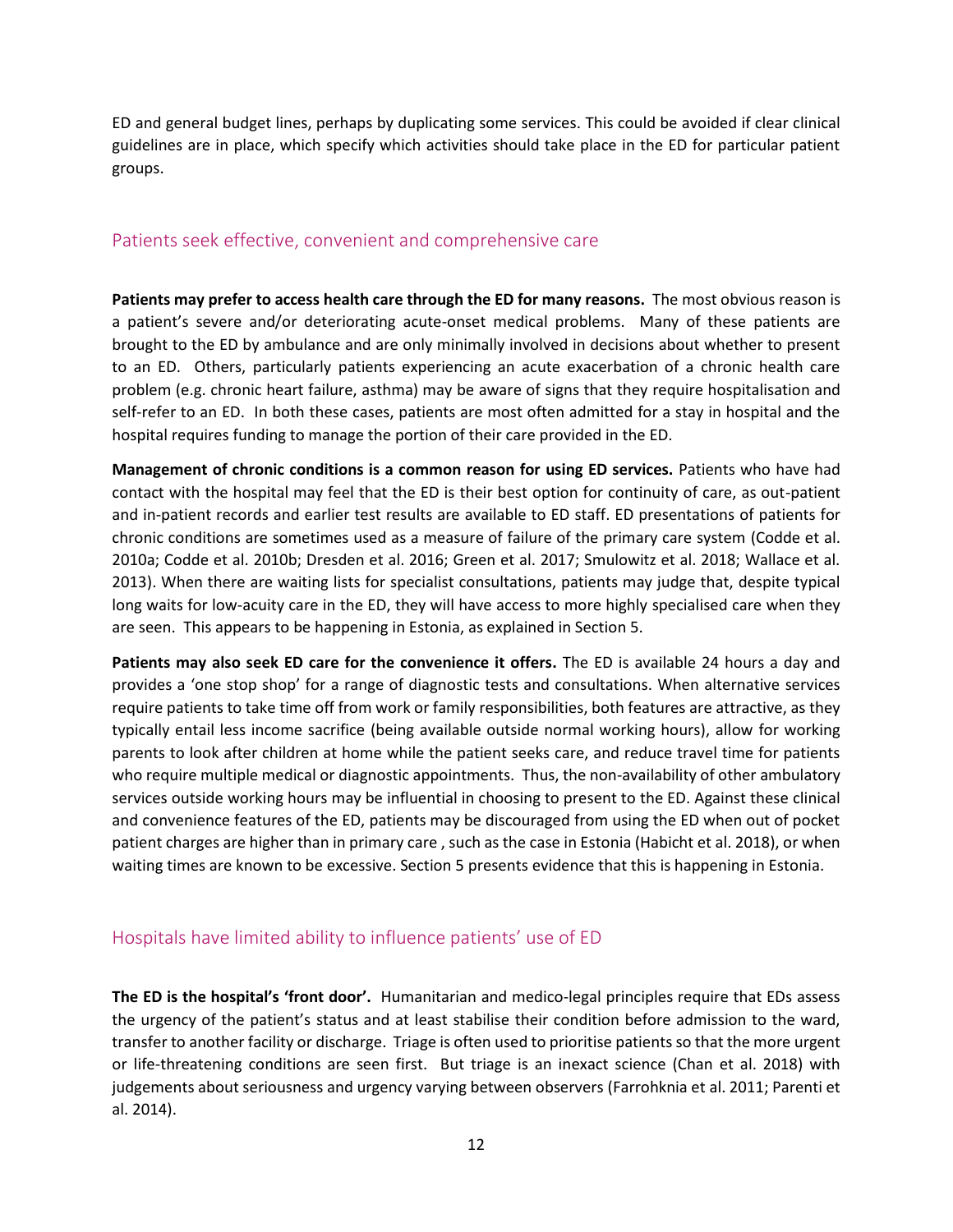**Hospitals are limited in the extent to which they can respond to incentives for ED care.** Even if policy directs hospitals to modify ED activity, they have limited tools available to do so. Managers can regulate staffing of the ED to extend waiting times for ambulant patients to discourage 'convenience' use of the ED. This comes with the risk that sufficient staffing may not be available for treating, such as major trauma. Given the inexact nature of triage such a response also comes with additional clinical risks, should patients be wrongly assessed to lower triage ratings (but, of course, this is a risk with all triage judgements). Visual displays in the ED and online can alert potential patients to the expected waiting time in each ED if waiting time is chosen as a rationing mechanism. Hospitals could also offer separate general practice/primary care services so that lower acuity patients can be redirected to these, particularly as an 'overflow' facility at times of higher demand for more urgent care. Regular evening clinics might better meet the need for after-hours semi-urgent care. Telephone advice lines can also be offered as a way of helping patients determine the urgency of their health care needs, although research about the effectiveness of these programs is still equivocal, possibly because a large percentage of such enquiries result in advice to present at the ED because of the uncertainties entailed in assessing patients over the telephone (Armstrong 2018; Langabeer et al. 2017; Pope et al. 2017; Turner et al. 2015).

#### **Box 2: Articulation between EDs and primary care in Estonia**

**Poor communications between primary care and secondary care, specifically the ED, complicates the efficient management.** Currently, Family Doctors are not quickly or reliably informed when patients on their list visit ED, or what diagnosis/treatment they received. Although a patients' ED clinical records are generally uploaded to the Health Information System, the Family Doctor is not automatically notified, and it is often the patient themselves (or a carer) that will inform them. This limits the Family Doctor's ability to prevent or manage health issues, particularly for frequent ED attendees.

**Poor access to primary care also drives ED attendance.** The NAO report noted that ED attendees with a green triage category typically cite poor access to primary care as one of the main reasons for their visit to the hospital. The report also noted that EHIF has confirmed that need to better organize primary care to better meet unplanned care needs.

**Patient-expectations and/or self-management also appears to be an issue.** A special survey carried out for the NAO report found that 49% of patients with back pain, hypertension, and lower respiratory tract infections had poor self-management of their condition prior to coming to ED, and poor self-management following the ED visit in 34% of cases. The report concluded that patients should be offered better self-care advice, including appropriate sources of professional help when necessary.

**In some cases, Family Doctors recommend ED attendance when it is not needed.** The NAO report noted data from the North Estonia Hospital that showed that the vast majority of patients referred to the ED by their Family Doctor could have been managed in primary care: 51% had a green triage category, and 47% yellow. There are no national figures of triage category for ED attendees referred there by a Family Doctor, but the figures from North Estonia hospital suggest a substantial issue across the country.

Source: NAO report on Emergency Care in Estonia (2018)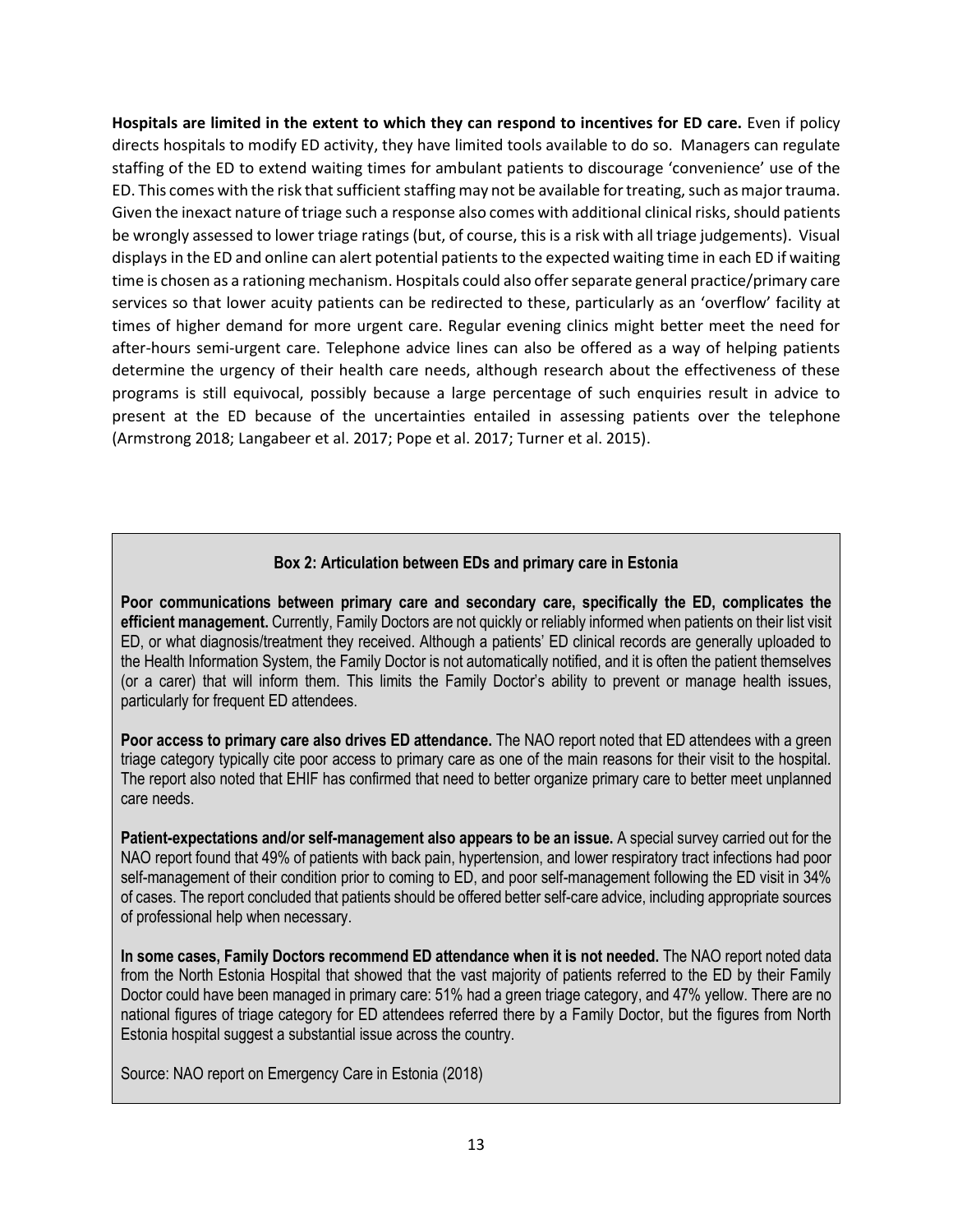### <span id="page-13-0"></span>The Estonian Health Insurance Fund must allocate funds in a transparent, fair and sustainable way

**Funders of health care systems have a responsibility to balance access to needed care with stewardship of the funds allocated to provide this care.** To the extent possible, they should be neutral as to the location/sponsorship of such services provided these are provided cost-effectively. In this regard, activitybased funding (for ED or other services) has an obvious attraction - a price is set based on relative costs of different in-patient treatments (DRGs) and the available budget. Funders can set fair and transparent payments to hospitals with the expectation that hospitals will manage internal budgets to treat patients while staying within their budget allocation. Activity-based funding of hospitals started with funding of in-patient services (Duckett 1995; Russell 1989), but subsequently has been used for funding emergency department activity, with new classifications and the added complexity of the interaction with funding of in-patient activity (Bell et al. 2014; Duckett and Jackson 2001; Health Policy Analysis 2014).

**Several decisions around activity-based funding need to be made**. In setting the relative weights for DRGs, funders must decide which services are included in the in-patient 'bundle' of services and which are funded separately. Some funders exclude intensive care unit (ICU) costs, for example, because not every hospital is equipped with an ICU. When these costs are incorporated into the DRG payment, hospitals with no ICU will fare relatively better financially because their payment for affected DRGs will include a loading for the more intensive treatments provided at other hospitals. When a system includes hospitals with no ED, they will similarly benefit from DRG payments that include ED costs. When separate activity-based payments are made, however, the risk arises that hospitals will 'double-dip', that is, maximise their funding by admitting more patients through the ED or by treating them in an ICU to gain additional funding even in patients who could have been safely managed without these services.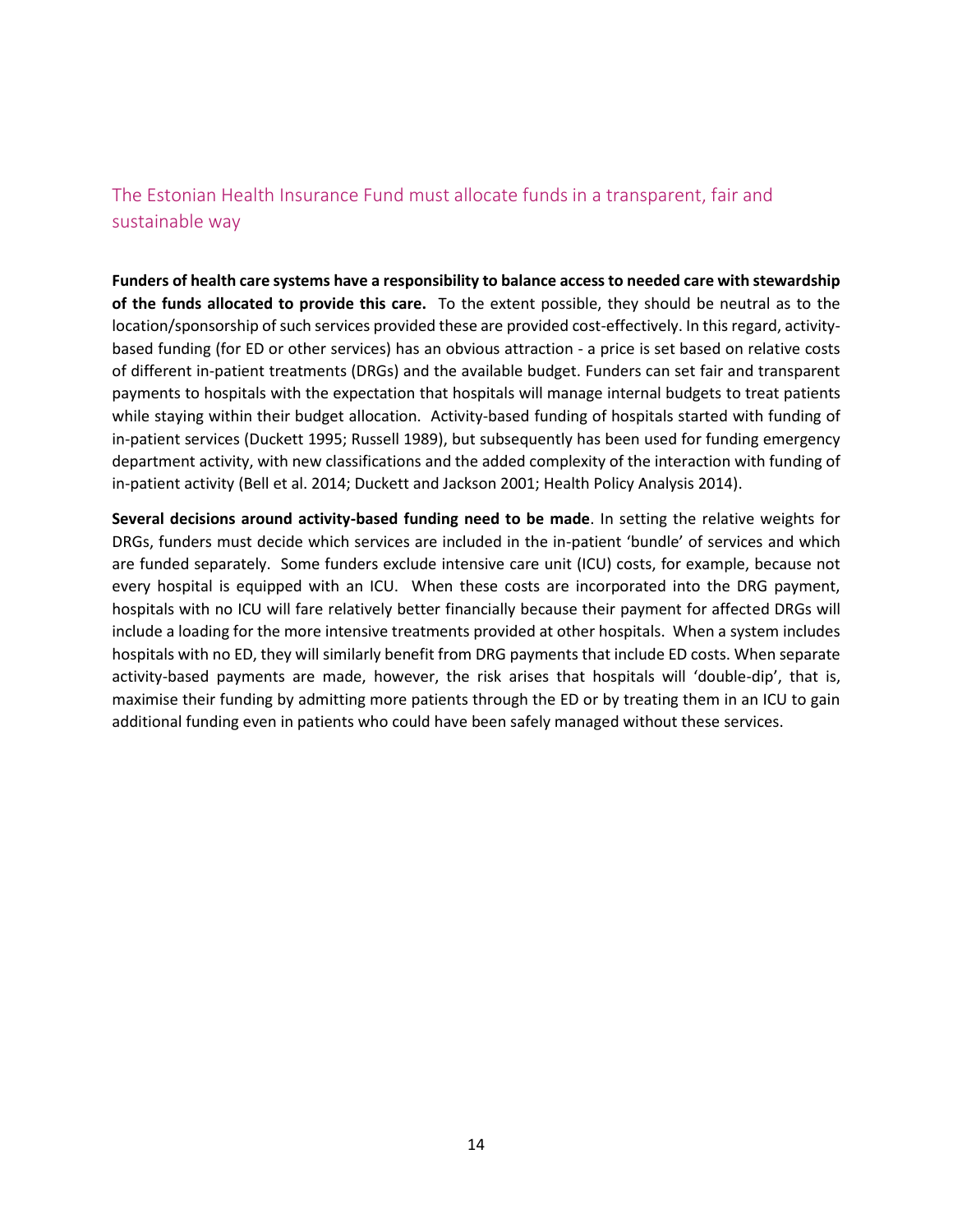# <span id="page-14-0"></span>3. International trends in demand for emergency care

*This section considers international trends in the demand for emergency care, so that Estonia's situation can be understood in context. Most health care systems are dealing with steadily upward trends in the demand for ED care. Evidence of effective strategies to reduce this demand, or divert it to other sources of care, is scarce. Strengthening primary care, however, is known to reduce demand on EDs.* 

#### <span id="page-14-1"></span>Demand for ED care is growing in most OECD health systems

**ED attendances are increasing in most, although not all, OECD countries**. In a 2015 survey of trends in demand for ED care across OECD health systems, the average number of ED visits was reported to be about 31 per 100 population in 2011, although as high as 70 in countries such as Portugal. Estonia, in this survey, was close to the OECD average with visits per 100 population in 2011. Surveying trends over the previous decade, the report found that the rate of ED visits had increased by 5% on average, from 29.3 visits per 100 population in 2001 to 30.8 visits per 100 population in 2011. Notably, some countries (Chile, Israel, Poland, the Czech Republic and Ireland) reported a downward trend.

**EDs must manage a diverse set of health care demands**. The report noted that injuries (such as fracture, dislocation, sprain or strain) are the most frequent reason for visiting EDs in the seven OECD countries for which data were available. In a broader systematic review of the literature examining the demand for hospital EDs, He et al. (2011) show that in general, older people are more likely to use EDs for urgent medical conditions, while younger people tend to present more frequently to EDs for injury and lessurgent illness such as fever, cough, nausea or vomiting. Upward trends in ED attendance have been noted for other conditions, such as mental illness (including alcohol and substance misuse), or complications following day-case surgery and early discharge, as hospital length-of-stay decreases.

#### <span id="page-14-2"></span>International evidence on strategies to reduce ED attendances is scarce

**Telephone advice lines have little impact in diverting patients away from ED.** In a systematic review of 40 studies examining the impact of initiatives to improve access to and choice of primary and urgent care in the United Kingdom, Tan and Mays (2014) found no significant reduction in ED attendance after the introduction of NHS Direct and NHS 111. This concurs with most international evidence on the impact of introducing telephone-based pre-ED triage, since most clinical advice ends with the recommendation to be seen in the ED anyway. It remains to be seen, however, whether administrative activities that EDs currently perform could be replaced by telephone-contact or other sources of advice. EHIF, for example, is planning to start a telephone-based service to partially administer sick-leave certificates and repeatprescriptions. This has potential to divert patients who were using ED for these health care activities and will watched closely by other health systems.

**Financial disincentives on the demand-side are not widely used.** In a systematic review of the literature on strategies to reduce demand for ED, Raven et al. (2016) found that ED visit copayment was often, although not always, effective in reducing ED visits.. In practice, health insurance funds are often reluctant to charge a patient fee for using EDs, given the risk that they might discourage patients from seeking needed care. Estonia is an exception in this regard: hospitals are entitled to charge €5 for each self-referral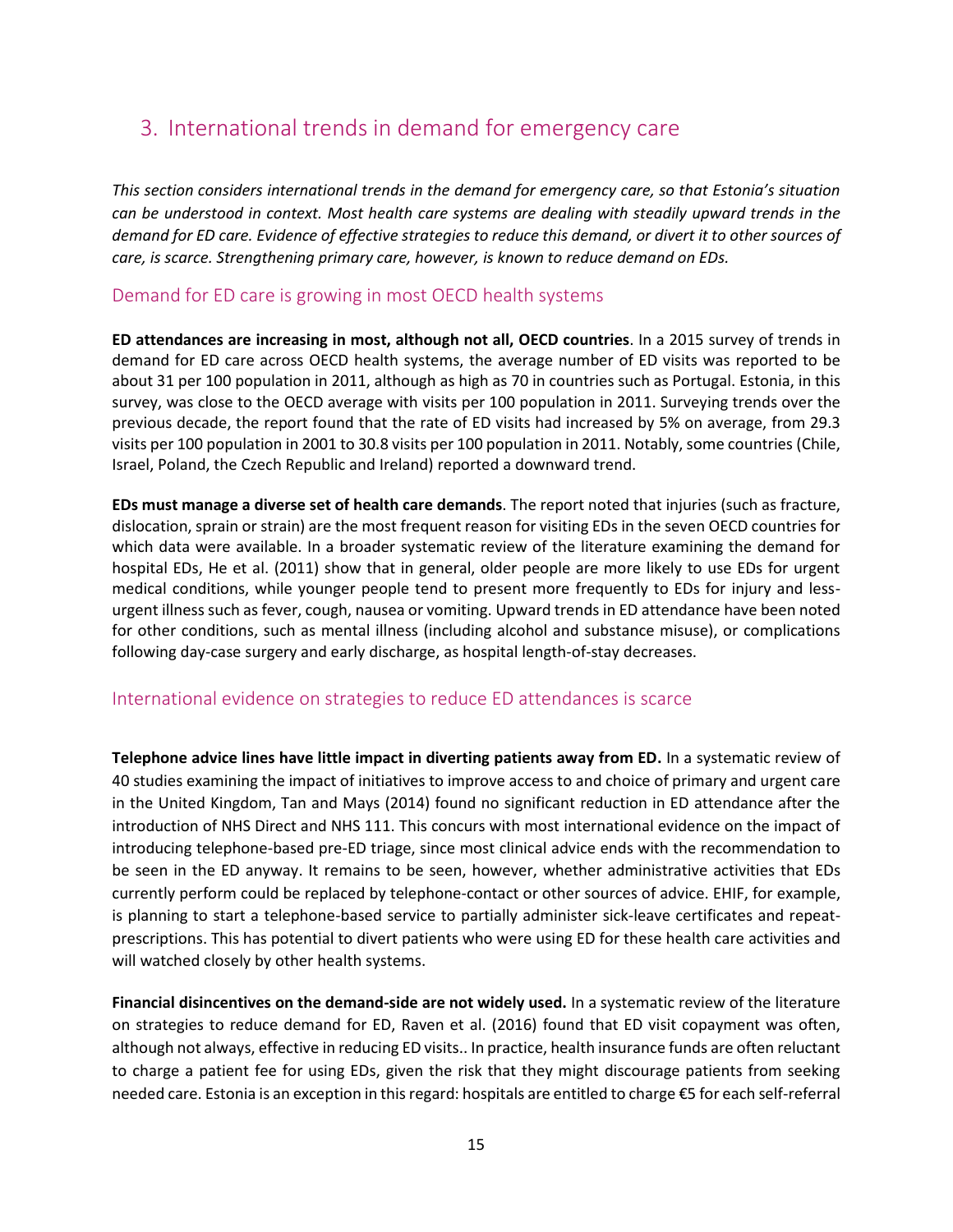to ED attendance, but the fee is often waived. Fees for ED self-referral are also applied in Belgium, Finland, Italy, Ireland and Portugal. They tend to be larger than those applied in Estonia (€15-€25) and apply to large proportions of attendances (26-43%) but nevertheless have had little effect in reducing attendance rate. This suggests that it is hard to generalize the evidence on the effect of co-payments from one health system to another. As well as the size, impact of any co-payment will depend on mix of other (dis- )incentives (financial and non-financial) that patients face when making a choice over where to seek health care.

**Some health systems apply financial incentives to hospitals to encourage quicker care and discharge from ED.** A number of countries use pay for performance in ED, with the objective of either improving patient experience (by reducing waiting times) or improving efficiency (by reducing in-patient admissions via ED). The OECD concludes that such incentives have generally produced the benefits intended – for example, waiting times improved by 14% in Ontario and by 13-24% in Vancouver.. Japan has also introduced a financial incentive to encourage discharge from ED. Through its fee-for-service schedule, Japan now pays a higher fee when ED patients are discharged to primary care clinics (Berchet, 2015).

**Enhanced primary care is associated with reduced ED attendance in several health systems.** In each of the countries identified by the OECD as having decreasing rates of ED use, developments in primary care were associated with decreased demand for ED care; pp 21 – 27 of Berchet (2015) offers a detailed review of OECD experience. The decline in Ireland was associated with the introduction of primary care "walk-in clinics" and the opening of GP practices outside office hours. In Israel, a network of Medical Centres was established to offer primary care outside office hours, staffed by Family Doctors as well as paediatricians. In Chile, a new urgent primary care service (*Servicio de Atención Primaria de Urgencia,* SAPU) was created, offering OOH medical and nursing care services for low-complexity emergencies and general consultations.

A potential disadvantage of developing alternative sites of primary care is a reduction in the continuity of care with an individual's regular primary care provider. This impact could be reduced if good communications are in place between primary care providers, and if patients using alternative primary care providers have minor, self-limiting complaints rather than chronic problems. These aspects have not been well studied, however. There is also little evidence on whether such developments are cost-reducing for the health system as a whole.

These successes with enhanced primary care underlines the importance of properly establishing Estonia's current pilot of Enhanced Care Management. In a systematic review on reducing demand for ED referred to earlier, Raven et al. (2016) that case management for high-risk individuals is the only intervention that consistently reduces ED visits.

#### <span id="page-15-0"></span>"Inappropriate" ED visits are much higher in Estonia than elsewhere

**An increasing number of health systems are developing tools to measure "inappropriate" ED attendance.** The OECD report referred to earlier also surveyed the share of ED visits that were deemed to represent non-emergencies. Definitions of appropriate ED use vary from one health system to another, implying caution when comparing countries. With this in mind, the report noted "avoidable",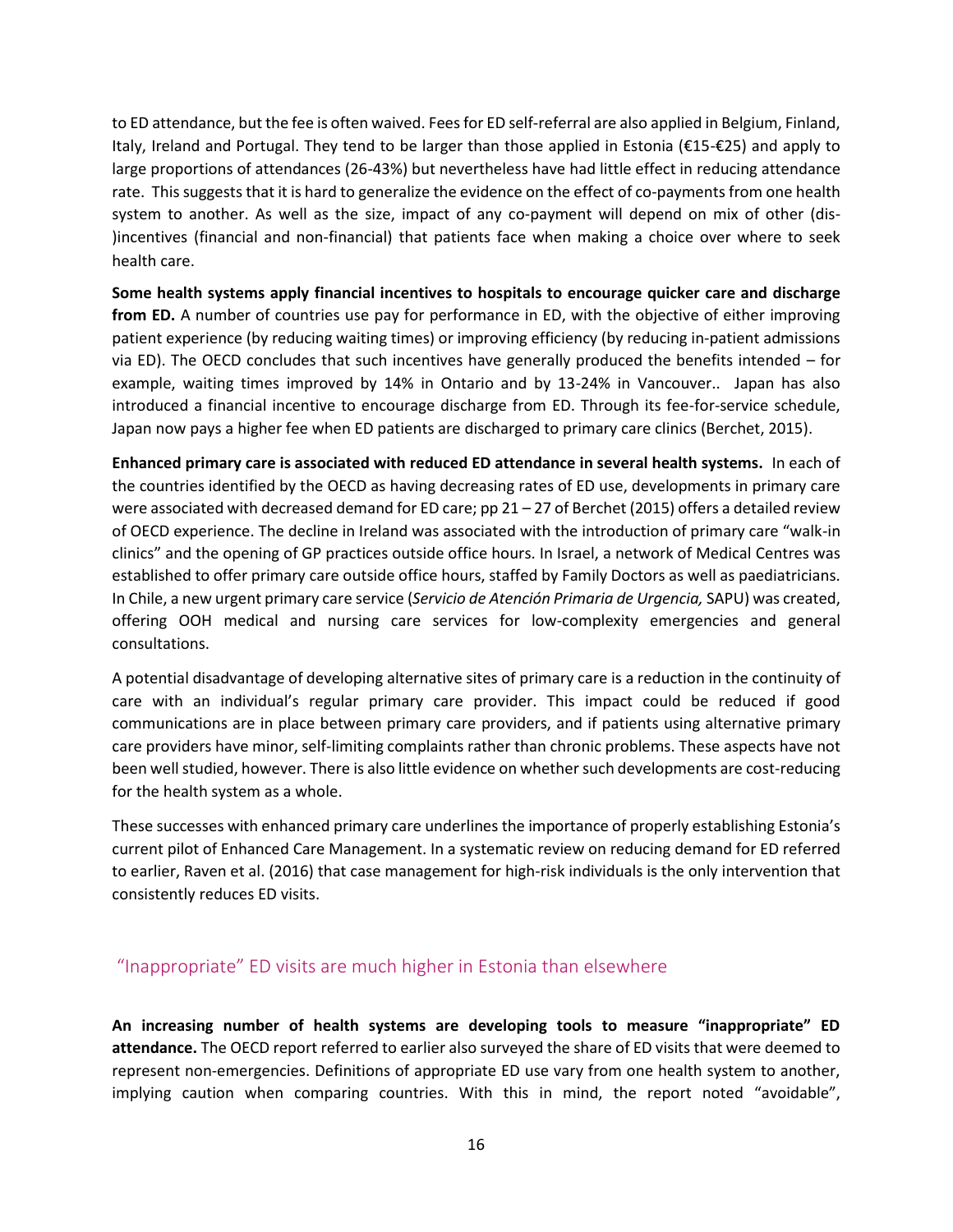"inappropriate" or non-urgent visits account for 11-15% of ED visits in England, 12% in the United States, 20% in Italy, 25% in Canada, 31% in Portugal, 32% in Australia and 56% in Belgium (OECD, 2015).

**These figures are mostly much lower than the figure reported in Estonia.** The recently published National Audit Office (NAO) report on emergency care found that 57% of ED attendances were non-urgent in nature and could have been dealt with by primary care (see Figure 1). This may be due to differences in the definition of inappropriate attendance but should alert policy makers to the high possibility that Estonians are using the ED as a substitute for planned care.



#### **Figure 1. ED attendees by triage category, 2017**

*Source: NAO, based on data of HNDP hospitals*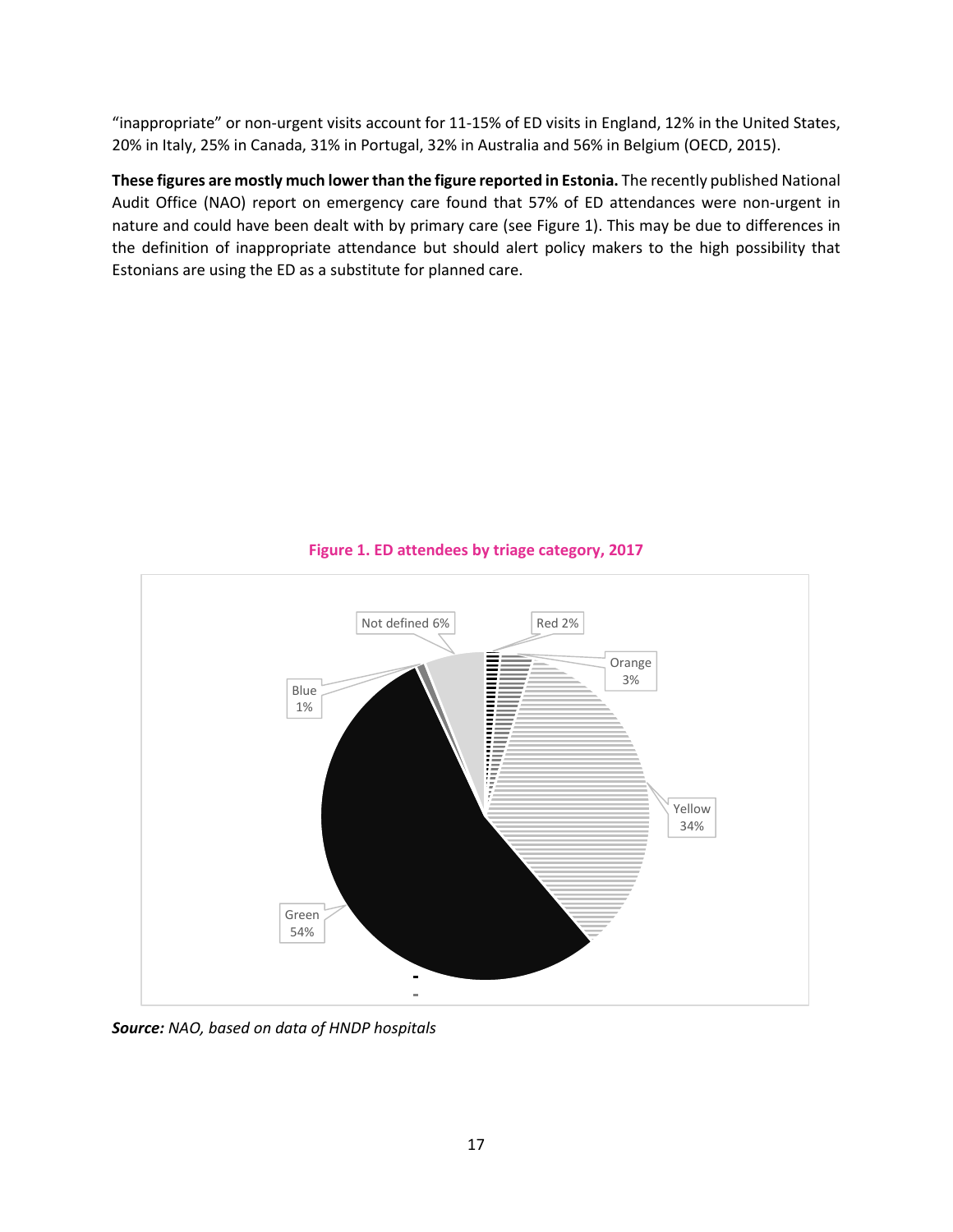## <span id="page-17-0"></span>4. Delivery and reimbursement of emergency care in Estonia

*This section assesses how Emergency Care is provided and paid for in Estonia. It finds that allocative efficiency is a concern because there is substantial evidence that Estonian's are using EDs as a substitute for primary care and out-patient secondary care. Technical efficiency is also concern because costs are going up but key aspects of ED performance, such as waiting times, are getting worse. Attempts to design a reimbursement mechanism that better contains costs have not yet proved successful.* 

### <span id="page-17-1"></span>The number of ED visits has stabilized in recent years, but the cost of admissions from ED are increasing

**In Estonia, around 462,000 people attend the ED each year.** Around 410,000 visits were recorded in 2010, but, as Figure 2 shows, most of the increase happened between 2010 and 2011. Since 2011, the number of visits has been quite stable. Most patients are sent home after attending the ED (which may include advice to see their primary care or out-patient secondary care provider). The number and cost of invoices for ED attendees who are hospitalised, however, has been increasing. In 2014, 10% of invoices sent by EDs to EHIF were for in-patient care (representing 77% of the cost of all invoices). In 2017, this figure had increased to 16% (representing 84% of the cost of all invoices). If these trends continue, the 2018 share of ED invoices for in-patient care may represent a doubling of the 2010 figure.



#### **Figure 2. Total ED visits to HNDP hospitals, 2010−2017**

*Source: NAO report, based on data of HNDP hospitals*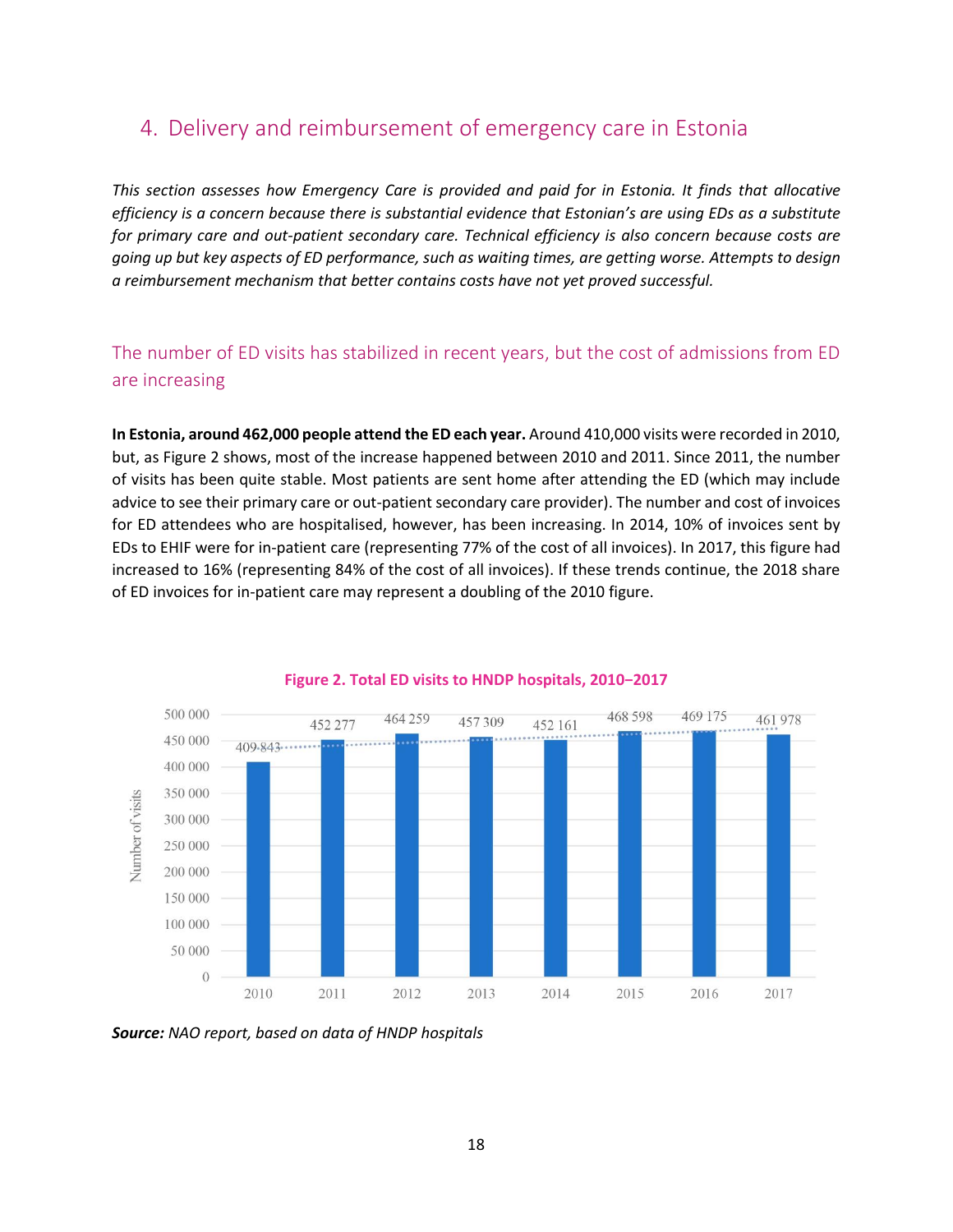#### <span id="page-18-0"></span>Estonians are using ED as a substitute for planned care

**Most people attending ED are triaged as not in need of emergency care.** As noted earlier, the NAO report found that more than 1 in 2 patients visiting ED were not in need of hospital emergency care: 57% were triaged as blue/green. A share of these patients will have had minor traumas that required ED attendance, but many could probably have had their needs met by primary care (Figure 1). The report noted that this figure is on an upward trend: a similar report from 2010 found that around 1 in 3 ED attendees could have been treated in primary care.

**The timing of ED visits, and methods of arrival, suggests substitution for planned care.** Of those who were triaged as blue/green/yellow, the majority attended ED during working hours on a working day between 08h00 and 18h00 (with a peak between 09h00 and midday). Most ED attendees arrive independently (i.e. walking or driving themselves), and most are sent home after attending, with or without routine secondary care follow-up. These observations strongly imply that people are substituting ED attendance for planned primary and secondary care appointments.

**Poor availability of primary care is likely to explain substitution.** The NAO report found that 40% of people attending ED with mild complaints stated that they were unable to find a primary care appointment at a time they considered convenient. Given that most ED attendances occur during working hours, this suggests a need to expand the number of available primary care appointments during these times. The report estimated that distributing all ED attendees in the blue/green triage categories among Estonia's current cohort of Family Doctors would consume fewer than two additional appointments per day per doctor. It is also worth noting that Family Doctors in Estonia are not required to offer appointments outside usual office hours (i.e. before 8:00, after 18:00 or on weekends). Less than 10% do so, and little data is available on the numbers of patients using these appointments, or unmet demand for these slots. ..

**Quality of primary care may also be a concern for some patients.** A special survey carried out for the NAO report found that the primary care preceding ED attendance for people with back pain, hypertension or lower respiratory tract infections was often inadequate. The report also noted considered that the service models and reimbursement mechanisms that currently operate in primary care might not provide strong incentives for Family Doctors to discourage ED attendance among their patients.

**The capacity of hospital out-patient care is under pressure and is also likely to explain substitution.** EHIF has established maximum waiting times for out-patient secondary care, but these were exceeded in several specialities. EHIF also estimates unmet (unfunded) need for secondary care as a share of total demand, which has increased from 5.1% in 2014 to 7.4% in 2018. This is equivalent to around 250,000 individuals. OECD data also shows that waiting times for planned secondary care are longer in Estonia for some patient groups. In 2015, for example, mean waiting time for a hip replacement was 289.6 days (median 202.0 days), compared to 159.2 (114.8) OECD average; and mean waiting time for a knee replacement was 392.7 days (median 286.0 days), compared to 181.6 (142.7) OECD average. Patient surveys confirm the problem. The NAO report noted findings from a 2016 international survey, where 13.5% of adults in Estonia report unmet medical need – the highest in Europe. The next highest rate was reported in Poland (3.9%), with most countries reporting less than 1%.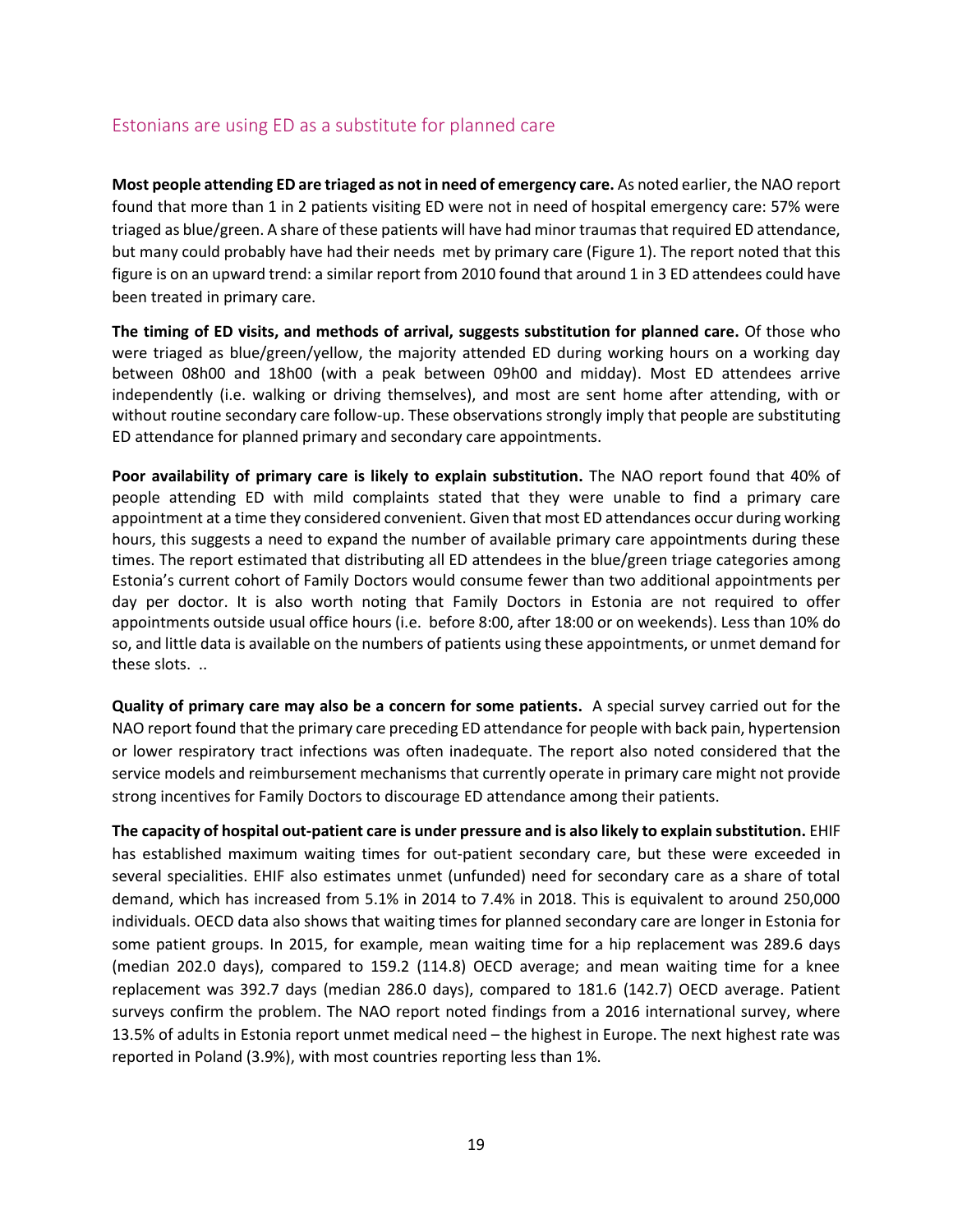**Currently, EHIF reimburses episodes of ED care as if they were episodes of planned out-patient care**. As explained later, planned secondary care and ED attendance are funded from the same budget line. From a hospital's financial point of view, then, ED care and planned out-patient care are equivalent. This means that hospitals have no financial incentive to reduce ED volumes, and creates a risk that planned outpatient appointments will be crowded out by ED volumes. This issue is illustrated in practice when comparing trends in secondary care out-patient appointments and ED attendances over the past decade. They are clearly divergent, with the former decreasing and the latter going up (Figure 3). A vicious circle is thus set up – ED attendance crowds out funding to provide planned secondary care, further increasing the demand for ED.

**Hospitals also have a theoretical financial incentive to convert ED attendances to admissions.** Reassuringly, however, that this theoretical risk does not appear to be manifest in Estonia. Although, as noted earlier, the share of invoices sent by EDs to EHIF for in-patient care increased from 10% in 2014 (representing 77% of the cost of all invoices) to 16% in 2017 (representing 84% of the cost of all invoices), this probably reflects greater willingness to flag ED patients, rather than an increase in admission rate. Data from the National Institute for Health Development, submitted by hospitals, shows that the number of ED attendances leading to hospitalization is stable, or even falling slightly (from around 97 000 in 2014 to around 92 000 in 2017).



**Figure 3. Secondary care out-patient appointments and visits to the ED, 2006–2016**

*Source: NAO Report, based on data of the National Institute for Health Development*

**Out-patient secondary care in the ED is more expensive than a primary care appointment and increasing in cost more rapidly.** Given patients' substitution of primary care for ED care, comparing spending in the two sectors is instructive. The average cost of ED out-patient treatment invoice in 2017 was €67, compared to €17 for the average cost of a family physician appointment. Caution is required when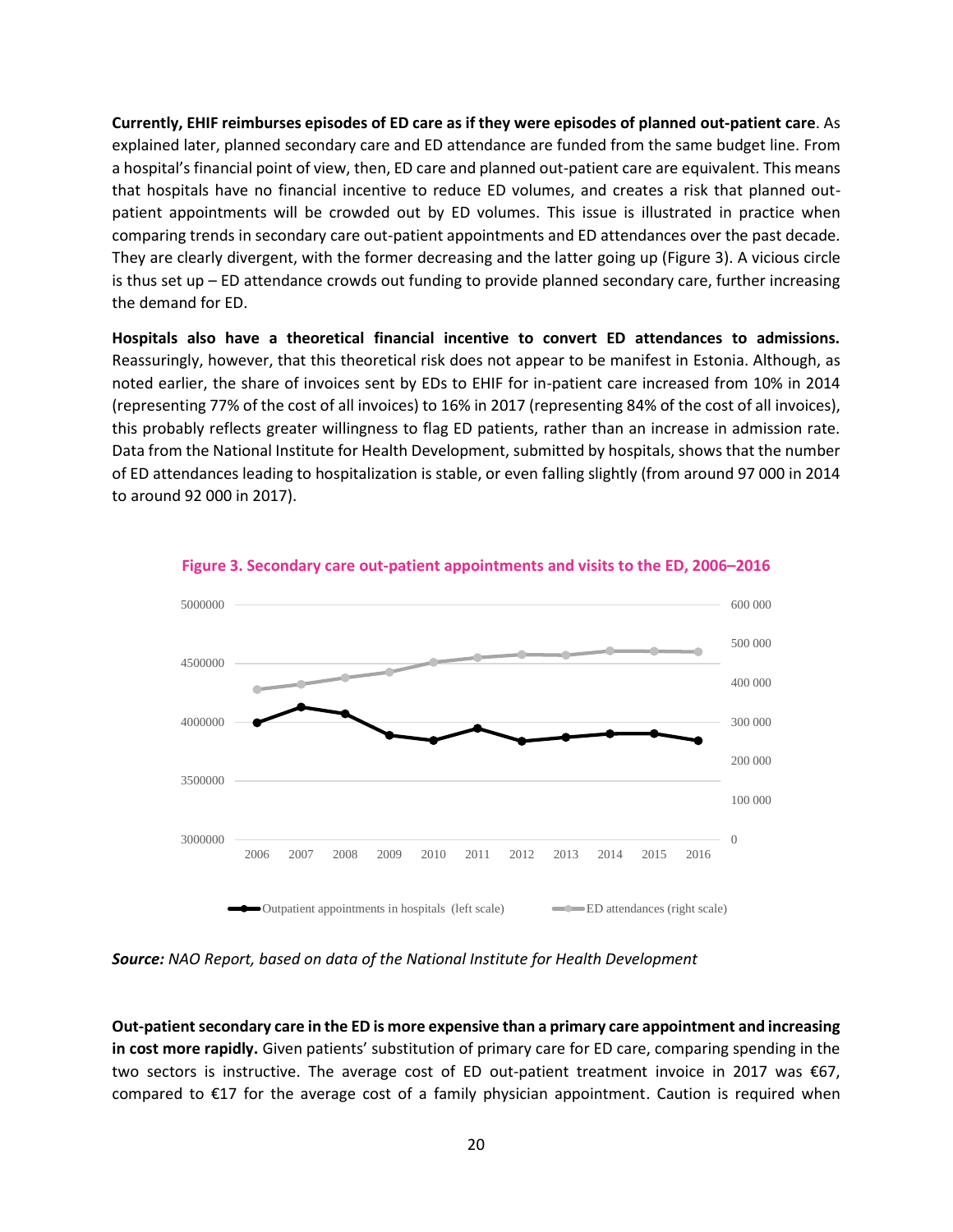comparing the two since funding mechanisms are different. Furthermore, the average cost of a outpatient appointment would likely decrease if volumes were greater. Nevertheless,, the average ED outpatient treatment invoice increased by 44% between 2014 and 2017, compared to a 23% increase in the average cost of family physician appointment. Thus, in ED, the treatment of a patient becomes more expensive every year compared with treating him or her by a family physician. In short, EHIF is paying secondary care prices for large numbers of primary care cases.

**In summary, the evidence suggests that stable ED attendance rates should not offer reassurance regarding allocative efficiency across Estonia's health system.** If there were better primary care and outpatient secondary care capacity, ED attendance rates would be falling. This evidence also illustrates that issues outside ED need to be addressed. Changing how EHIF reimburses ED may do little to address the lack of primary care and out-patient secondary care capacity.

#### <span id="page-20-0"></span>Some measures of ED performance are worsening

**EDs admit few patients, but those that are admitted generate most of the cost and costs are going up**. In 2017, the proportion of out-patient treatment invoices was 84% of all ED invoices, but in-patient invoices accounted for 83% of the cost. The NAO report the average ED treatment invoice submitted by hospitals to EHIF increased by 24% annually between 2014-2017, reaching €341 in 2017. As a result, spending on care provided in EDs as a share of total health care spending almost doubled over that period, reaching 13% in 2017, and the share of ED costs out of total hospital costs increased from 15% to 26.5% (Figure 4). Within ED costs, the share of spending attributable to ED attendees who are eventually hospitalized has more than doubled, rising from €56.7 million in 2014 to €124.5 million in 2017, even though they account for less than 1 in 5 attendees.

**Waiting times within EDs are getting longer.** Data on the performance of EDs is not routinely collected. Special surveys, however, suggest that some aspects of performance are worsening. A study within the ED of Tartu University Hospital, for example, found that hospitalized attendees spend 22 minutes longer in the ED in 2017 compared to seven years previously. This is the group of patients with severe health problems, needing fast, effective care. Studies of similar patients in East Tallinn and North Estonia Hospitals also found a lengthening of the time spent in the ED. This may simply signal a shift in the severity of patients requiring hospitalization, a shift in clinical practice (with a longer time spent stabilizing the patient in ED) or, conversely, difficulty in arranging onward care in a timely and efficient manner.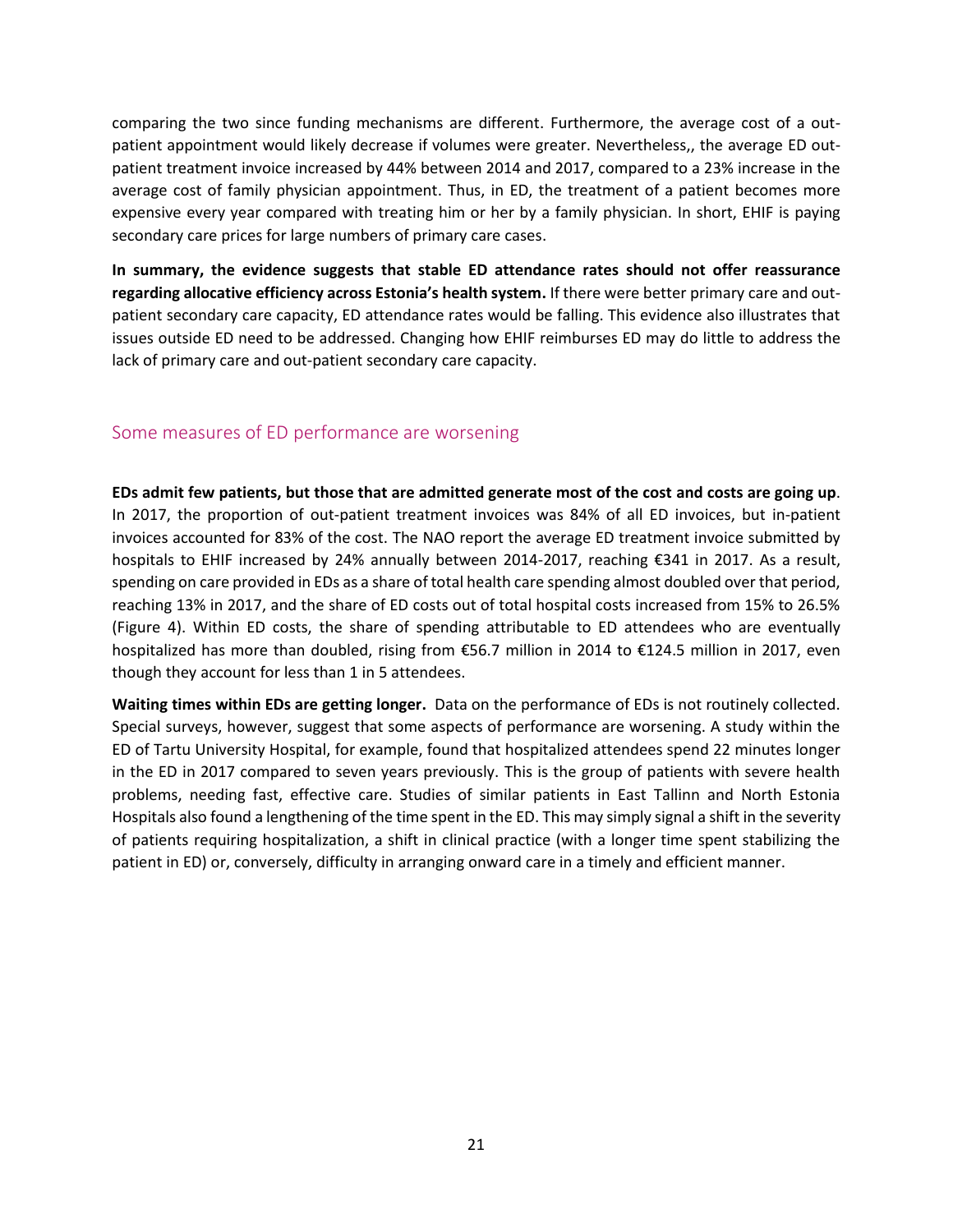

#### **Figure 4. ED cases and costs as a share of total cases and costs in HNDP hospitals, 2014-2017**

*Source: NAO's Report, based on data of the Estonian Health Insurance Fund*

**Growth in ED costs is not even across hospitals.**. This suggests that understanding ED demand and service levels, as well as addressing individual issues in particular hospitals, will be a priority. This might include benchmarking various aspects of that hospital's ED against other hospitals in Estonia using a range of ED key performance indicators (Núñez et al. 2018 (in press)).

**The rapid rise in ED costs is explained by several factors**. As discussed earlier, the number of visits to the ED has been fairly stable over the years. The number of It is important to note, then, that increased demand is not driving higher spending. Instead, the NAO notesthe following reasons for the rapid increase in ED spending:

- sicker patients: numbers in the red and orange triage categories increased by 98% and 51% respectively over 2014-2017, translating into a increasing rate of in-patient admission;
- more expensive treatment options: such as thrombolysis for ischaemic stroke;
- higher health care worker salaries: doctors' salaries increased by 23% over 2014–2017;
- the new ED payment system piloted in North Estonia and Tartu University hospitals (described next).

Even if, therefore, there is potential to reduce the number of ED attendees admitted, it should not be assumed that this will solve the problem of increasingly expensive EDs. Salary raises, technological advances and increases in red/orange attendances (driving a higher rate of conversion to in-patient admission) also explain increased ED costs, meaning that these drivers need to be addressed too.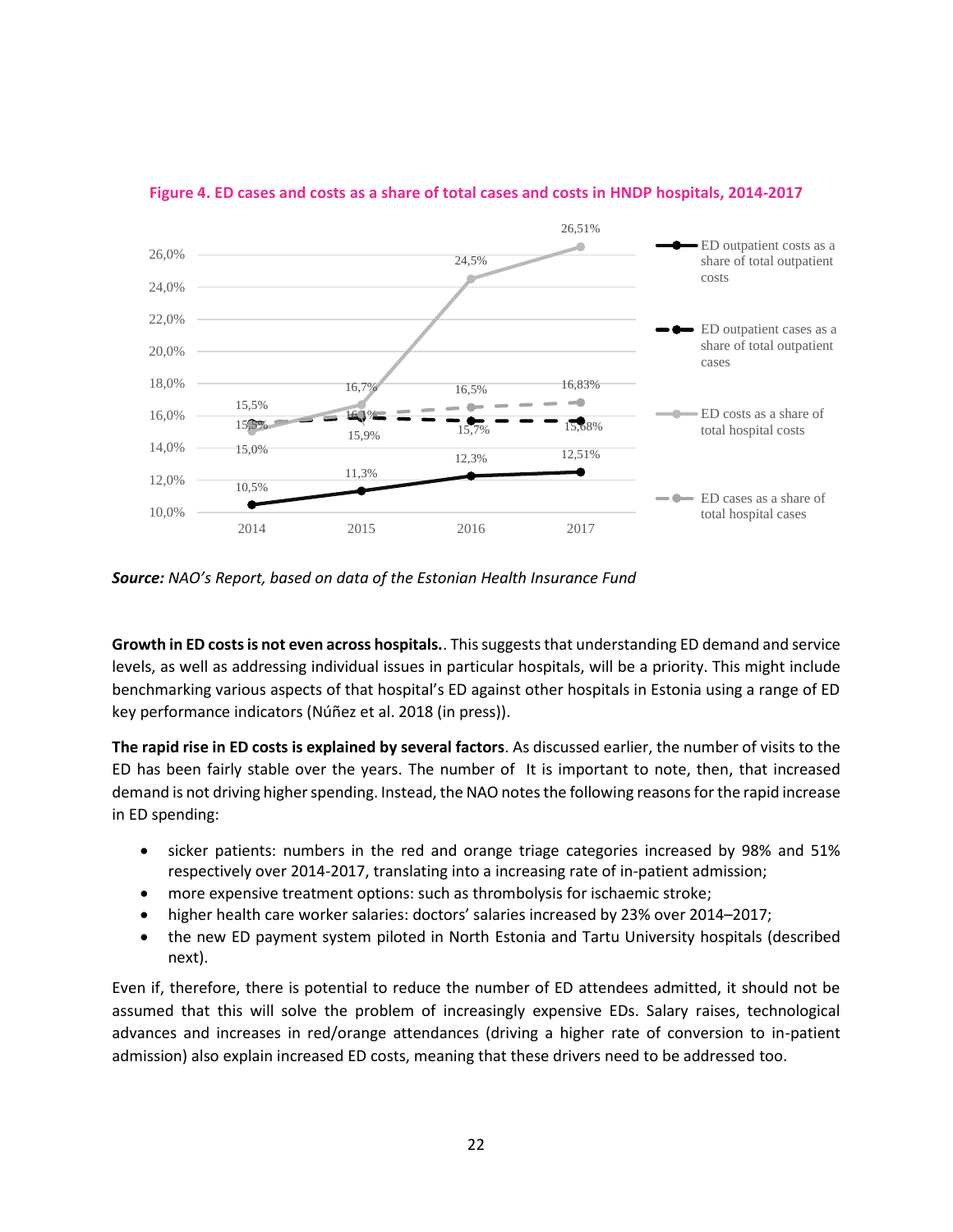<span id="page-22-0"></span>The current reimbursement mechanism for ED is largely activity-based, alongside a rudimentary "readiness fee"

**Currently, ED care is mostly reimbursed through retrospective activity-based payment.** EHIF's reimbursement mechanisms for secondary care are generally sophisticated, as described in the companion report "*Financing a small island hospital in Estonia*". In contrast, reimbursement for ED care is relatively simple in design. Most ED costs are reimbursed through an activity-based mechanism, paid on invoices relating to ED investigations and procedures. For ED attendees that are admitted as inpatients, the hospital continues with the same claim and includes bed days and any additional investigations and procedures.

**A small "readiness fee" accompanies activity-based reimbursement.** The "readiness fee" is intended to compensate hospitals for ensuring access to essential services 24/7, beyond the standard 8 hour working day (the costs of which are assumed to be reimbursed through the activity-based payment). In most hospitals, the "readiness-fee" is equivalent to the salary of one doctor for 16 hours per day and is calculated by multiplying the additional staff time required to provide services (16 hours) by the agreed hourly wage. As explained in the Annex, in busier EDs, namely Tartu University Hospital and North Estonia Medical Centre, a larger readiness-fee equivalent to two doctors was paid (until they piloted a new payment system, described later). It is important to recall that planned secondary care and ED care are funded from the same budget line, meaning that ED attendance can crowd out planned secondary care.

**The "readiness fee" is equivalent to a prospective grant but is rudimentary in its design.** The Hospital Network Development Plan, in general, treats hospitals (and their EDs) as if they are all very similar: in most hospitals, the HNDP allows for one ED doctor for 16hrs, but no radiographers or technicians (see Annex). Marginal differences in activity are acknowledged. The Plan recognizes, for example, that regional EDs perform X-rays throughout the day/night, meaning that 24-hour availability of radiographers is required for these hospitals. In general, however, the current readiness-fee is both insufficient as well as too unitary, not recognizing the different services and activity levels provided in different hospitals. It is likely that central hospitals (and some general hospitals too) also perform x-rays throughout the day/night. Ideally, any prospective grant would capture each hospital's true level of activity by shift, which is likely to vary between day and night.

**A new reimbursement mechanism piloted in North Estonia and Tartu hospitals did not deliver expected results.** Concerned about the rising rate of in-patient admission from ED and the associated costs, EHIF has recently piloted a new ED payment system in in two of the largest and busiest EDs in Estonia - Tartu University Hospital and North Estonia Medical Centre. Hospitals had expressed concern that the current payment mechanism was not covering costs, generating the tendency toward more activity-based payment, including admission. The Emergency Care Specialist Association proposed that the tendency toward overactivity would be reduced if ED costs were better covered. The pilot was also intended to provide a means of better describing the demand for ED and patterns of service delivery within and across EDs.

**In the pilot, ED attendees were triaged into five groups, based on severity, with a fixed amount reimbursed for each group.** This triage-based payment system can be considered equivalent to a DRGbased reimbursement. The amount was derived from the current total cost of ED care in the pilot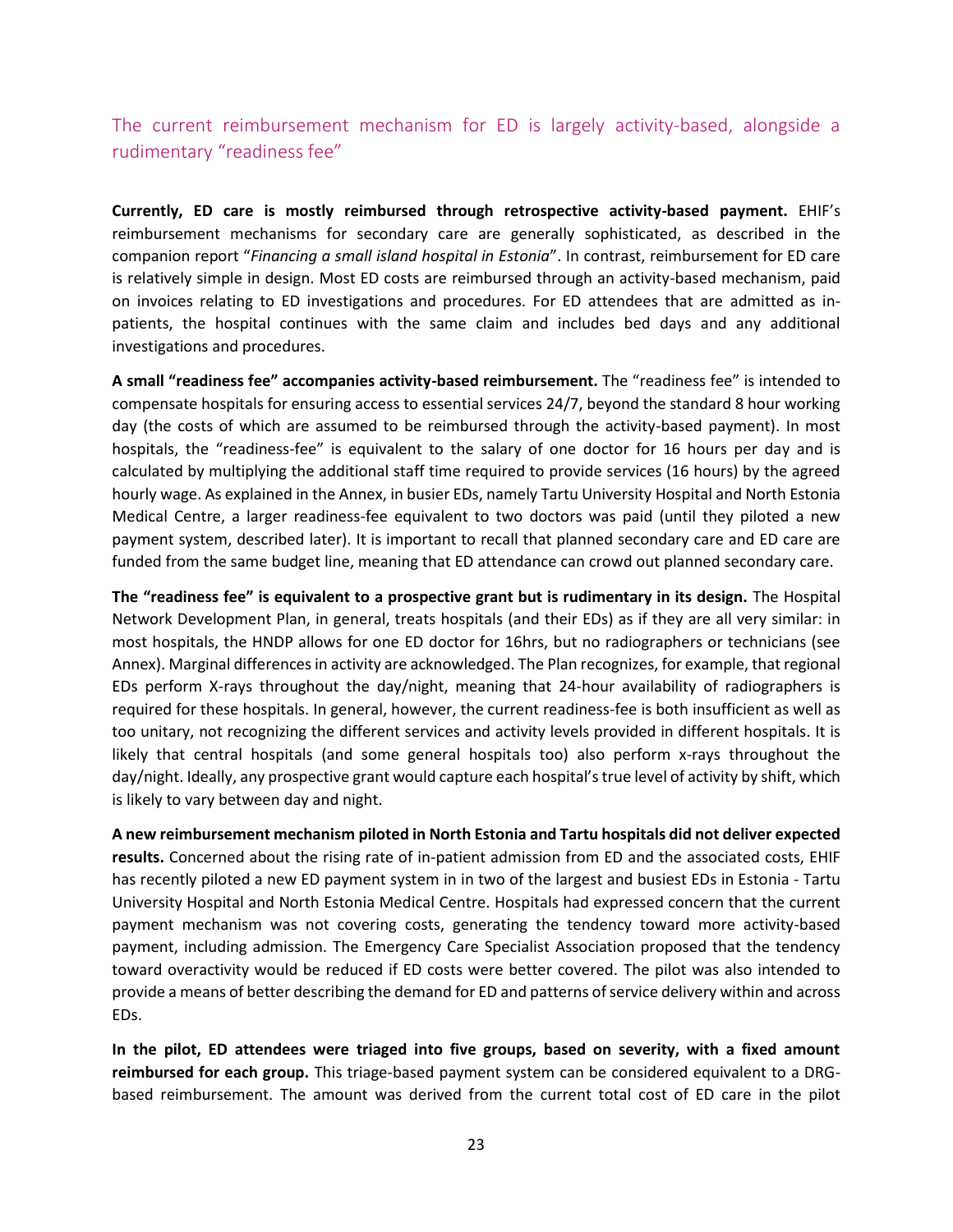hospitals, weighted by the Specialist Association's estimate of the cost division between different triage categories (see Box 2). The triage-based reimbursement is meant to cover most ED costs; hospitals were not allowed to claim additional reimbursement for additional staff time or the main investigations and procedures, although less routine investigations and procedures could be claimed separately.

#### **Box 3: Triage categories used in Estonian Emergency Departments**

The triage categories used in Estonian Emergency Departments are defined as follows:

- **red:** patients whose lives are directly threatened. These patients need immediate medical attention and treatment.
- **orange:** patients whose condition is potentially life-threatening. Waiting-time to see a doctor should be no more than 15 minutes.
- **yellow:** patients with significant illness or trauma and who require diagnostics and/or treatment, but whose condition is stable. Waiting-time to see a doctor should be no more than 60 minutes.
- **green**: patients whose problems do not require immediate emergency intervention. Waiting-time to see a doctor should be no more than 3 hours.
- **blue:** patients who do not need emergency care and whose health status does not qualify for prior triage categories. Waiting-time to see a doctor should be no more than 6 hours.

**Initial results of the pilot find that it did not reduce ED costs or the rate of in-patient admission for ED attendees.** Although disappointing, the failure to reduce costs or in-patient admission rate is perhaps not surprising. Under such as system, if triage-based reimbursement levels are higher than current average invoice, the health insurance fund will pay more. Furthermore, the financial incentive towards up-coding, over-activity and admission is not removed. Conversely, if triage-based reimbursement levels are lower than current average invoice, the health insurance fund may save money initially, but hospitals will have a stronger incentive towards up-coding, over-activity and admission – the problem that was intended to be solved. Only with a cap (either financial or volume) can costs be contained. In the particular case of the EHIF pilot with Tartu University Hospital and North Estonia Medical Centre, it has also been suggested that reimbursement levels were based upon biased data and are too generous.

\_\_\_\_\_\_\_\_\_\_\_\_\_\_\_\_\_\_\_\_\_\_\_\_\_\_\_\_\_\_\_\_\_

In summary, the problems immediately related to ED reimbursement that EHIF must address are:

- 1. the overall cost of ED care is increasing, driven largely by increasingly expensive admissions from ED;
- 2. most ED costs are reimbursed through an activity-based mechanism. Although a "readiness fee", or prospective grant operates alongside, it is small in size and does not adequately recognize different activity levels in different hospitals;
- 3. the same budget line is used both for ED care and out-patient secondary care, meaning that the former risks crowding out the latter;
- 4. many patients also use the ED as a substitute for primary care, meaning that EHIF is paying secondary care prices for primary care services.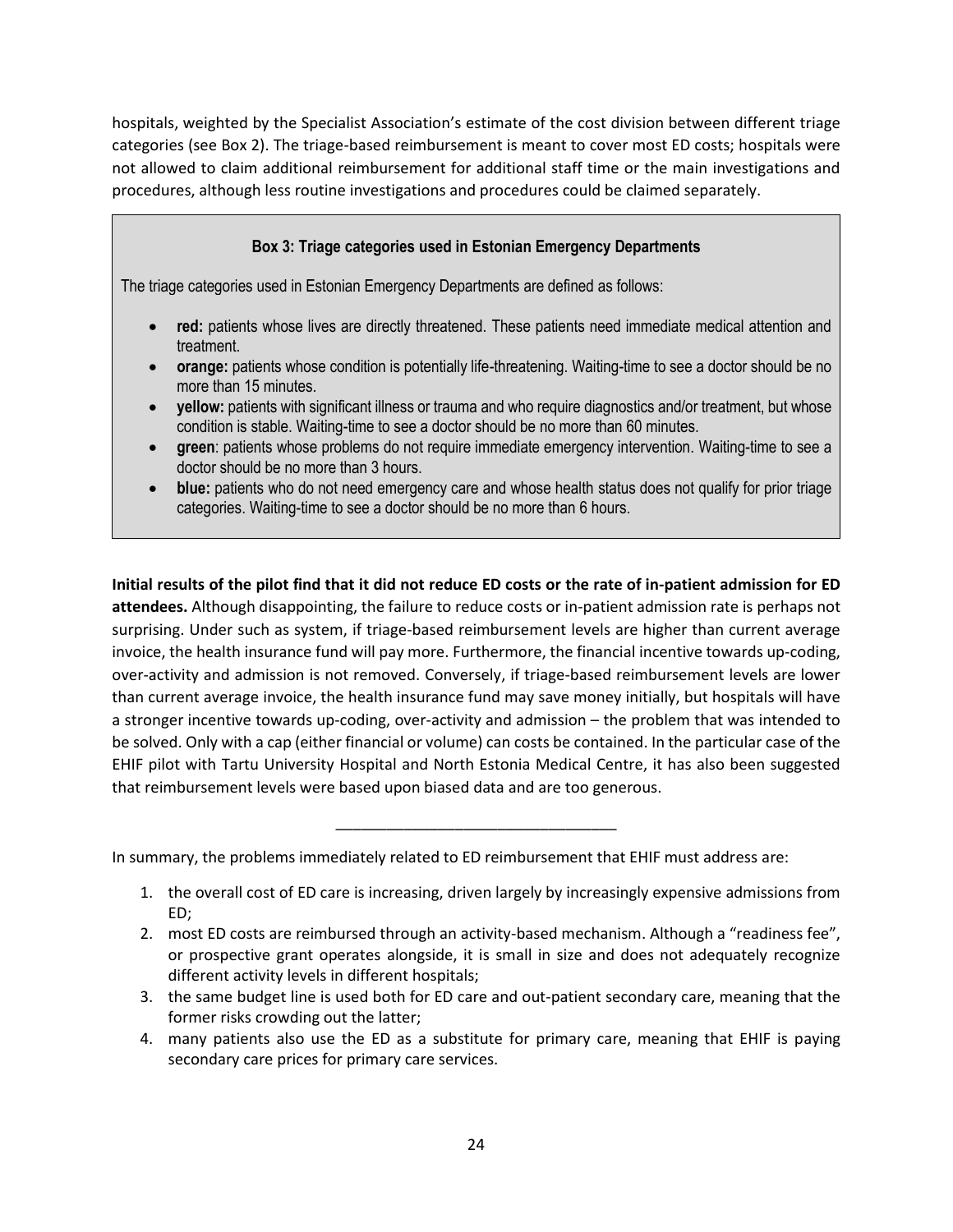# <span id="page-24-0"></span>5. Steps to improve the reimbursement of ED in Estonia

*This section provides recommendations on how EHIF can adapt its current reimbursement mechanism for ED care to a more sustainable model, whilst still adequately covering hospital costs. A critical step will be to separate funding for ED care from general hospital funding. Moving toward larger prospective grant (as a share of the reimbursement) is also recommended, but only after further work is undertaken to allow a prospective grant that accurately reflects individual hospitals' costs fee to be calculated.*

### <span id="page-24-1"></span>Separate funding for emergency care and planned care into distinct streams

A fundamental step in improving the efficiency and sustainability of emergency care in Estonia is to **separate ED reimbursement from the budget line for planned secondary care**. This will bring several advantages. First, it will give EHIF and hospitals greater clarity on the funds available for ED care and outpatient care, helping prevent secondary care out-patient resources being crowded out by ED spending. Separation of budget lines will also enable better planning, which will be particularly important in better meeting the needs for out-patient secondary care. Finally, a separate budget line will also enforce more consistent flagging of ED activity and patients coming in through this route.

Two options present themselves:

- i) under a scenario where no other modifications to the ED reimbursement system are made, EHIF should create a separate budget line for ED reimbursement, distinct to that used for out-patient secondary care;
- ii) under a scenario where EHIF shifts from activity-based ED reimbursement to prospective grant based reimbursement, as described in a subsequent recommendation, a distinct ED funding stream will emerge *de facto*. Given that a small element of activity-based funding is nevertheless envisaged under this scenario, it will still be important to 'ring fence' funding for ED care as distinct from out-patient secondary care.

Under the first option, the existence of two budget lines risks making spending-control more difficult. Separation would need to be done carefully to ensure that overall hospital spending remains the same. This, as well as the transactional cost of implementing sequential budget reforms, means that the second option (where separation of budget lines is simultaneous with the change in reimbursement mechanism) is preferable.

Another risk in separating budget lines in the way described is that the ED becomes financially and operationally distinct from other parts of the hospital, perceiving itself (or being perceived) as an autonomous unit. The ED will have an incentive to minimize its own costs, possibly by offloading patient costs onto other areas of the hospital. EHIF will need to mitigate this risk by:

• **establishing clinical and cost-allocation guidelines,** in partnership with hospital and specialist associations, that specify which investigations and procedures should be performed by the ED for particular patient groups;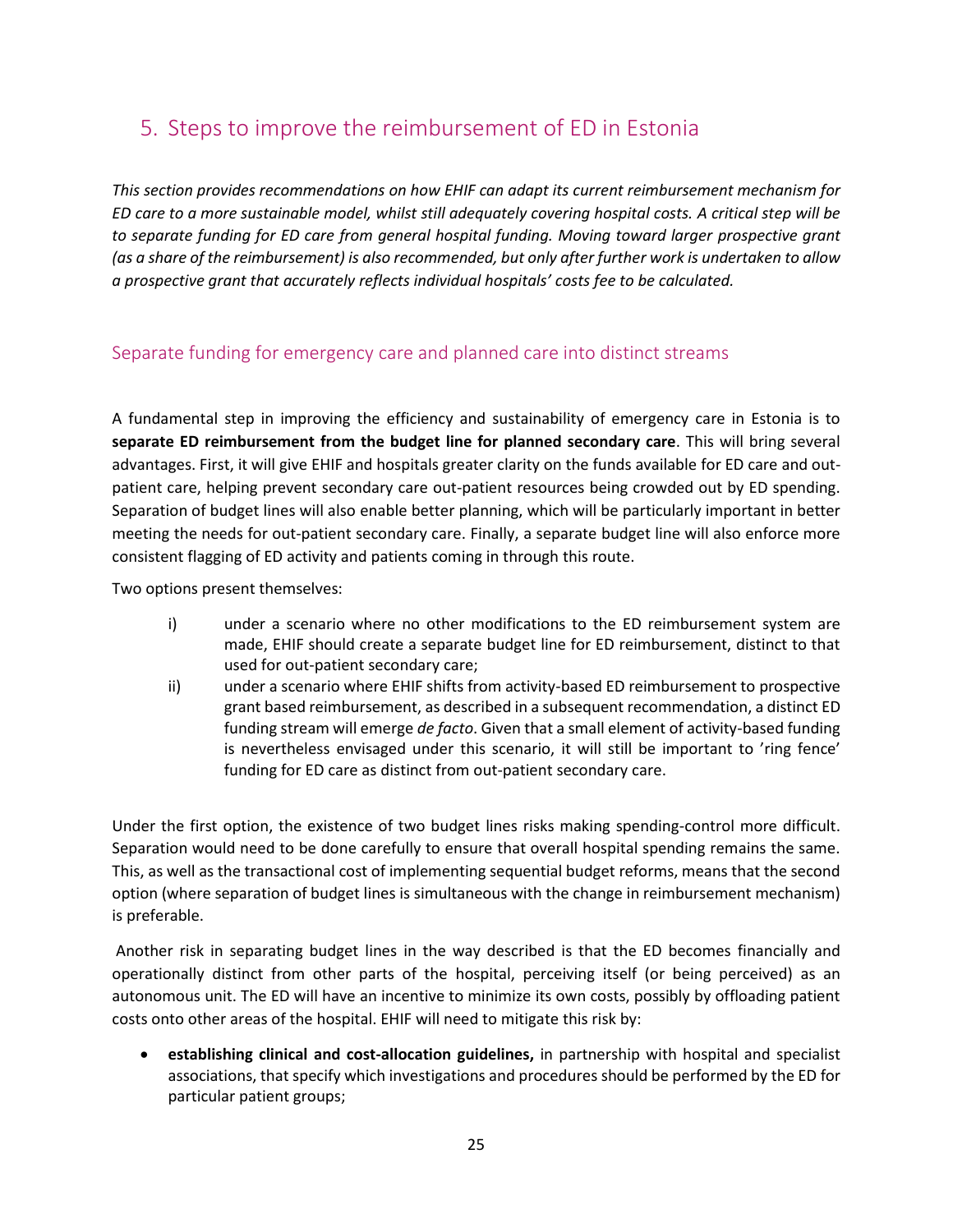- **monitoring activity in individual EDs and auditing adherence to the clinical and cost-allocation guidelines** (see *"Define the normative scope of the ED prospective grant"*). Monitoring might also include the timing of expensive procedures and investigations in relation to the timing of the decision to admit, as well as performance benchmarks such as the in-patient admission rate from ED;
- **reallocating funds from or to EDs**, if monitoring and audit results indicate that reallocation is needed to match patient pathways.

Another risk of perceived financial autonomy is that ED clinicians and managers may claim that allocated funding as theirs to manage, resisting oversight from hospital managers and/or EHIF. This risk is largely dependent on personalities and organizational cultures. Hospital mangers and EHIF should mitigate it by emphasizing shared objectives around value-based health care and people-centred care, encouraging practical collaboration between ED and other hospital services to develop these themes.

**Note:** it is recognized that EHIF is considering, in the longer-term, options for shifting towards prospective grants ("global budgets") for hospital reimbursement more generally. If this happens, it would make sense for the ED/general funding streams to be merged together again. This would avoid two prospective grant systems operating, where there would be a risk of delivering too much care in the ED rather than in general hospital settings; duplicating services in both the ED and general setting; and, establishing the ED as an independent, autonomous 'hospital within a hospital'.

### <span id="page-25-0"></span>Shift towards prospective grants as the predominant reimbursement mechanism for ED

Beyond separation of budget lines, further modifications to the ED reimbursement system should be pursued. Specifically, EHIF should move toward **reimbursing a greater proportion of ED care through a prospective grant,** as opposed to retrospective activity-based funding.

As explained in Section 2, a prospective grant can act as a minimum income guarantee for quiet EDs, or a cost-cap for busy EDs, and has several advantages: it will enable EHIF to forecast, control and reallocate spending more easily. The international evidence that supports this assertion is discussed in the companion report "*Financing a small island hospital in Estonia".*

There are some risks that EHIF should be aware of. The main theoretical risk with prospective payment is that EDs will skimp on care (similar to the theoretical risk of capitation payment in primary care). This is unlikely, however, to occur. Most obviously, for moderately or severely ill patients, EDs naturally do all they can to rescue the patient; skimping on care is highly unlikely. EDs probably naturally follow the same approach is for less severe patients (blue/green triage). Here, though, skimping might even be desirable – given that some of these attendees should not be in the ED. Another theoretical risk of prospective payment is that competition between providers is diminished. Again, this is not applicable to EDs, since patients in urgent situations are not motivated by choice; plus, as before, the policy objective is to steer people away from EDs in any case. If carefully designed, the risks of skimping and non-competition could be turned into advantages: downward pressure on the prospective fee would be an incentive for EDs to direct attendees to other sources of care and, in particular, encourage closer working with primary care.

More practical risks in moving to a prospective grant is that hospitals become lax in recording ED activity (for example, patients' triage category) if data is no longer linked to payment. One way to overcome this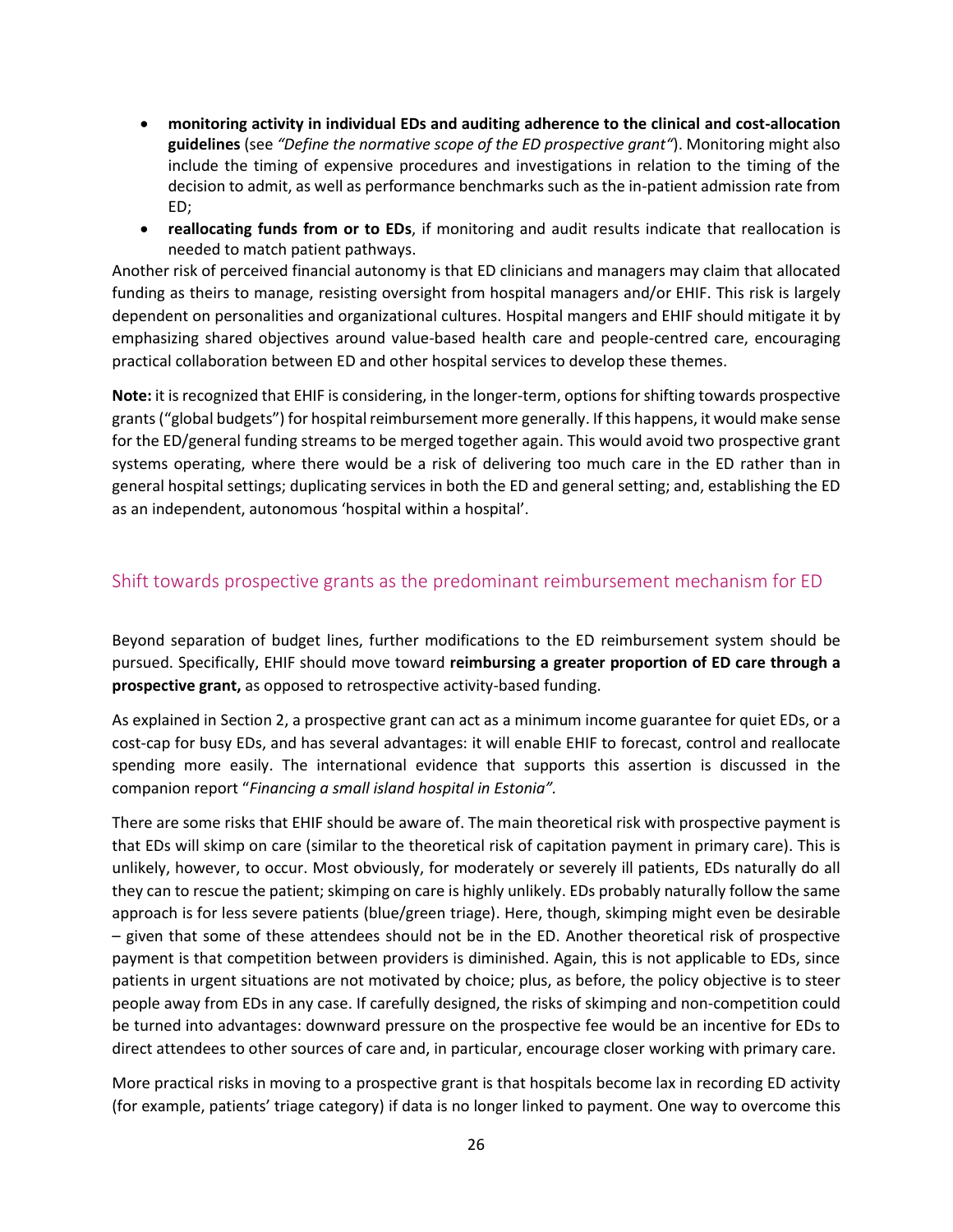is to introduce ED performance indicators and benchmarks that require EDs to maintain high-quality coding. Another practical risk is that patients would complain about lack of ED access as downward pressure on the prospective fee is exerted. A degree of public dissatisfaction, however, would be a sign that the policy is working as intended. It should also be noted that a fixed prospective grant is not the same as an explicit cap on patient numbers which could force hospitals to turn patients away.

The most important consideration for hospitals is that a **prospective grant should accurately capture the cost of providing ED care**. A critical consideration, then, is how to determine the size of the prospective grant. Three issues are pertinent:

- i) determining the normative *scope* of the grant (that is, what elements of ED activity, consumables and overheads should be captured in principle);
- ii) accurately determining *volumes and prices* of elements within the scope of the ED prospective grant for individual EDs
- iii) options around retaining *activity-based funding for selected ED services.*

#### <span id="page-26-0"></span>Determine the normative scope of the ED prospective grant

Deciding what fixed and variable costs should be captured, normatively, by a prospective grant will already be familiar to EHIF and to hospitals, given that a rudimentary "readiness-fee" is already used for ED reimbursement, covering some staff and some premises requirements. In moving to a greater prospective grant, however, the general principle is that more elements should be captured within the scope of the ED prospective grant.

Within broad categories such as staff, consumables related to pharmaceuticals, procedures and diagnostics, administrative costs, premises costs and other overheads, more granular choices will have to be made around what should be included. Estonia's Hospital Network Development Plan already specifies the staff and equipment that should be available in an ED (see Annex); the cost of these elements should automatically form part of the prospective grant. In addition, EHIF is already developing cost allocation standards to facilitate identification of fixed and variable costs in EDs through the triage system. This also provides a basis upon which to identify elements to include in the prospective grant.

In addition to the elements specified in the Hospital Network Development Plan, **negotiation with hospitals and specialist associations may be needed to update or identify further staff or equipment that should be always available.** This might mean expanding the personnel element to contain staff costs across all categories - medical, nursing, health care assistants, porters, receptionists etc. In terms of the prospective grant, this should be based on the agreed staffing for an ED for specific times of the day. The agreed staffing levels may be greater than the minimum specified by regulation and may require changes to the current regulations. New regulations and specification of staffing levels for EDs of differing activity levels would also avoid excessive prospective grants for EDs which are historically over-staffed. EHIF has already started this negotiation with hospitals and specialist associations.

Clinical guidelines, in partnership with hospital and specialist associations, specifying the care, investigations and procedures that should be performed by the ED for particular patient groups, will help define the boundary of the ED, both clinically and administratively. Clinical guidelines for ED care exist in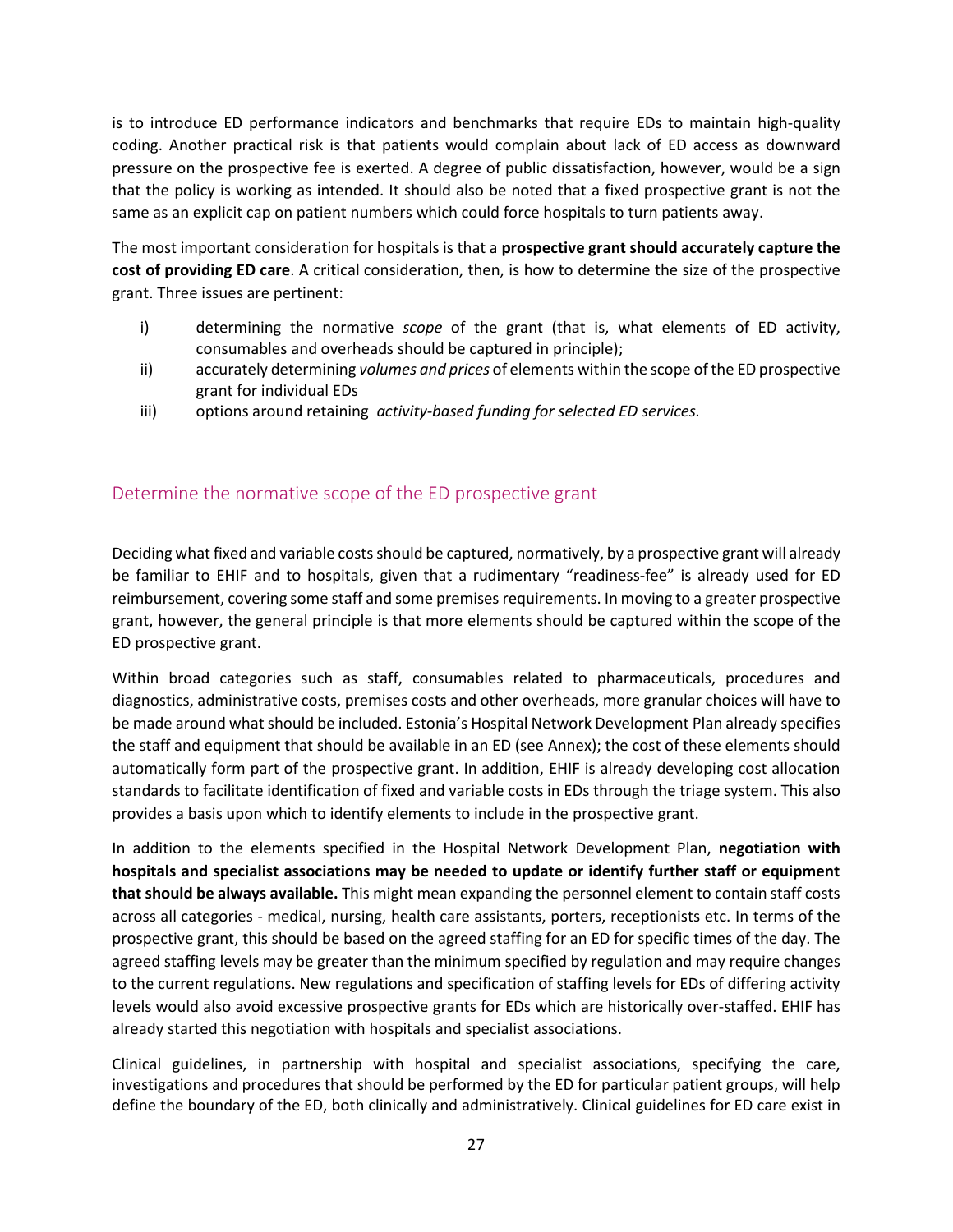Estonia but cost-allocation guidelines do not. By way of example, clinical guidelines specify that neuroimaging should be done after a stroke, but do not specify whether this should be considered a part of ED care or a part of in-patient care. Developing cost-allocation guidelines will help define both the administrative boundary (i.e. that used for accounting and payment purposes) of ED care with the clinically-defined boundary (i.e. what activities are undertaken in which department for a given patient group) and ensure that the two boundaries are aligned.

Regarding the reimbursement of capital investment and depreciation, there is a choice to be made between capturing these costs within the prospective grant or keeping them separate as occasional expenditures. As explained in the companion report "*Financing a small island hospital in Estonia*", EHIF currently opts for the first of these mechanisms in the prospective grant it makes to Hiiumaa hospital. It may wish to keep the same model, therefore, for the ED prospective grant.

### <span id="page-27-0"></span>Determine the volume and price of each element of ED care in individual hospitals

In principle, three approaches can be used to combine prices and volumes of each element within the prospective grant to determine the reimbursement for an individual ED: historical, capitation, or normative. The historical approach is the easiest and most commonly used approach. The normative approach entails the use of external sources of information to determine ideal volumes/prices. Actual price and volume may need to be negotiated with providers in practice, but the approach has the advantage of reducing variation and encouraging efficiency. Capitation is more complex and less often used, because it involves adjusting volumes/prices to match predicted health care demand.

It is worthwhile noting that EHIF has experience in using all three methods in secondary care. In the prospective grant (or "global budget") for Hiiumaa hospital, staffing levels were determined historically, and costs were determined normatively (using Hiiumaa's agreed hourly wage). Similarly, for other consumables and overheads, activity or volumes were also determined historically, and costs determined normatively (using the national average price for a given resource/input/consumable). EHIF used the capitation method in the triage-based ED reimbursement piloted in North Tallinn and Tartu hospitals, described in Section 5.

Given that the HNDP's current categorization and regulations of minimum staff and equipment are unlikely to reflect hospitals' true levels of activity, it would not form a good normative basis to determine the prospective grant. Similarly, given that the triage-based reimbursement system did not reduce expenditure as expected, capitation is not recommended as a basis for determining the ED prospective grant. Instead, a combined method broadly similar to that of Hiiumaa should be used initially:

- **volumes (of staff, of diagnostics and procedures, of drugs and devices etc) will be determined historically** using, for example, three-year rolling averages each hospital
- **prices of these elements will be determined normatively** using, for example, national average prices.

Within a few years, EHIF should also **consider determining volumes normatively**. Figure 5, for example, shows that staffing levels in some EDs are greater or less than expected (based upon current HDNP specifications of staffing level). This is a preliminary analysis and many factors could explain the difference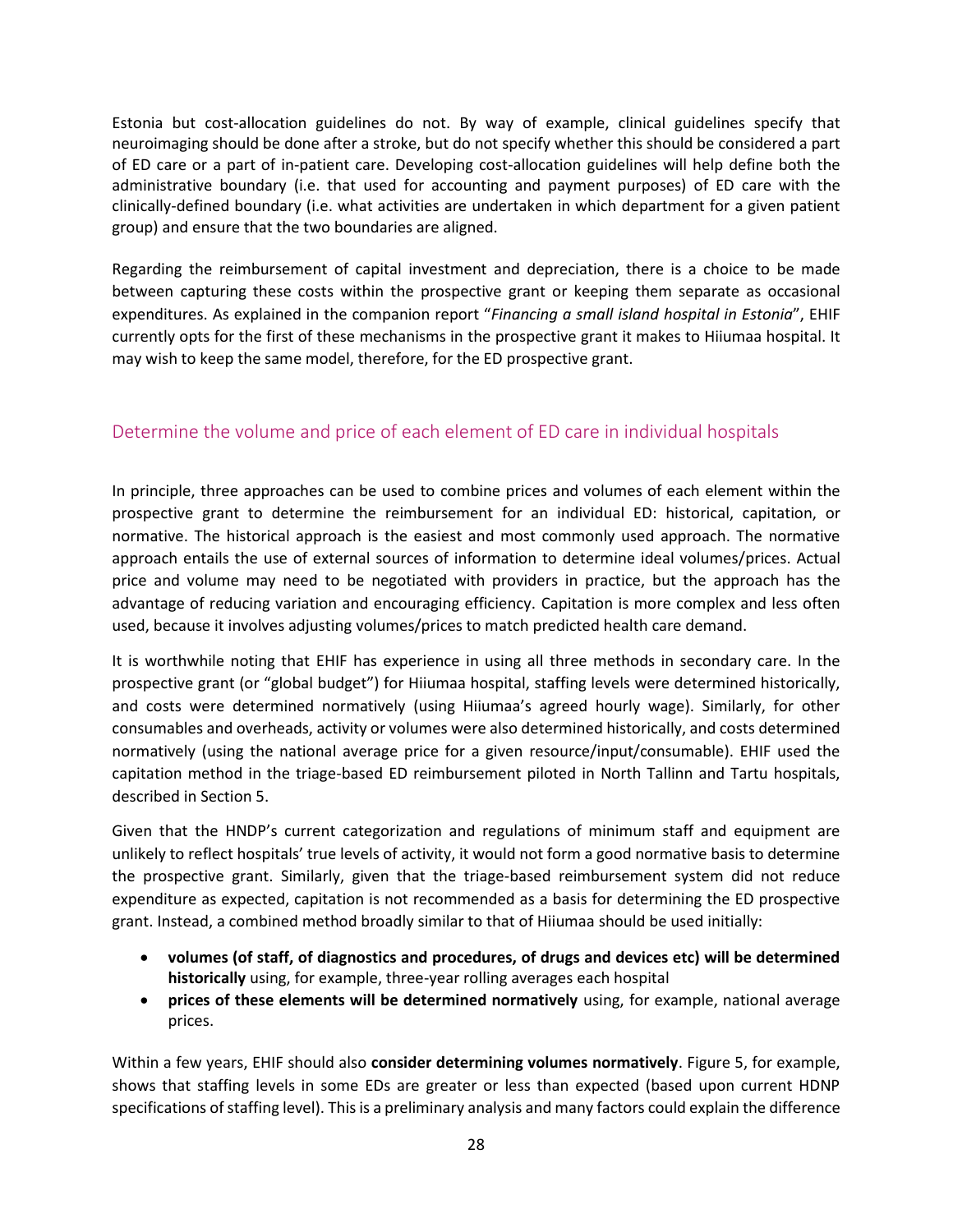between expected and actual staffing levels. Some EDs, however, may be truly over-staffed or understaffed, given the number of ED attendees. In these cases, normative setting of staffing levels (in a way that reflects activity levels more realistically than the current HNDP regulations, see Annex) will help correct under- or over-staffing. In any case, whether determined historically or normatively, **both volumes and prices will need to be updated regularly.**



**Figure 5. Expected vs. actual medical staff in EDs**

Source: EHIF data and calculations

EHIF must consider two trade-offs, closely related to each other, when determining the prospective grant for each ED:

- i. stricter vs. looser equality within each HNDP hospital-category
- ii. faster implementation with less detail vs. slower implementation with greater detail

Concerning the first trade-off, there will be a balance to be struck between individualized reimbursement for each hospital, and equality within broad categories of hospital. Although individual negotiations may provide an incentive for efficiency, they can expose the funder to political pressure to increase the size of prospective grant in the face of overstaffing. The alternative is to use the HNDP's categorization of hospitals and pay each ED in a particular category the same prospective grant. There is substantial variation within each category, however, in size and type of catchment area and triage categories of ED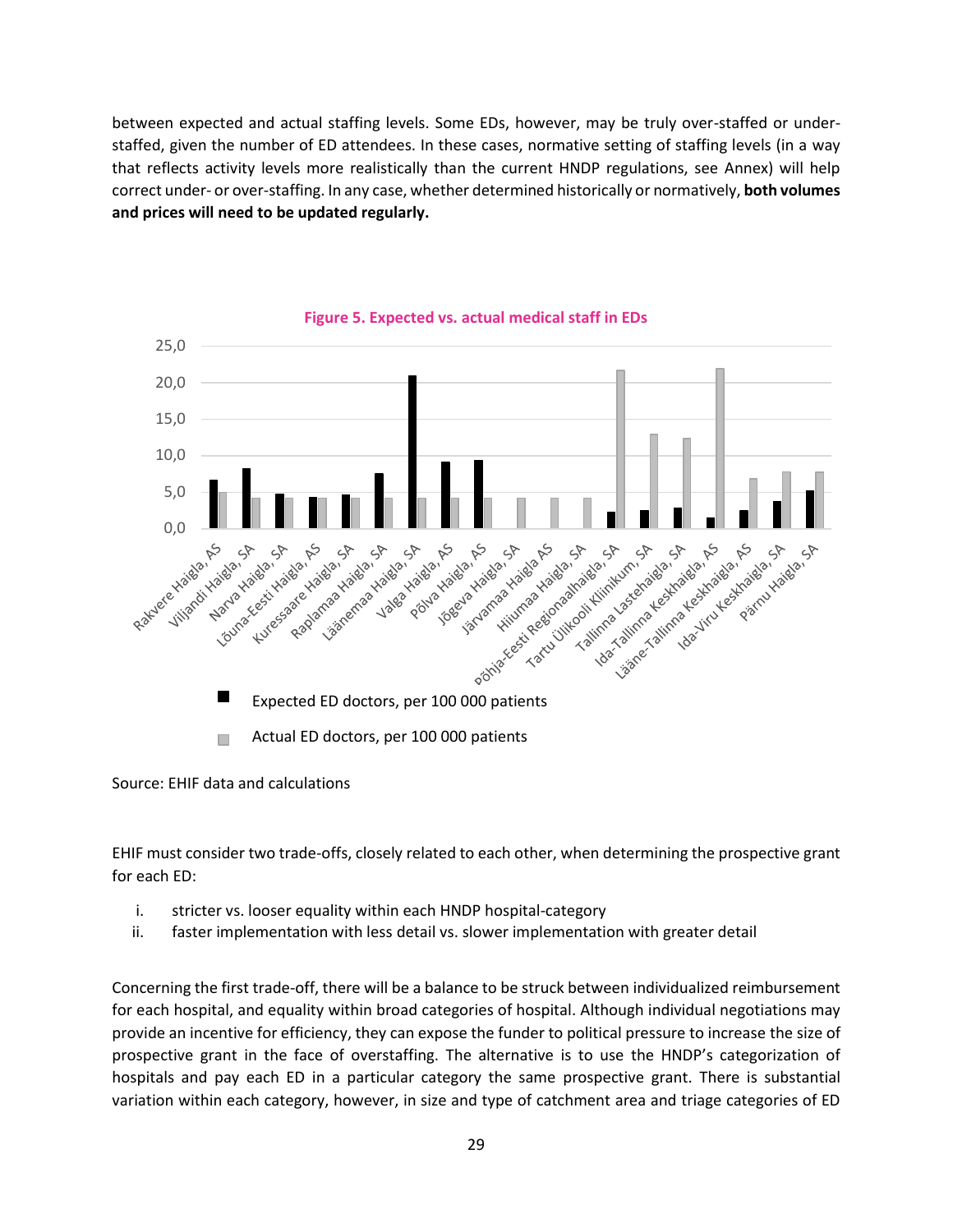attendees. For outliers, therefore, there will need to be some negotiation and some toleration of individualised contracts at the margin, including negotiations to select which ED services a given hospital provides. EHIF should recognize that this may require some **reclassification of hospitals, or changes to HNDP regulations that determine hospital category**.

Concerning the second trade-off, one option is to start simply (determining the prospective grant on staffing costs only for each shift; and, possibly the same payment for different hospital types) then become more sophisticated over time as more detailed data on staffing levels (including radiographers, technicians etc) and other elements are understood more precisely for each hospital. This will require disentangling fixed or non-variable costs and variable costs, to have a firm basis for determining the prospective grant (and, in the case of quieter EDs, possibly allowing occasional expenses such as one-off diagnostics, procedures or staff costs to be reimbursed).. This will require detailed understanding of staffing patterns at each hospital, as well as using the cost accounting systems (and allocation of overheads) in each hospital to understand patterns of variable costs, as shown in Box 4. A relatively sophisticated **patient-level information and costing system** (PLICS) will be needed for this.

#### **Box 4: The data required to move to a more sophisticated ED prospective grant**

Most or all of the following data will need to be collected from individual hospitals, to allow the ED prospective grant to be calculated in a way that accurately reflects costs, and that can be adjusted for need:

- headcounts of, and expenditure on, **staff** (by time of day, and by season)
- annual volumes of, and annual expenditures on, specified **diagnostics and procedures**
- annual volumes of, and annual expenditures on, specified **drugs and devices**
- annual volumes of, and annual expenditures on, specified **other supplies** (e.g. linen)
- annual expenditures on specified **utilities and other overheads** (e.g. cleaning and maintenance)
- estimates of annual **capital investment and depreciation**
- **triage category of attendees**, linked to shift and season

Staffing levels should include:

- clinical (doctor, nurse, clinical assistant), by speciality
- non-clinical (receptionist, porters etc.)

Much of this data is already known to EHIF, but at aggregate level for the hospital. Over time, patient-level activity and expenditure data will be needed for accurate determination of ED costs, relative to need (if linked to triage category). This could be achieved through a **patient-level information and costing system** (PLICS).

#### <span id="page-29-0"></span>Retain activity-based reimbursement for selected ED services

It would be sensible to retain an element of retrospective activity-based reimbursement. In larger hospitals, activity-based reimbursement could be used to pay for special services not captured by the prospective grant, such as fast-track stroke pathways, or special programmes with primary care to jointly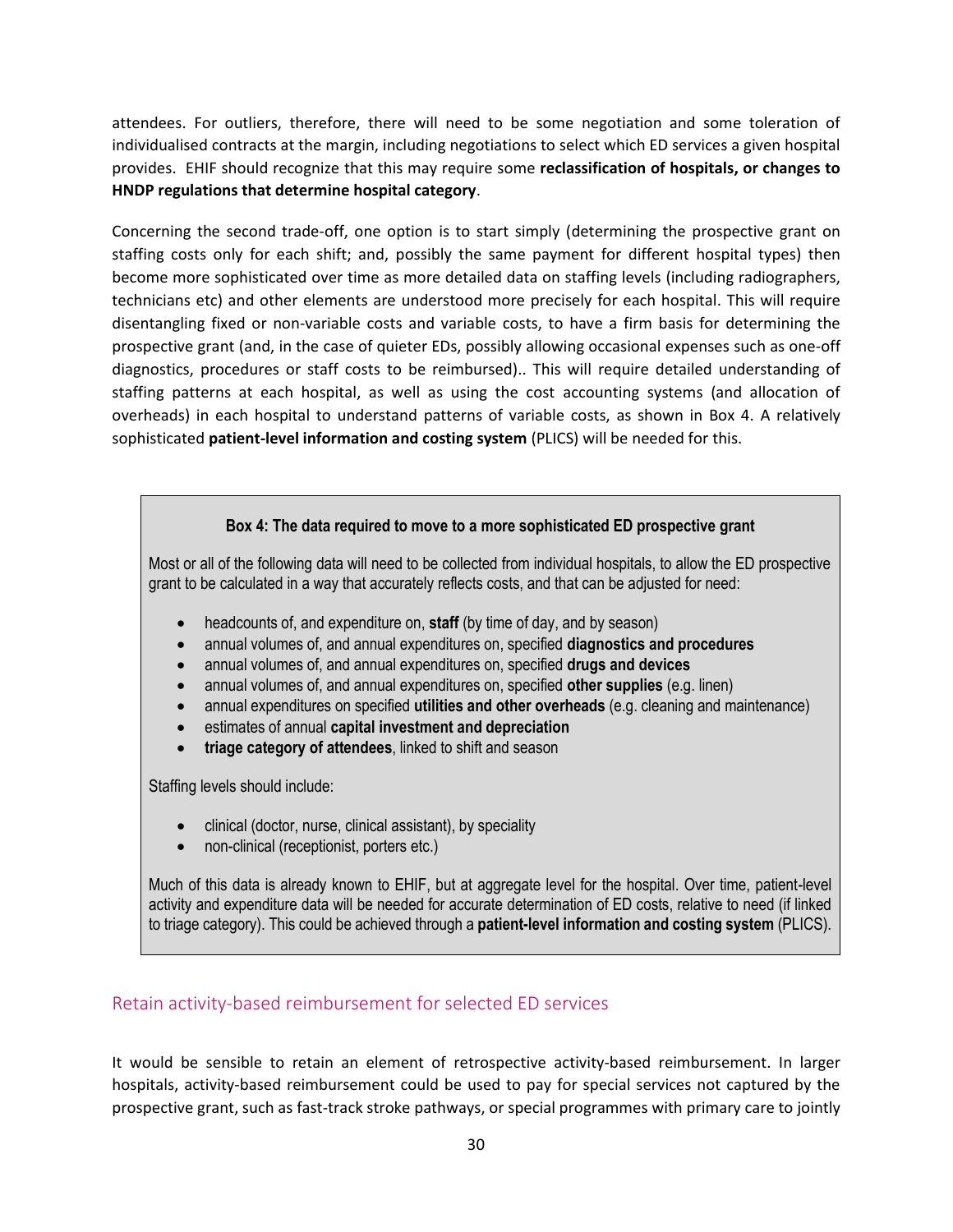manage frequent ED attenders. In smaller hospitals, activity-based reimbursement could be used to cover the costs of calling in x-ray technicians and other support staff, because the demand for these services is not sufficiently large to warrant scheduling these staff at all times. Retaining an element of activity-based reimbursement also builds in some flexibility and responsiveness into the payment system. Alternatively, to avoid any activity-based payment, a prospective fee that reimburses the costs of these staff being at home but ready for duty (and occasionally called-in) could be determined, using the data specified in Box 4.

Close monitoring and controls should be placed around activity-based payments. Target volumes, and tapering of reimbursement beyond the target, will be needed in some cases – such as expensive diagnostics. Hospitals are already familiar with this approach. In other cases, the activity-based payment might be designed as an incentive to increase activity, such as fast-track stroke pathways. Activity-based payments, as with the prospective grant, should be linked to patients' diagnosis and triage category to enable monitoring and design adjustments.

### <span id="page-30-0"></span>Begin by piloting ED prospective grants in selected hospitals, before extending to all

Once prospective grants are agreed for each hospital, EHIF should start paying EDs through the prospective grant mechanism, perhaps starting in a limited number of EDs that are not outliers in terms of expected versus observed staffing levels. Using Figure 5 as a preliminary guide, these might include Narva, South Estonia, and Kuressaare hospitals. Over time, this would be extended to all hospitals.

Another element of the transition process will be the phasing of the new payment for hospitals. Almost inevitably some hospitals will receive an increase in funding and some a reduction. Some form of phasing of the payment so that the change in funding is manageable within hospitals will be required. Any transition payments should be clearly identified as such so that they do not become a permanent feature of the funding arrangements.

As noted earlier, EHIF could start simply (possibly the same payment for different hospital types, calculated on basis of staffing levels for each shift). Over time, the prospective grant could become more sophisticated as activity levels and availability requirements are understood more precisely for each hospital, and can be disentangled from each other.

#### <span id="page-30-1"></span>Develop ED performance benchmarks

In addition to changes to the ED reimbursement system, Estonia should **introduce national indicators of ED performance**. There are two reasons for this. First, open comparison (or "benchmarking") of these indicators would allow them to be used as 'adjunct incentives' to improve the quality and efficiency of care alongside the reimbursement system (Duckett 2008). Second, a move to prospective grant funding carries the risk that hospitals may become lax in reporting the detailed data on ED care needs, activities, costs and outcomes that EHIF needs. Committing to a system of public reporting of ED performance will help overcome that risk.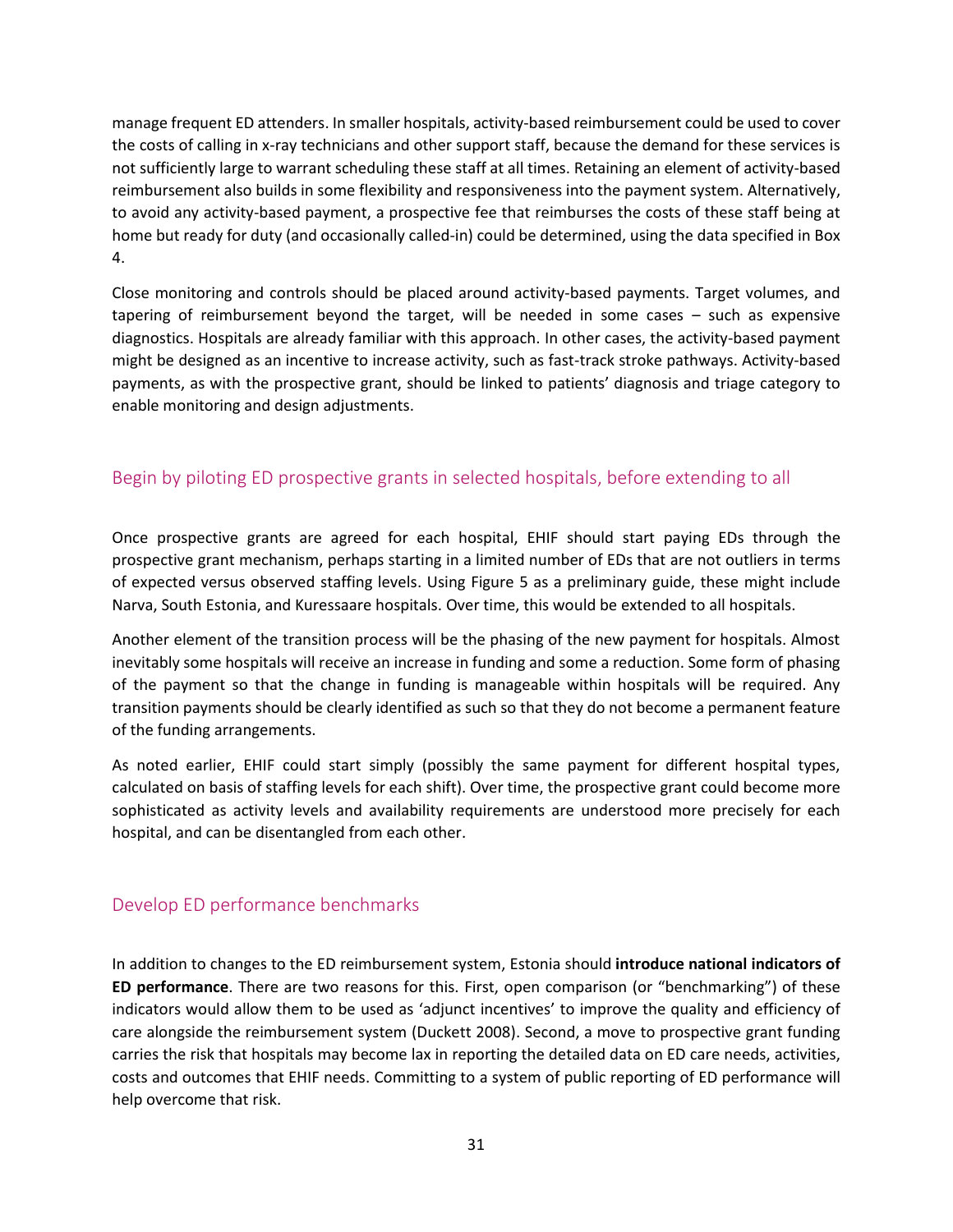EHIF is already working with hospital and specialist associations to define such a set of ED performance benchmarks. These are:

- the share of doctors working in ED with a specialist qualification in emergency or intensive care
- average total time spent in ED
- proportion of ED attendees leaving before being seen
- proportion of ED attendees triaged within 10 minutes
- proportion of ED attendees leaving then returning to ED within 72 hours
- proportion of ED attendees leaving then being hospitalized within 24 hours
- for ED attendees with ischaemic stroke, the door to CT time and door to thrombolysis time
- for ED attendees with sepsis, the proportion receiving antibiotics within 1 hour of examination
- for ED attendees with pain, the proportion evaluated with a visual analogue score, and the proportion receiving pain medication within 30 minutes of triage
- for ED attendees with arriving by ambulance, the ambulance to hospital time

This proposed set compares well against the ED performance benchmarks used in other OECD health systems, such as the United Kingdom, Portugal and Japan: waiting times feature prominently in each case. One indicator that appears in other health systems but is missing in Estonia's proposed set however, concerns that rate of admission. Monitoring and encouraging an appropriate admission rate from ED is particularly important, since Smulowitz et al. (2013) has highlighted that reducing the rate of admissions to the hospital from ED may achieve more system-wide savings than affecting the rate of low-cost, primary-care-type presentations to the ED. In addition, the rate of admissions from ED is known to vary widely across Estonian hospitals (although some variance is expected, given differences in case-mix). **EHIF should work with the hospital and specialist association to develop an indicator of ED admission rate.** The proportion of cases in which a medical specialist is called in could also be considered as a benchmark (Van den Heede et al. 2016).

Initially, ED performance benchmarks should be used as non-financial incentives, leveraging EDs' inherent motivation to compare well against their peers. Overtime, EHIF could **consider using selected ED indicators in a pay-for-performance scheme**, thereby introducing financial incentives into the blend of ED reimbursement mechanisms. Waiting times or readmission rates could be included in a pay-forperformance scheme relatively easily, since "less" is clearly better. This is not the case for the proportion of patients admitted, however, which depends on the case-mix of attendees in a given ED. Although a higher proportion admitted may indicate higher complexity, a lower proportion of seriously ill patients admitted could indicate the ED is providing 'higher value' care, managing patients fully and reducing total system costs by avoiding expensive admissions (Smulowitz et al. 2013; Sugarman 2013). Nevertheless, it has been shown that funding incentives can be used to change the proportion of patients admitted from EDs (Galarraga et al. 2018 (in press)), and the context of a particular ED is important, given that the same physician may make different admission decisions when working in different EDs (Pines et al. 2017). Overall, then, whilst monitoring and benchmarking ED admission rate will be important, linking this indicator to ED reimbursement is not recommended since fewer admissions may signal better or worse quality, given the ED and other contextual factors.

The evidence about the efficacy of pay-for-performance in ED care is admittedly limited, and an eventual scheme might, at most, represent 5-10% of a typical ED's total income. Nevertheless, it could act as an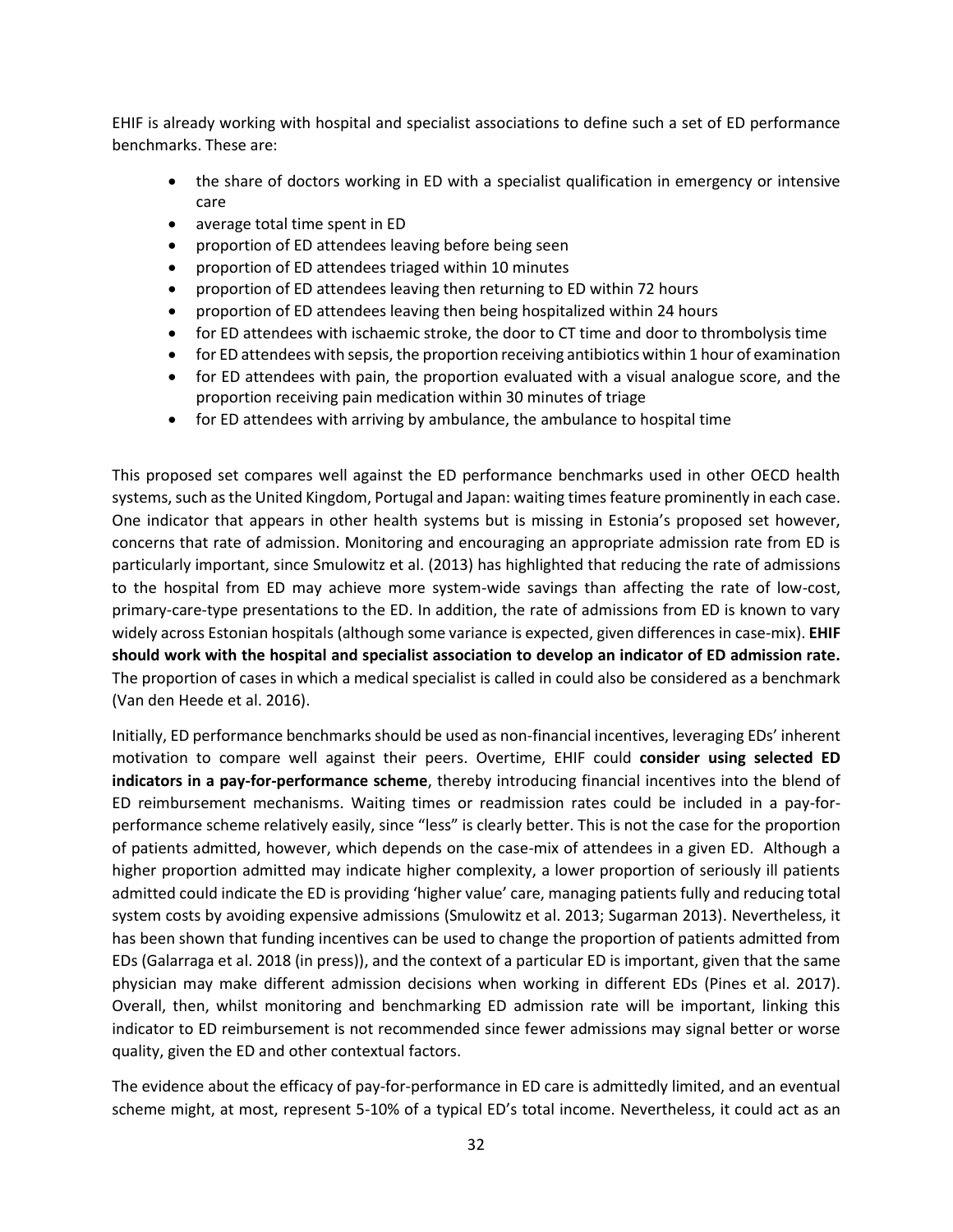important tool to improve ED performance at the margin. Well-designed performance benchmarks could encourage EDsto work with other parts of the hospital, primary care and other organisations to encourage appropriate use of ED. Additional income through pay-for-performance might be of particular interest for larger EDs (who have expressed concern that shifting away from activity-based funding would leave them worse off). Conversely, if long ED waiting times become a serious issue, then health system authorities could use performance benchmarks as the basis of a system of financial penalties.

#### **In summary, the final overall reimbursement mechanism would be along the following lines:**

- **busy EDs:** prospective grant acts as a spending cap, approaching 80% 90% total reimbursement; activity-based payments (including pay-for-performance elements) comprising 10 - 20% total reimbursement, to support quality and innovation;
- **quiet EDs**: prospective grant acts as a minimum income guarantee, approaching 100% of total reimbursement; activity-based payments to support quality and innovation, as well as variable expenses such as occcasional diagnostics, procedures or staff costs.

An interesting question arises for EDs that fall between these two types, i.e. those that are typically busy during the day, but quiet at night. Ideally the prospective grant would reflect this variation in activity (this would require detailed information on staffing levels by shift, day vs. night, as indicated in Box 4). Having the reimbursement mechanism vary from day to night may appear unusual. This is already, however, effectively in place: EHIF reimburses through activity-based payments for 8 hours by day, and through the "readiness fee" for the remaining 16 hours.

### <span id="page-32-0"></span>Focus most attention on fixing issues outside the ED

As discussed earlier, many factors affect the demand for ED services, many of which are outside the control of an ED. Consequently, many policy interventions have been directed at reducing ED demand that involve the out-of-hospital system. Typical interventions include:

- enhancement of the availability of alternatives to EDs, including expansion of primary care services, especially out of hours;
- relative financial incentives on the patient to encourage primary care rather than ED use, noting that Estonia already has a €5 payment for an ED attendance and no copayment for a primary-care attendance;
- strategies to improve the relative treatment convenience of primary-care compared to an ED e.g. increasing the availability of one-stop shops for necessary diagnostics;
- making available information to patients about the expected waiting times in emergency departments;
- demand reduction strategies such as telehealth and phone services.

It will be important for EHIF to work with Family Doctors to **improve the availability and effectiveness of primary-care.** All Estonians are registered with a primary-care practice, which provides a strong basis for managing chronic disease and first-contact care for minor conditions (Habicht et al. 2018). A mix of incentives and regulations could be developed to encourage primary-care practices to provide a wider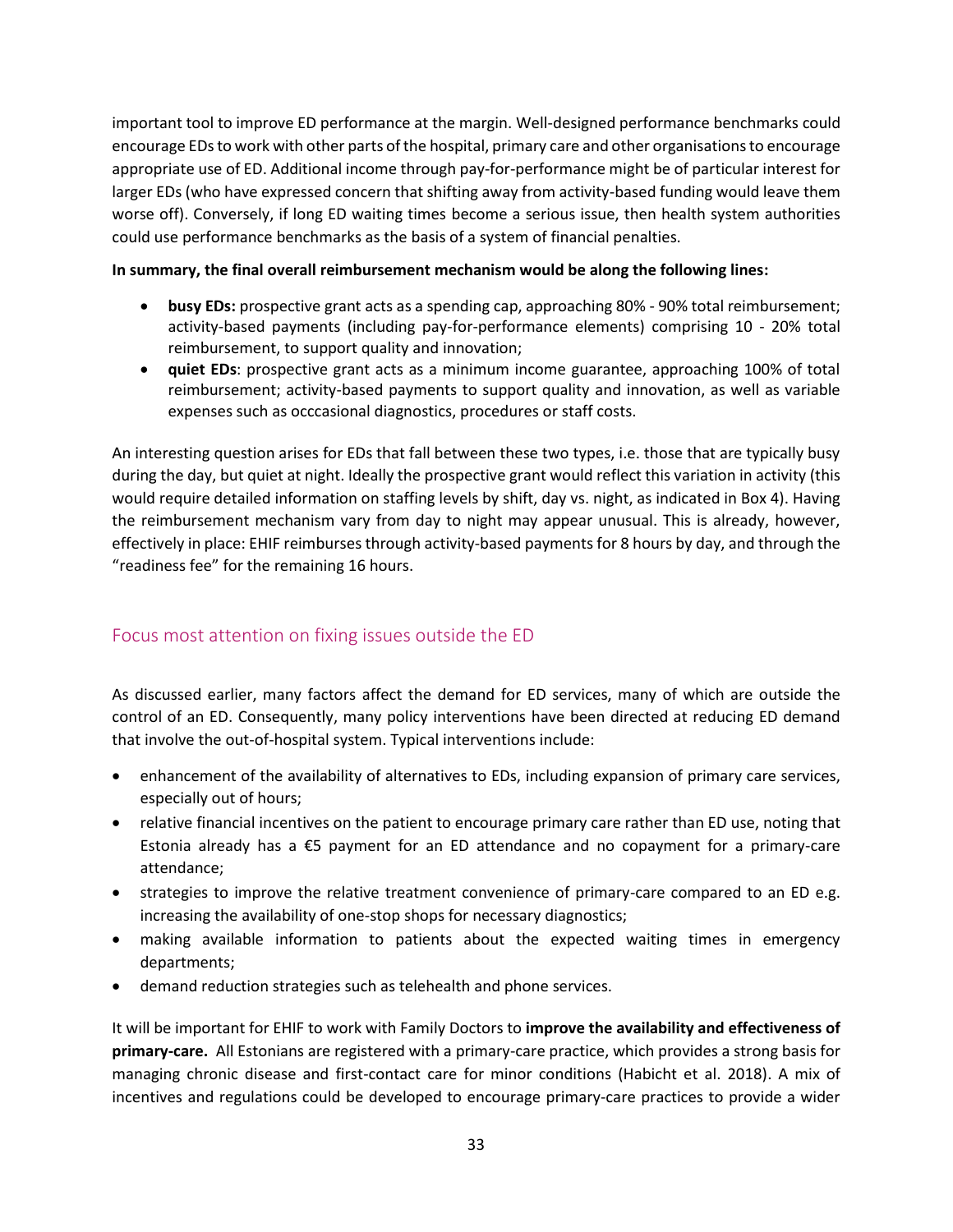range of services (e.g. diagnostics) and to open for longer hours. This might include additional funds for primary-care to open on weekends or evenings. Estonia has made a step in this direction, with newer health centres opening until 6pm on weekdays, but further extension of opening hours will, at some point, need to be embraced.

Strengthening the effectiveness of primary care is also important. As noted earlier, case management for high-risk individuals is the only intervention that consistently reduces ED visits. Estonia's current **roll-out of Enhanced Care Management in primary care should be accelerated and sustained**, therefore. Further **development of Estonia's Quality and Quality Management Bonus Schemes**, such as pairing higher and poorly performing practices for mentorship, should be developed. New primary care roles may be required, such as clinical assistants, to allow Family Doctors to focus on management of complex, chronic disease. Detailed recommendations in this area are made in the NAO's report on ED care.

Estonia might also **cautiously consider increased or 'stepped' ED user fees to discourage primary-caretype visits.** A €5 co-payment for an ED attendance is already in place but does not appear to be effective in dissuading low-acuity attendance. The current co-payment could be increased, therefore, to  $\epsilon$ 10 for ED attendances by patients whose primary-care practice is open and available at the time they attended the ED. The payment should revert to the lower €5 level if the patient has been referred by their primary-care practitioner, or their condition is of greater urgency or acuity than normally treated in primary care.

**Better informing patients on sources and alternatives for care** may also encourage appropriate use of ED. Written information on when ED use is appropriate is already available (such as the information leaflet produced in Estonian, Russian and English by North Estonia Hospital), but more personalized information in real-time would also help. Several OECD health systems, such as Portugal and Costa Rica, have developed apps that give patients current waiting times in local EDs and other services (Figure 6). The NAO also recommended concentrating information on health conditions, symptoms, health care services, including prevention and self-care in a single website, that could be linked to a patient's own health care portal or to their GP. Resources such as this could help people decide which problems require an ED visit, a family physician's appointment, or can be dealt with on their own.

**Figure 6. Real-time monitoring of ED accessibility in Portugal**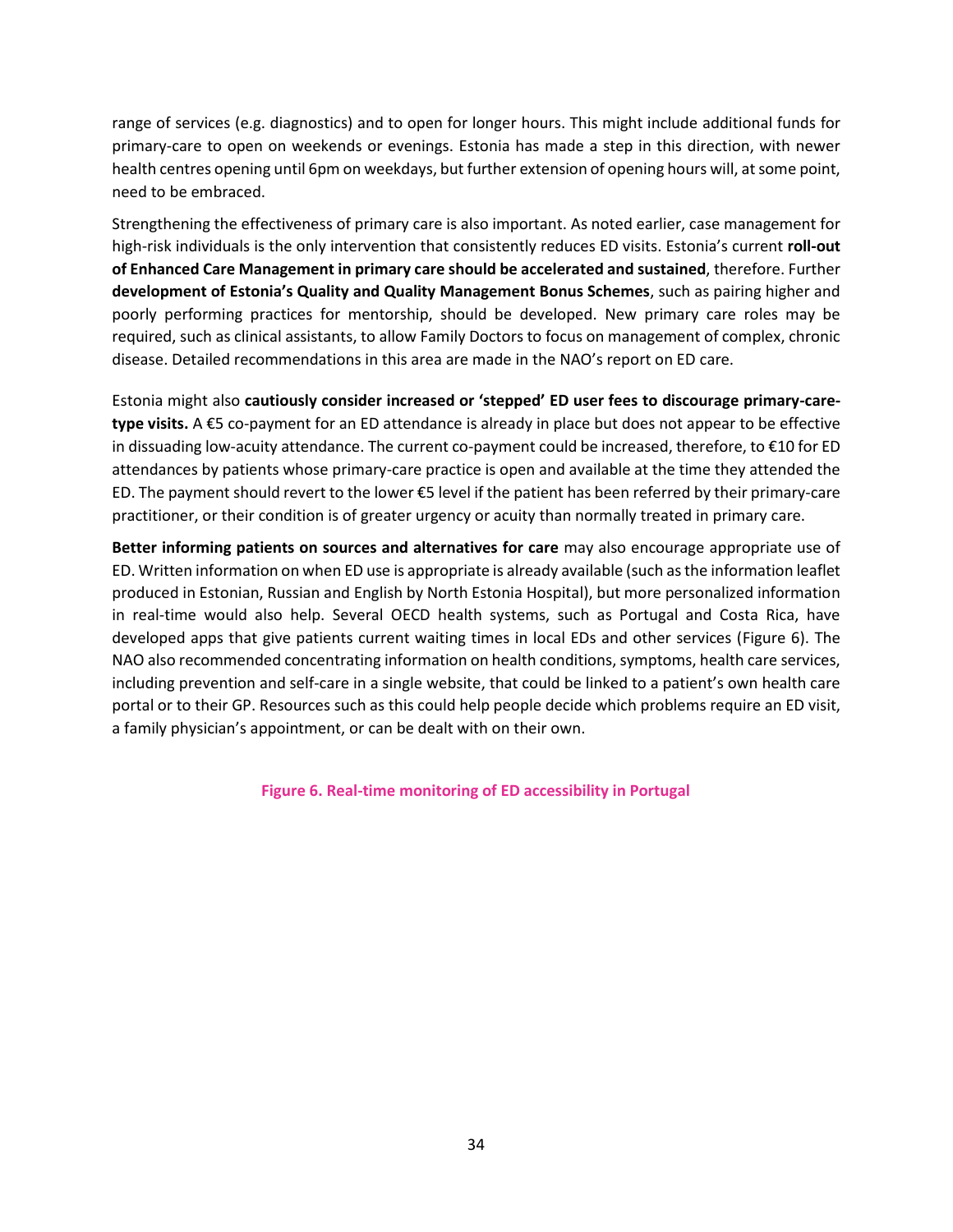

Website http://tempos.min-saude.pt/#/instituicoes

Estonia could also **trial novel artificial intelligence (AI) technologies to manage ED demand**. This could involve establishing 'chatbot' artificial intelligence stations in ED waiting rooms, where patients with less urgent needs would access and print out advice about their current condition, including advice to seek treatment with their primary-care practitioner. Given that this technology is still in development (Divya et al. 2018; Razzaki et al. 2018), patients would need to take that advice back to triage staff who would then confirm or adapt the AI advice. Estonia is in a good position to trial and evaluate such technology as an alternative or supplement to telephone triage or face-to-face assessment. Other relatively new strategies includes design of nudges, using behavioural economics techniques, to shift demand (Watson and Blair 2018).

The NAO also suggested **consideration of a financial incentive for family physicians to ensure that patients visit them first for mild health problems**. This presumably would involve a financial penalty imposed on the primary care practitioner. This makes sense, in that the 'money would follow the patient' and reimbursement would not be paid twice, once to the Family Doctor and again to the ED. The converse solution would be to reduce to zero (or almost zero) the weighting for attendances triaged as blue-green in the ED payment formula. But more radical solutions such as these would first require a clearer understanding of the unmet need for primary care and out-patient secondary care as well as assurance that sufficient capacity exists in these sectors to obviate the need for inappropriate ED attendance. Further analytics and research in these areas, however, is needed, as explained next.

Finally, **better integration and communications between health care services** will also be critical to better manage patient flows. Currently, there is no mechanism to rapidly alert Family Doctors if their patients have attended ED or called an ambulance, limiting their ability to work with patients to ensure appropriate care. Similarly, alternatives to ED, such as telephone advice lines, are not able to access patients' primary care records – largely because verifying a caller's identity is not sufficiently reliable. This limits the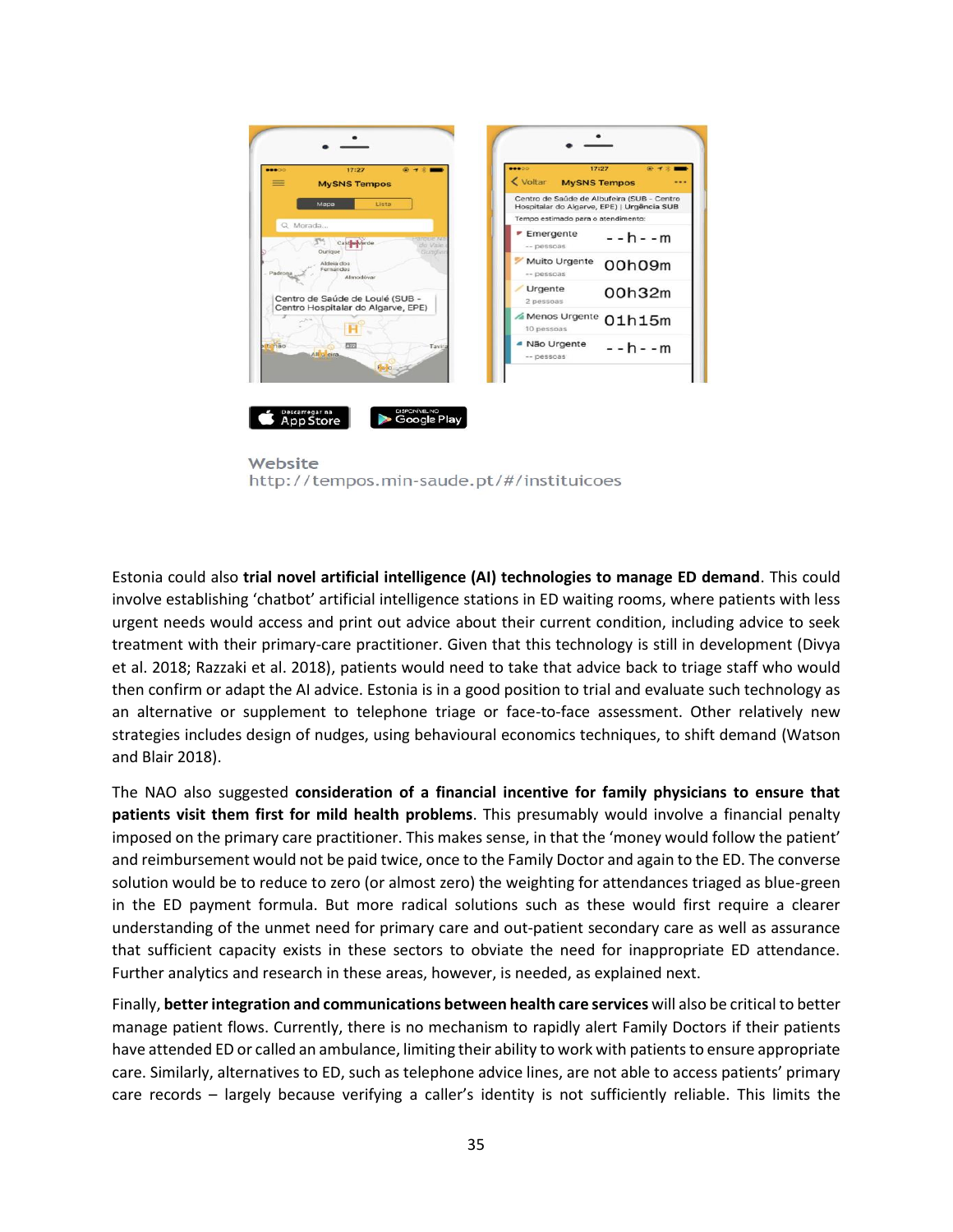efficiency with which advice and management can be given. EHIF should work with care providers to allow Family Doctors to receive daily information on who has visited the ED or called an ambulance, and the action taken, as well as enable mechanisms that enable access to primary care records.

# <span id="page-35-0"></span>6. Recommendations for further analysis and research

*In addition to the reforms to ED reimbursement recommended above, further research and analytics are also needed to clarify Estonia's need for hospital-based emergency care, and the best way to pay for it.* 

**One key area for further research concerns better understanding how many ED attendances are 'inappropriate'.** In international comparison, Estonia appears to have an unusually high rate of inappropriate ED use. The extent to which this is due to differences in how 'inappropriate' is defined, however, is not known. Modelling different definitions of 'inappropriate' on Estonian data would clarify whether Estonia truly is an outlier in this regard, and the effort that might be required to bring Estonia's ED use more in line with international norms.

**A related topic concerns the relationship between ED and primary care (especially out-of-hours primary care).** There is substantial evidence that substitution is happening, as earlier presented, but the underlying reasons are unclear. It is not known, for example, how many people use ED because they have been advised to by their Family Doctor, or because they cannot obtain a primary care appointment quickly enough or at a convenient time. In particular, little is known about the need for, or current use of, out-ofhours primary care appointments, meaning that EHIF cannot estimate the extent to which additional appointments would reduce ED attendances. A linked area for research would be a strategic review of other substitutes for ED care, such as nurse-led minor injury units, telemedicine, artificial intelligence etc; offering a stock-take of the current level of development of these substitutes in Estonia, estimating their potential contribution to meeting ED demand under different scenarios, and proposing an investment plan to develop them.

**Finally, there are issues within hospitals themselves that should be further explored**. The admission rate for ED attendees appears to be increasing for example, but the balance between demand-side drivers (sicker patients, and the reasons for this) and supply-side drivers (too much in-patient capacity, or badly designed incentives) has not been explored. Another area for research would be to model the effects of a day/night payment mechanism for moderately-sized EDs as described earlier.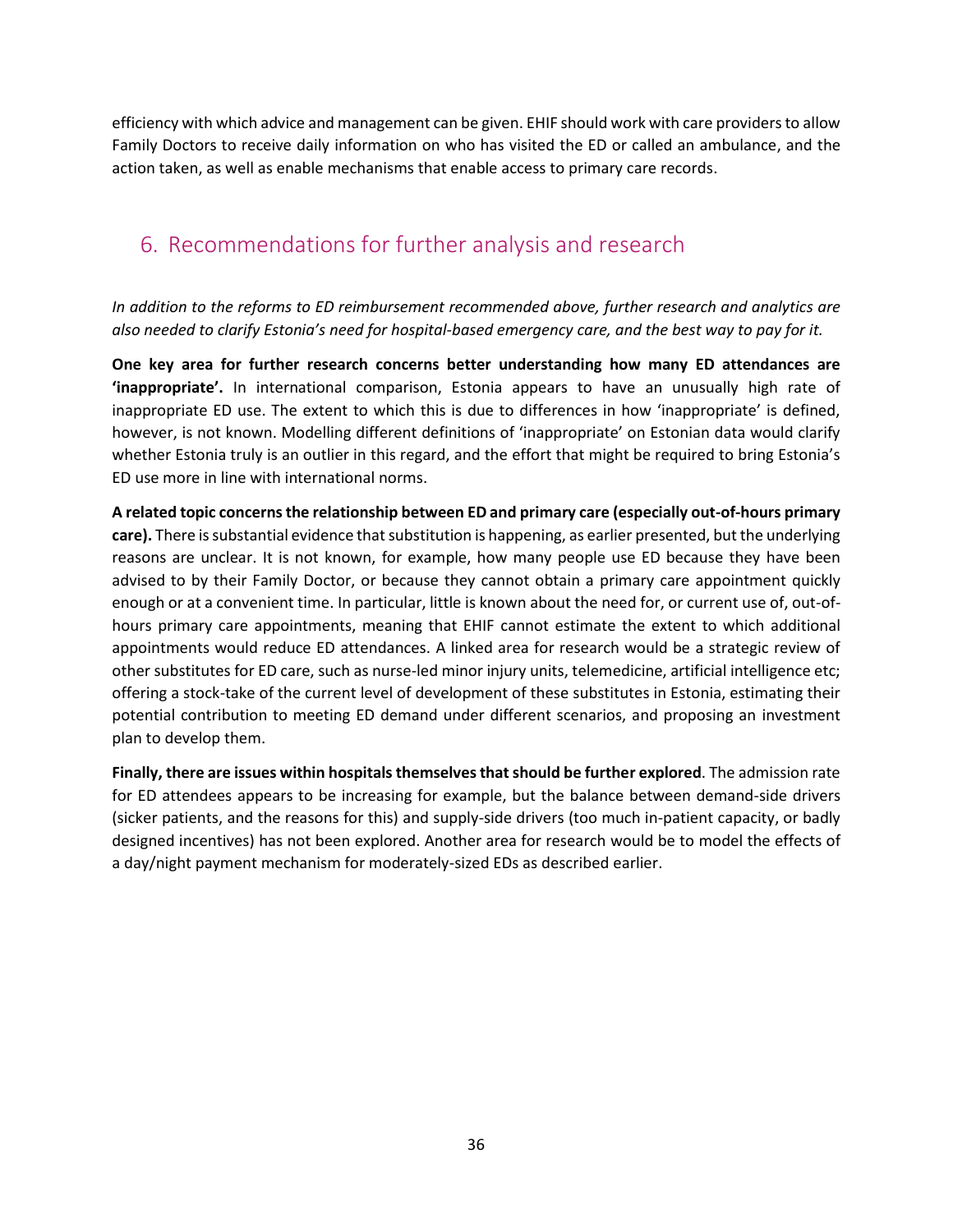### <span id="page-36-0"></span>References

- Agarwal, S, et al. (2012), 'Potentially avoidable emergency department attendance: interview study of patients' reasons for attendance', *Emergency Medicine Journal,* 29 (12), e3-e3.
- Armstrong, Stephen (2018), 'The apps attempting to transfer NHS 111 online', *BMJ: British Medical Journal (Online),* 360.
- Bell, Anthony, et al. (2014), 'Funding emergency care: Australian style', *Emergency Medicine Australasia,* 26 (4), 408-10.
- Berchet, C (2015), 'Emergency Care Services: trends, drivers and interventions to manage the demand'. OECD Health Working Papers, No. 83. OECD Publishing, Paris.
- Bobrovitz, Niklas, Lasserson, Daniel S., and Briggs, Adam D. M. (2017), 'Who breaches the four-hour emergency department wait time target? A retrospective analysis of 374,000 emergency department attendances between 2008 and 2013 at a type 1 emergency department in England', *BMC Emergency Medicine,* 17 (32).
- Chan, Wendy, Mason, Jessica, and Grock, Andrew (2018), 'The Long and Winding Triage Road', *Annals of Emergency Medicine,* 71 (5), 575-77.
- Codde, Jim, et al. (2010a), 'Quantification of the proportion of transfers from residential aged care facilities to the emergency department that could be avoided through improved primary care services', *Australasian Journal on Ageing,* 29 (4), 167-71.
- Codde, Jim, et al. (2010b), 'Transfers from residential aged care facilities to the emergency department are reduced through improved primary care services: An intervention study', *Australasian Journal on Ageing,* 29 (4), 150-54.
- Di Somma, Salvatore, et al. (2015), 'Overcrowding in emergency department: an international issue', *Internal and Emergency Medicine,* 10 (2), 171-75.
- Divya, S, et al. (2018), 'A Self-Diagnosis Medical Chatbot Using Artificial Intelligence', *Journal of Web Development and Web Designing,* 3 (1).
- Dresden, Scott M., et al. (2016), 'Ambulatory Care Sensitive Hospitalizations Through the Emergency Department by Payer: Comparing 2003 and 2009', *The Journal of Emergency Medicine,* 50 (1), 135-42.
- Duckett, Stephen (1991), 'Hospital role delineation: The technology and the politics', *The International Journal of Health Planning and Management,* 6 (2), 133-42.
- --- (1995), 'Hospital payment arrangements to encourage efficiency: The case of Victoria, Australia.', *Health Policy,* 34, 113-34.
- --- (2008), 'Design of price incentives for adjunct policy goals in formula funding for hospitals and health services', *BMC Health Services Research,* 8 (72).
- Duckett, Stephen and Jackson, T. (2001), 'Paying for hospital emergency care under a single-payer system', *Annals of Emergency Medicine,* 37 (3), 309-17.
- European Commission. Directorate-General for Health and Food Safety (2017), 'State of health in the EU: companion report 2017', (Luxembourg: European Union).
- Farrohknia, Nasim, et al. (2011), 'Emergency Department Triage Scales and Their Components: A Systematic Review of the Scientific Evidence', *Scandinavian Journal of Trauma, Resuscitation and Emergency Medicine,* 19 (42).
- Galarraga, Jessica E, Frohna, William J, and Pines, Jesse M (2018 (in press)), 'The Impact of Maryland's Global Budget Payment Reform on Emergency Department Admission Rates in a Single Health System', *Academic Emergency Medicine*.
- Geissler, Alexander , et al. (2011), 'Introduction to DRGs in Europe: Common objectives across different hospital systems', in Reinhard Busse, et al. (eds.), *Diagnosis-Related Groups in Europe: Moving towards transparency, efficiency and quality in hospitals* (Maidenhead: Open University Press).
- Green, Emilie, et al. (2017), '"They Shouldn't Be Coming to the ED, Should They?": A Descriptive Service Evaluation of Why Patients With Palliative Care Needs Present to the Emergency Department', *American Journal of Hospice and Palliative Medicine,* 34 (10), 984-90.
- Habicht, Triin, et al. (2018), 'Estonia: Health system review', *Health Systems in Transition,* 20 (1), 223.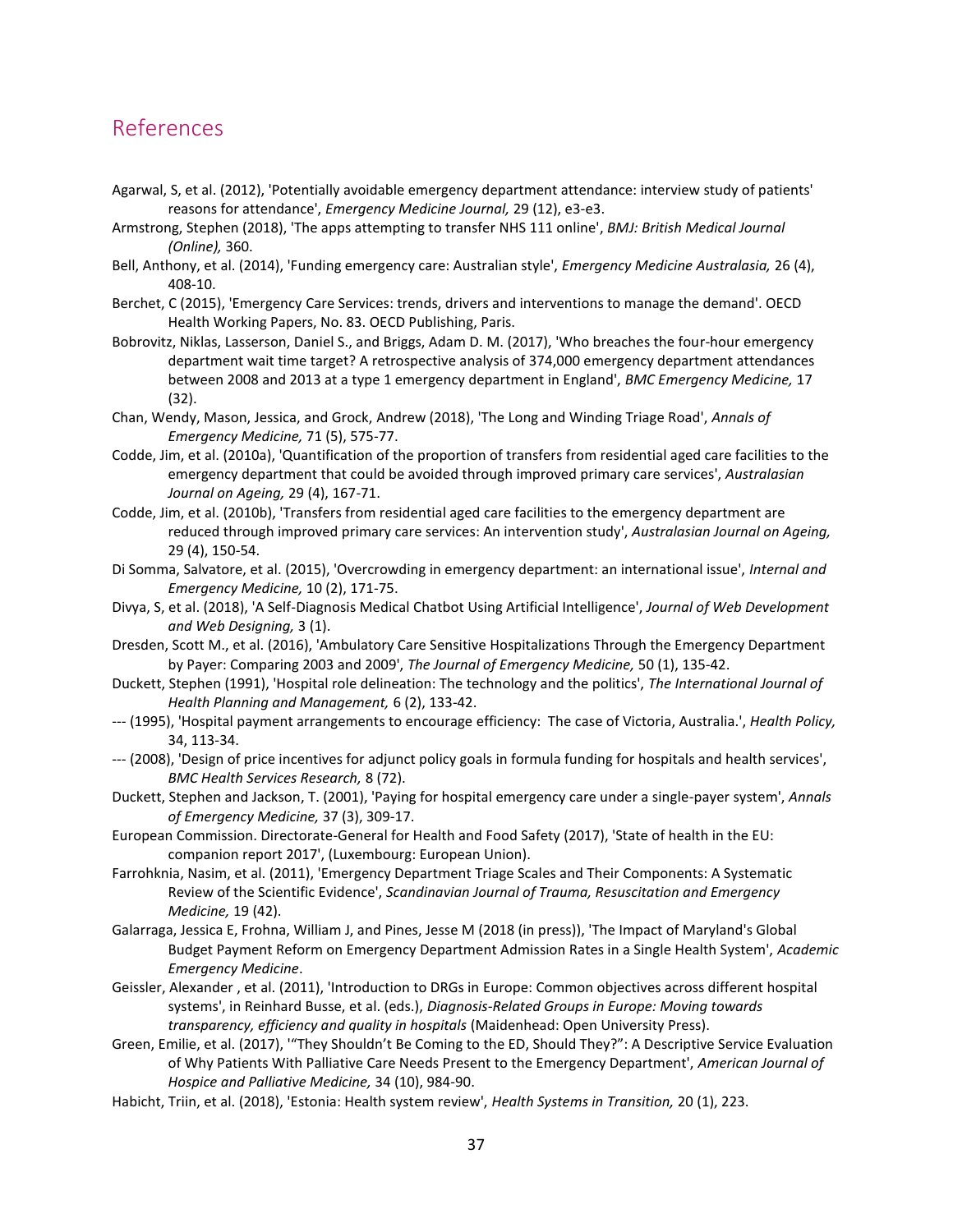Han, Alice, et al. (2015), 'Patients presenting to the emergency department: the use of other health care services and reasons for presentation', *Canadian Journal of Emergency Medicine,* 9 (6), 428-34.

Harrison, Mark J, et al. (2014), 'Effect of a national primary care pay for performance scheme on emergency hospital admissions for ambulatory care sensitive conditions: controlled longitudinal study', *BMJ : British Medical Journal,* 349.

Health Policy Analysis (2014), 'Investigative review of classification systems for emergency care - Final report', (Sydney: Independent Hospital Pricing Authority).

HOPE - European Hospital and Healthcare Federation (2015), 'Emergency care: A HOPE survey ', (Brussels: HOPE).

- Jayaprakash, Namita, et al. (2009), 'Crowding and Delivery of Healthcare in Emergency Departments: The European Perspective', *Western Journal of Emergency Medicine,* 10 (4), 233-39.
- Kiil, Astrid and Houlberg, Kurt (2014), 'How does copayment for health care services affect demand, health and redistribution? A systematic review of the empirical evidence from 1990 to 2011', *The European Journal of Health Economics,* 15 (8), 813-28.
- Laffont, J-J. and Tirole, J. (1993), *A theory of incentives in procurement and regulation* (Cambridge, Mass.: The MIT Press).
- Langabeer, James R, et al. (2017), 'Cost–benefit analysis of telehealth in pre-hospital care', *Journal of Telemedicine and Telecare,* 23 (8), 747-51.
- National Audit Office of Estonia (2018), 'Emergency medicine: Does the department of emergency medicine treat patients whose health situation requires emergency assistance?', (Talinn: NAO).
- Newhouse, J.P. and the Health Insurance Experiment Group (1993), *Free for all? Lessons from the RAND health insurance experiment* (Cambridge, Massachusetts: Harvard University Press).
- Núñez, Alicia, et al. (2018 (in press)), 'Emergency departments key performance indicators: A unified framework and its practice', *International Journal of Health Planning and Management*.
- Parenti, Nicola, et al. (2014), 'A systematic review on the validity and reliability of an emergency department triage scale, the Manchester Triage System', *International Journal of Nursing Studies,* 51 (7), 1062-69.
- Pines, Jesse M., et al. (2017), 'How (ED) admission decisions differ when the same physician works in two different emergency department', *The American Journal of Emergency Medicine,* 35 (7), 970-73.
- Pines, Jesse M., et al. (2016), 'A Conceptual Model for Episodes of Acute, Unscheduled Care', *Annals of Emergency Medicine,* 68 (4), 484-91.e3.
- Pope, Catherine, et al. (2017), 'Has the NHS 111 urgent care telephone service been a success? Case study and secondary data analysis in England', *BMJ Open,* 7 (5).
- Raven, Maria C, et al. (2016), 'The effectiveness of emergency department visit reduction programs: a systematic review', *Annals of emergency medicine,* 68 (4), 467-83. e15.
- Razzaki, Salman, et al. (2018), 'A comparative study of artificial intelligence and human doctors for the purpose of triage and diagnosis', *arXiv preprint arXiv:1806.10698*.
- Russell, L.B. (1989), *Medicare's new hospital payment system: Is it working?* (Washington, D.C.: The Brookings Institution) 114.
- Sagan, Anna and Richardson, Erica (2015a), 'Out-of-hours primary care and demand for emergency medical services', *Eurohealth,* 21 (4), 6-9.
- --- (2015b), 'The challenge of providing emergency medical care', *Eurohealth,* 21 (4), 3-5.

Smulowitz, Peter B., Honigman, Leah, and Landon, Bruce E. (2013), 'A Novel Approach to Identifying Targets for Cost Reduction in the Emergency Department', *Annals of Emergency Medicine,* 61 (3), 293-300.

Smulowitz, Peter B., Friedman, Ari B., and Pines, Jesse M. (2018), 'Appropriations for "appropriate" visits: Payment denials for emergency department care', *The American Journal of Emergency Medicine,* 36 (8), 1511-12.

- Sugarman, Thomas J. (2013), 'Time to Focus on Improving Emergency Department Value Rather Than Discouraging Emergency Department Visits', *Western Journal of Emergency Medicine,* 14 (6), 617-18.
- Sullivan, Clair, et al. (2016), 'The National Emergency Access Target (NEAT) and the 4-hour rule: time to review the target', *The Medical Journal of Australia,* 204 (9), 354.
- Turner, Janette, et al. (2015), 'Managing demand for urgent care the English NHS 111 experience', *Eurohealth,* 21 (4), 3-5.
- Van den Heede, Koen and Van de Voorde, Carine (2016), 'Interventions to reduce emergency department utilisation: A review of reviews', *Health Policy,* 120 (12), 1337-49.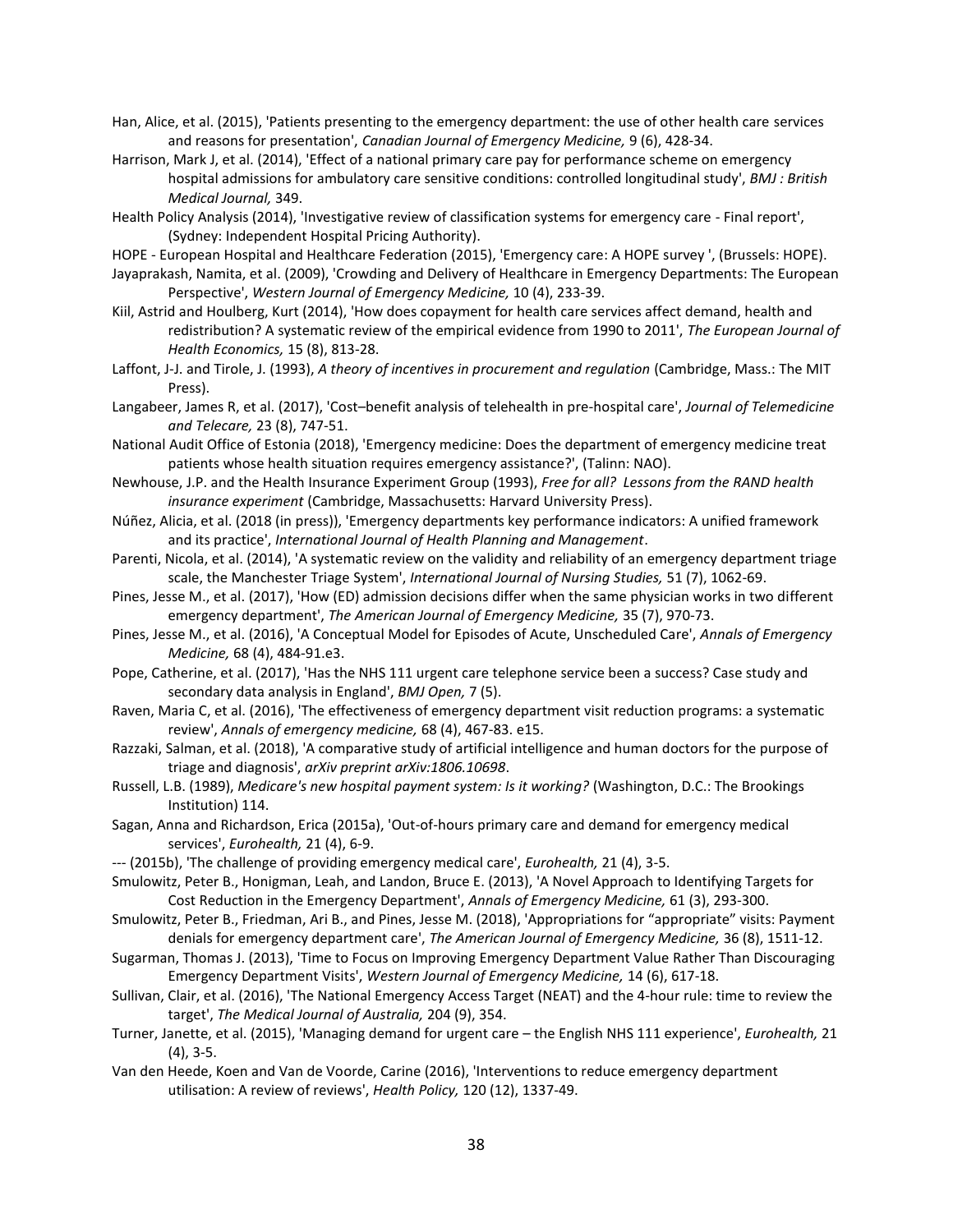Van den Heede, Koen, et al. (2016), 'Organisation and payment of emergency care services in Belgium: Current situation and options for reform', (Brussels: Belgian Health Care Knowledge Centre).

- Viner, Russell M, et al. (2018), 'The impact of out-of-hospital models of care on paediatric emergency department presentations', *Archives of Disease in Childhood,* 103 (2), 128-36.
- Wallace, Elaine M., et al. (2013), 'Why do Palliative Care Patients Present to the Emergency Department? Avoidable or Unavoidable?', *American Journal of Hospice and Palliative Medicine,* 30 (3), 253-56.
- Watson, Mando and Blair, Mitch (2018), 'Emergency departments and minor illness: some behavioural insights', *Archives of Disease in Childhood,* 103 (4), 309-10.